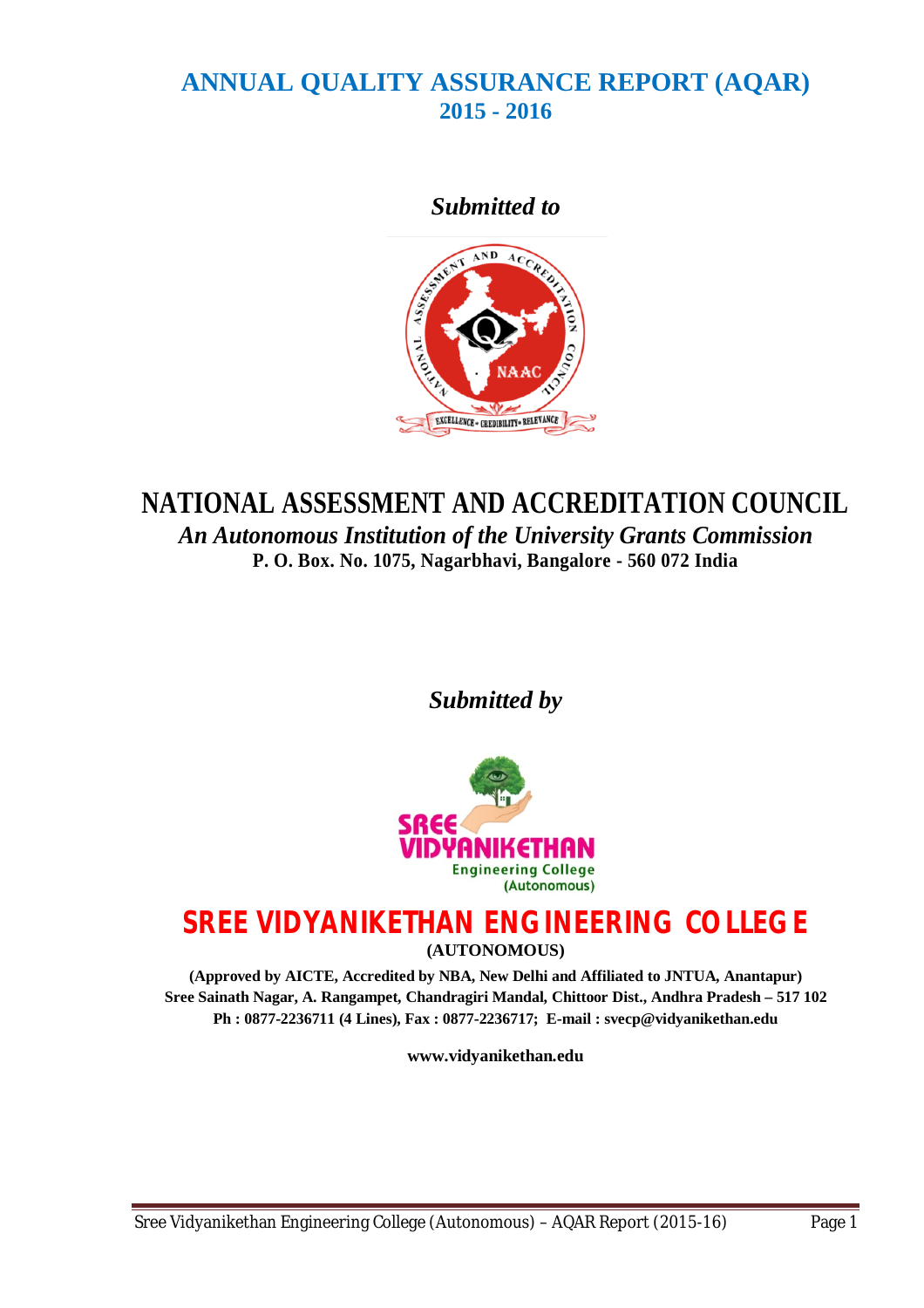# **THE ANNUAL QUALITY ASSURANCE REPORT (AQAR) OF THE IQAC**

| $PART - A$                           |                                                            |  |  |  |  |  |
|--------------------------------------|------------------------------------------------------------|--|--|--|--|--|
| 1. Details of the Institution        |                                                            |  |  |  |  |  |
| 1.1 Name of the Institution          | <b>Sree Vidyanikethan Engineering College (Autonomous)</b> |  |  |  |  |  |
|                                      |                                                            |  |  |  |  |  |
| 1.2 Address Line 1                   | Sree Sainath Nagar, A.Rangampet                            |  |  |  |  |  |
|                                      |                                                            |  |  |  |  |  |
| Address Line 2                       | Chandragiri Mandal, Chittoor District                      |  |  |  |  |  |
|                                      |                                                            |  |  |  |  |  |
| City/Town                            | Tirupati                                                   |  |  |  |  |  |
| <b>State</b>                         | Andhra Pradesh                                             |  |  |  |  |  |
|                                      |                                                            |  |  |  |  |  |
| Pin Code                             | 517102                                                     |  |  |  |  |  |
|                                      |                                                            |  |  |  |  |  |
| Institution e-mail address           | svecp@vidyanikethan.edu                                    |  |  |  |  |  |
| Contact Nos.                         | 0877 - 3066900, 3066901                                    |  |  |  |  |  |
|                                      | $0877 - 2236711 - 14$ (4 Lines)                            |  |  |  |  |  |
| Name of the Head of the Institution: | Dr. P.C. Krishnamachary                                    |  |  |  |  |  |
|                                      |                                                            |  |  |  |  |  |
| Tel. No. with STD Code:              | 0877-2236600                                               |  |  |  |  |  |
| Mobile:                              | +91-9160999961                                             |  |  |  |  |  |
| Name of the IQAC Co-ordinator:       |                                                            |  |  |  |  |  |
|                                      | Dr. B. Narendra Kumar Rao                                  |  |  |  |  |  |
| Mobile:                              | +91-9700688450                                             |  |  |  |  |  |
|                                      |                                                            |  |  |  |  |  |
| IQAC e-mail address:                 | iqac@vidyanikethan.edu                                     |  |  |  |  |  |
|                                      |                                                            |  |  |  |  |  |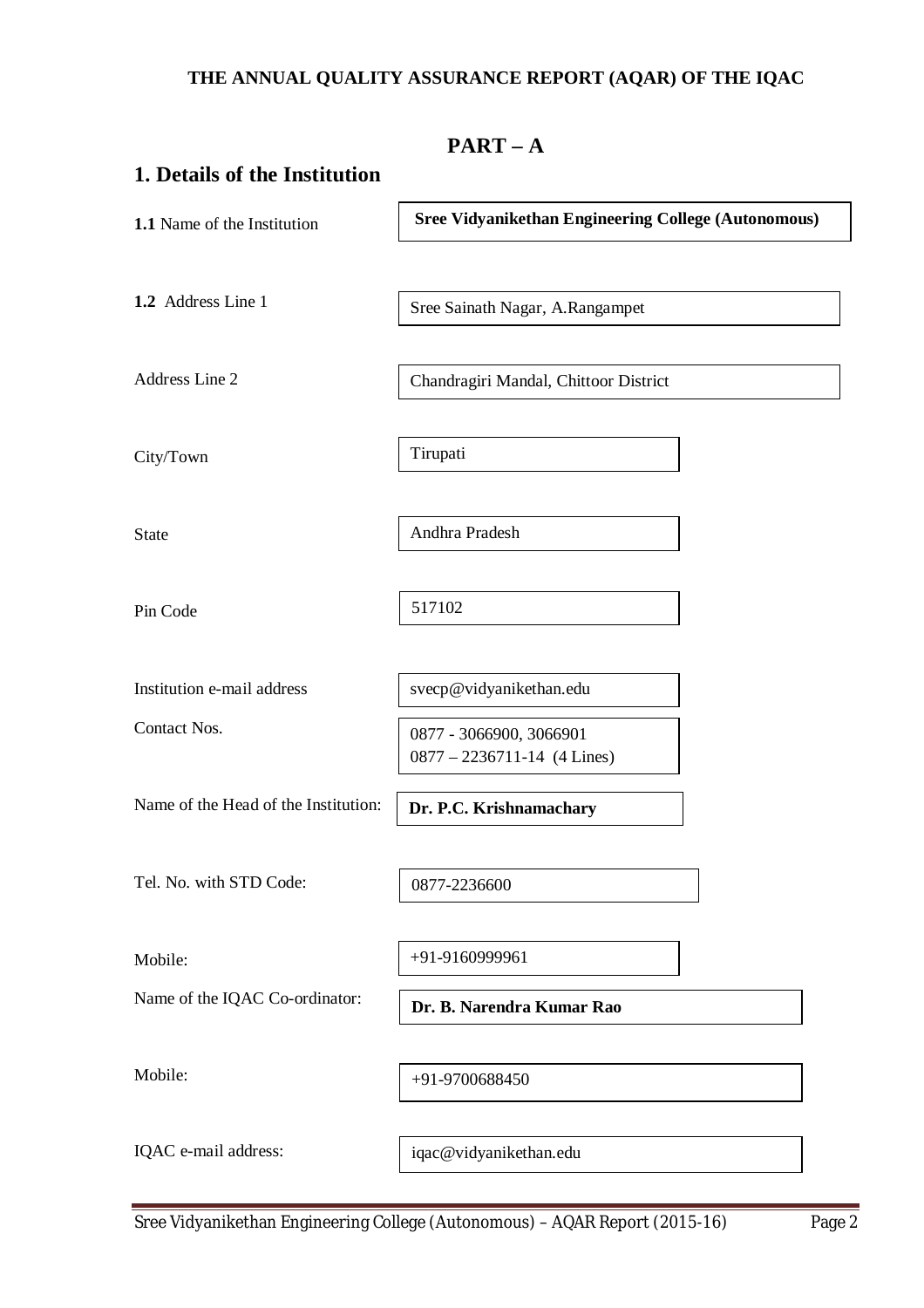#### **1.4 Website address:**

www.vidyanikethan.edu

Web-link of the AQAR:

http://svec.education/wp-content/programs/IQAC/AQAR-Report-2015-16.pdf

*For ex. http://www.ladykeanecollege.edu.in/AQAR201213.doc*

#### **1.5 Accreditation Details**

| <b>Sl. No.</b> | <b>Cycle</b> | Grade | <b>CGPA</b> | <b>Year of</b><br><b>Accreditation</b> | <b>Validity Period</b> |
|----------------|--------------|-------|-------------|----------------------------------------|------------------------|
|                | $1st$ Cycle  | А     | 3.11        | 2013                                   | 5 Years                |
| 2              | $2nd$ Cycle  |       |             |                                        |                        |
| 3              | $3rd$ Cycle  |       |             |                                        |                        |
| 4              | $4th$ Cycle  |       |             |                                        |                        |

**1.6 Date of Establishment of IQAC :** DD/MM/YYYY

02-07-2013

**1.7 AQAR for the year** *(for example 2010-11)*

2015-16

- **1.8 Details of the previous year's AQAR submitted to NAAC after the latest Assessment and Accreditation by NAAC (***(for example AQAR 2010-11submitted to NAAC on 12-10-2011)*
	- i. AQAR submitted on 30/12/2015
	- ii. AQAR submitted on 31/12/2015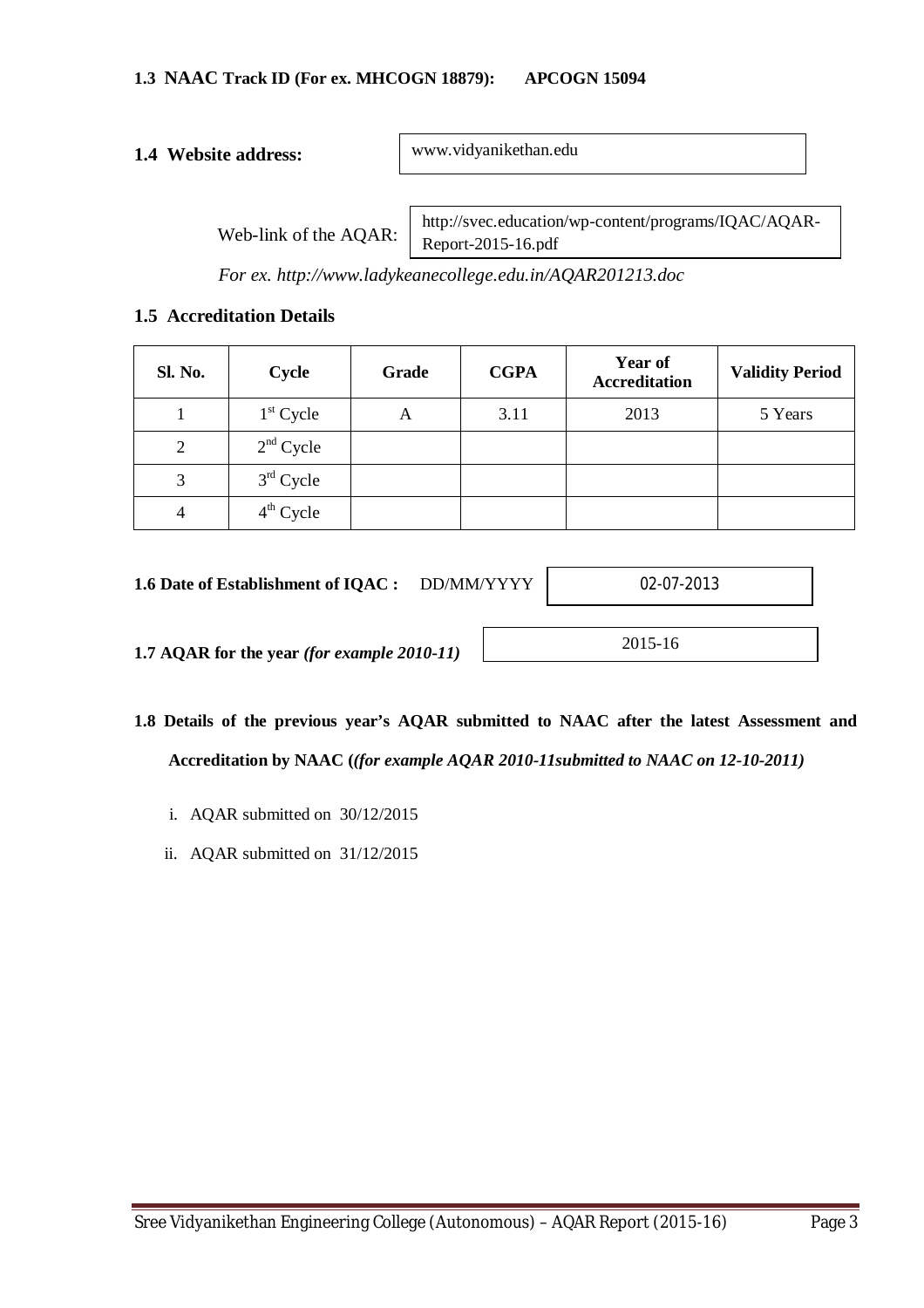# **1.9 Institutional Status**

 $\overline{\phantom{a}}$ 

| University                                                                | Central<br>Deemed<br><b>State</b><br>Private<br>$\overline{\phantom{a}}$                                                                    |
|---------------------------------------------------------------------------|---------------------------------------------------------------------------------------------------------------------------------------------|
| <b>Affiliated College</b>                                                 | Yes<br>No                                                                                                                                   |
| <b>Constituent College</b>                                                | Yes<br>No                                                                                                                                   |
| Autonomous college of UGC                                                 | Yes<br>N <sub>0</sub>                                                                                                                       |
| Regulatory Agency approved Institution<br>(eg. AICTE, BCI, MCI, PCI, NCI) | Yes<br>No                                                                                                                                   |
| Type of Institution<br>Co-education                                       | Men<br>Women                                                                                                                                |
| Urban<br><b>Financial Status</b><br>Grant-in-aid                          | Tribal<br>Rural<br>UGC 2(f)<br><b>UGC 12B</b><br>Grant-in-aid + Self Financing $\boxed{\phantom{a} \dots}$<br><b>Totally Self-financing</b> |
| 1.10 Type of Faculty/Programme                                            |                                                                                                                                             |
| Arts<br>Science $-$                                                       | PEI (Phys Edu)<br>Commerce —<br>Law                                                                                                         |
| TEI (Edu)<br>Engineering                                                  | Health Science<br>Management                                                                                                                |
| Others (Specify)                                                          | Master of Computer Applications                                                                                                             |
| 1.11 Name of the Affiliating University (for the Colleges)                | Jawaharlal Nehru Technological University<br>Anantapur (JNTUA), Ananthapuramu, A.P.                                                         |
|                                                                           | 1.12 Special status conferred by Central/ State Government-- UGC/CSIR/DST/DBT/ICMR etc : NA                                                 |
| Autonomy by State/Central Govt. / University                              | UGC, New Delhi                                                                                                                              |
| University with Potential for Excellence                                  | <b>UGC-CPE</b>                                                                                                                              |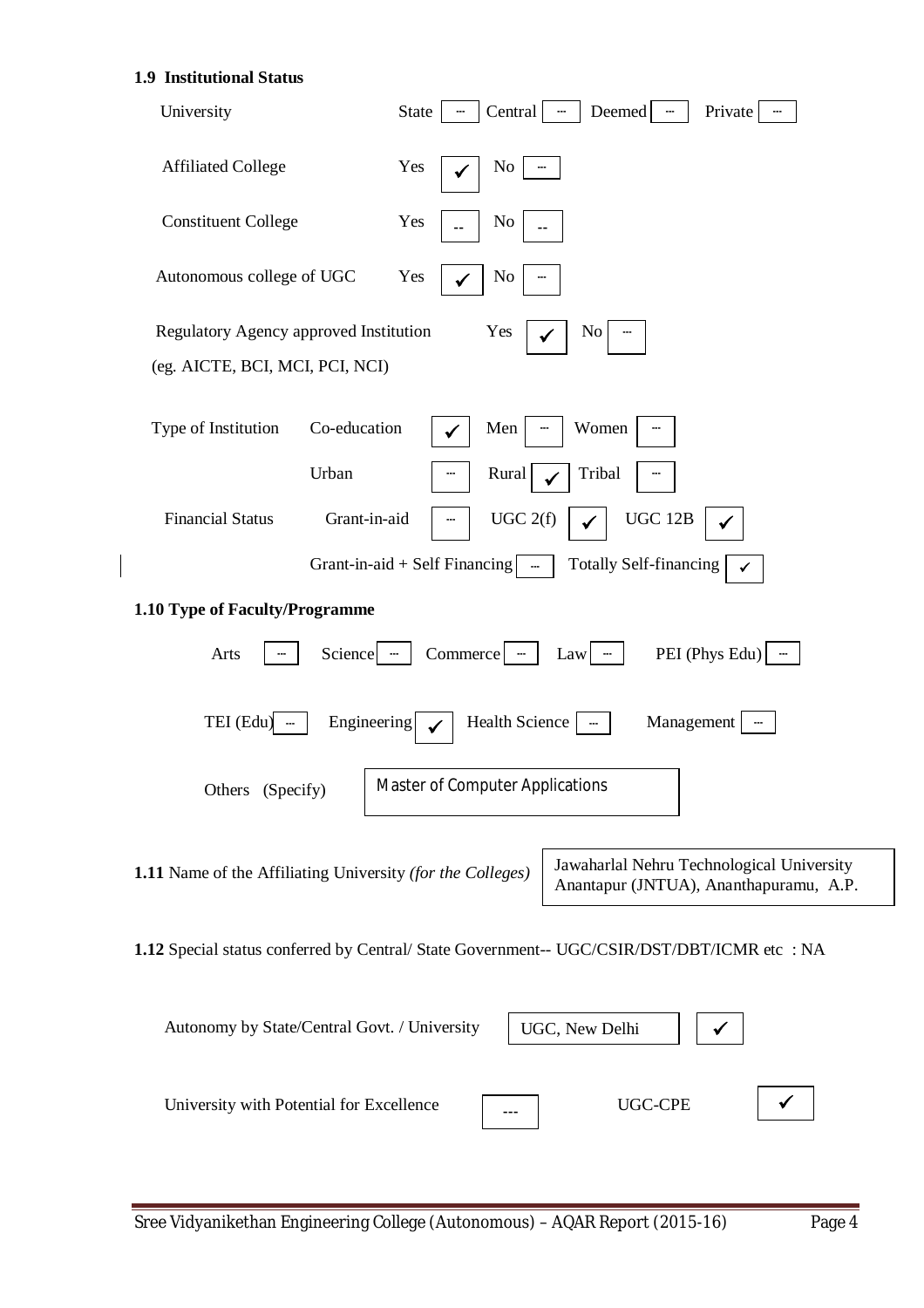| <b>DST Star Scheme</b>                                            |                      | $UGC-CE$                                         |
|-------------------------------------------------------------------|----------------------|--------------------------------------------------|
| <b>UGC-Special Assistance Programme</b>                           |                      | <b>DST-FIST</b>                                  |
| UGC-Innovative PG programmes                                      |                      | Any other (Specify)                              |
| <b>UGC-COP Programmes</b>                                         | $---$                |                                                  |
| 2. IQAC Composition and Activities                                |                      |                                                  |
| 2.1 No. of Teachers                                               | 5                    |                                                  |
| 2.2 No. of Administrative/Technical staff                         | 5                    |                                                  |
| 2.3 No. of students                                               | $\overline{2}$       |                                                  |
| 2.4 No. of Management representatives                             | 1                    |                                                  |
| 2.5 No. of Alumni                                                 | $\overline{2}$       |                                                  |
| 2.6 No. of any other stakeholder and<br>community representatives | 1                    |                                                  |
| 2.7 No. of Employers/ Industrialists                              | 1                    |                                                  |
| 2.8 No. of other External Experts                                 | 1                    |                                                  |
| 2.9 Total No. of members                                          | 18                   |                                                  |
| 2.10 No. of IQAC meetings held                                    | 3                    |                                                  |
| 2.11 No. of meetings with various stakeholders:                   | No.<br>1             | Faculty<br>1                                     |
| Non-Teaching Staff<br>1                                           | <b>Students</b><br>1 | Alumni<br>Others<br>$\mathbf{1}$<br>$\mathbf{1}$ |
| 2.12 Has IQAC received any funding from UGC during the year?      |                      | Yes<br>No                                        |
| If yes, mention the amount                                        |                      |                                                  |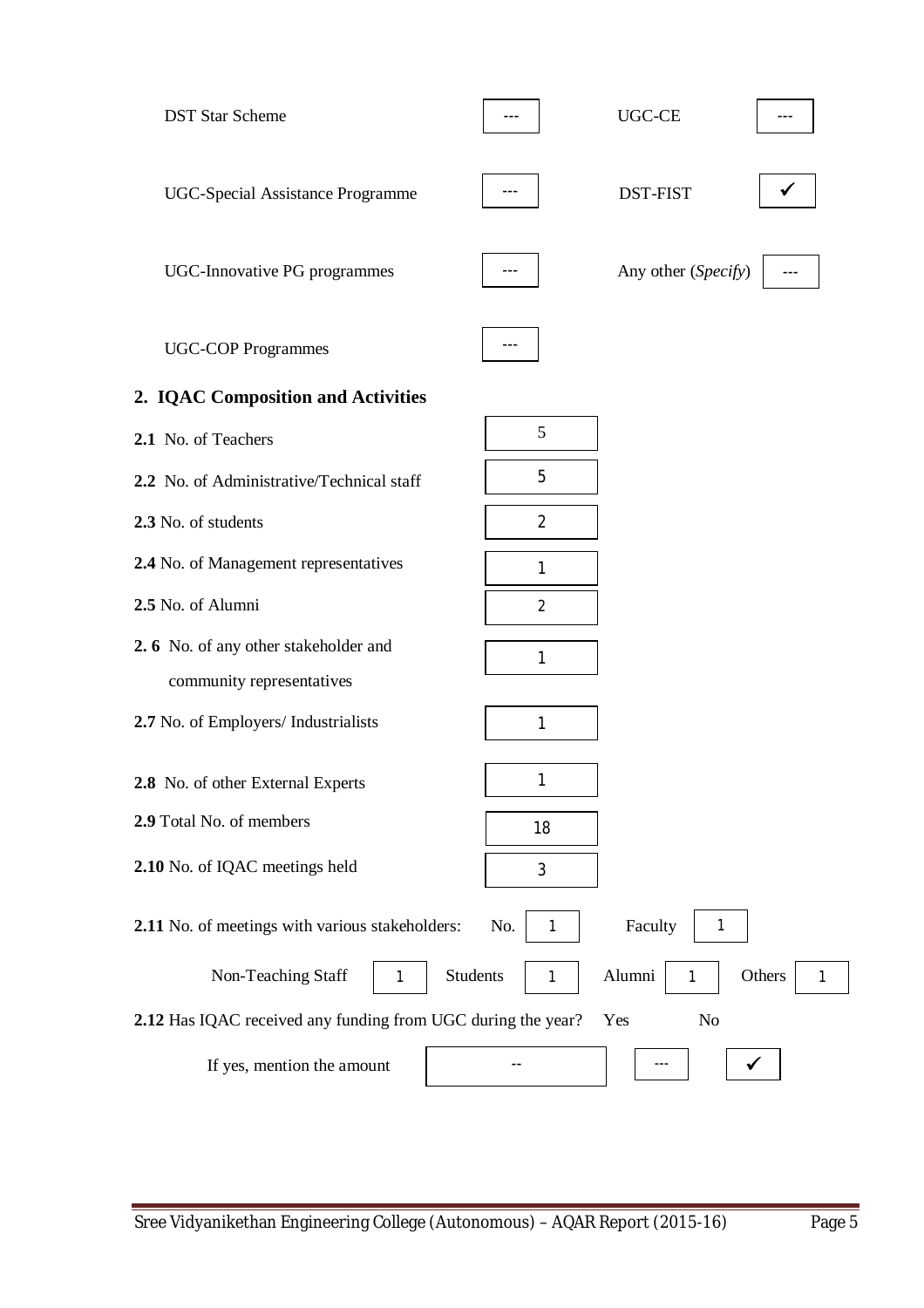#### **2.13** Seminars and Conferences (only quality related)

(i) No. of Seminars/Conferences/ Workshops/Symposia organized by the IQAC



- **2.14** Significant Activities and contributions made by IQAC
	- 1. Academic audit of all the departments
	- 2. Setting up of rubrics for Monitoring the performance evaluation of the faculty
	- 3. Increasing the interaction of research mentoring committee with the faculty for research funding

#### **2.15** Plan of Action by IQAC/Outcome

The plan of action chalked out by the IQAC in the beginning of the year towards quality enhancement and the outcome achieved by the end of the year.

| <b>Plan of Action</b>                                       | <b>Achievements</b> |
|-------------------------------------------------------------|---------------------|
| 1. Thorough implementation of OBE principles                |                     |
| 2. Orientation for faculty on new teaching-learning methods | YES,                |
| 3. Continuous evaluation with the focus on attainment of    | Attained            |
| program outcomes                                            |                     |
| 4. Formation of research clusters for promoting inter       |                     |
| disciplinary research                                       |                     |

**2.16** Whether the AQAR was placed in statutory body Yes

Management | Syndicate | Management | Syndicate | Management | Syndicate | Management | Syndicate | Management | Syndicate | Management | Syndicate | Management | Syndicate | Management | Syndicate | Management | Syndicate

 $N<sub>0</sub>$ 

Provide the details of the action taken

-

The Governing Body approved the AQAR for the year 2015-16 for submitting it to NAAC.

--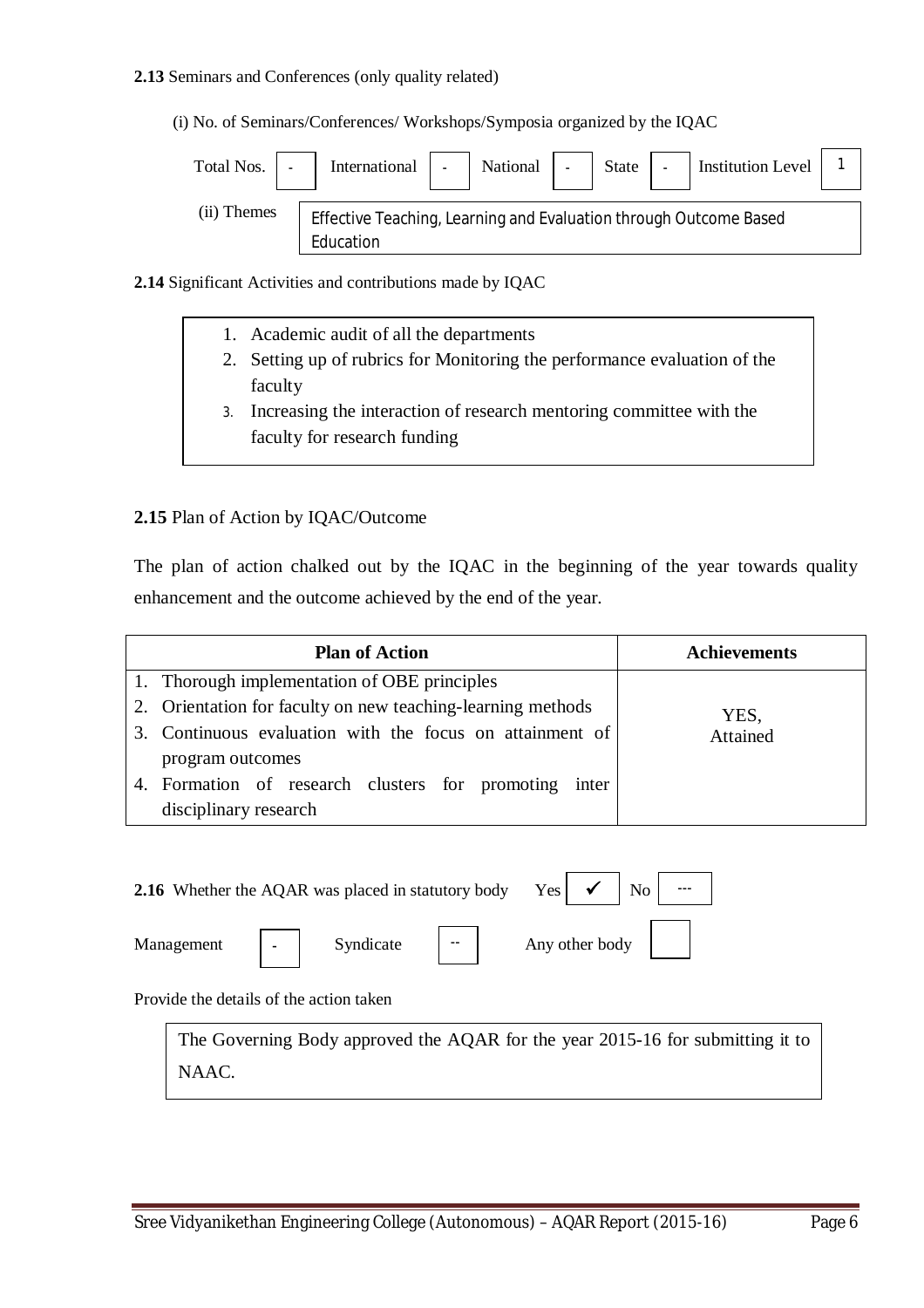# **PART – B CRITERION – I**

#### **1. CURRICULAR ASPECTS**

# **1.1** Details about Academic Programmes

| Level of the<br>Programme | Number of<br>existing<br><b>Programmes</b> | <b>Number of</b><br>programmes added<br>during the year | Number of self-<br>financing<br>programmes | <b>Number of value</b><br>added / Career<br><b>Oriented</b><br>programmes |
|---------------------------|--------------------------------------------|---------------------------------------------------------|--------------------------------------------|---------------------------------------------------------------------------|
| PhD                       | $\overline{2}$                             |                                                         | $\overline{2}$                             |                                                                           |
| PG                        | 8                                          |                                                         | 8                                          |                                                                           |
| <b>UG</b>                 | 8                                          |                                                         | 8                                          |                                                                           |
| PG Diploma                |                                            |                                                         |                                            |                                                                           |
| <b>Advanced Diploma</b>   |                                            |                                                         |                                            |                                                                           |
| Diploma                   |                                            |                                                         |                                            |                                                                           |
| Certificate               |                                            |                                                         |                                            |                                                                           |
| Others                    |                                            |                                                         |                                            |                                                                           |
| <b>Total</b>              | 18<br>18                                   |                                                         |                                            |                                                                           |
| Interdisciplinary         |                                            |                                                         |                                            |                                                                           |
| Innovative                |                                            |                                                         |                                            |                                                                           |

**1.2** (i) Flexibility of the Curriculum: CBCS/Core/Elective option / Open options

#### **Core / Professional Elective / Interdisciplinary courses/ Open Courses**

 (ii) Pattern of programmes: The Institution follows annual system for I year B.Tech; and semester system for II, III and IV year B.Tech and P.G. Courses.

|                                                            | <b>Pattern</b>      | <b>Number of programmes</b>                                                |                          |
|------------------------------------------------------------|---------------------|----------------------------------------------------------------------------|--------------------------|
|                                                            | Semester            | 16                                                                         |                          |
|                                                            | Trimester           |                                                                            |                          |
|                                                            | Annual              | 8                                                                          |                          |
| 1.3 Feedback from stakeholders* Alumni<br>(On all aspects) |                     | Parents $\vert \checkmark$<br>Employers $\vert \checkmark$<br>$\checkmark$ | $\checkmark$<br>Students |
| Mode of feedback                                           | Online<br>$\cdot$ : | $\checkmark$<br>$\checkmark$<br>Co-operating schools (for PEI)<br>Manual   |                          |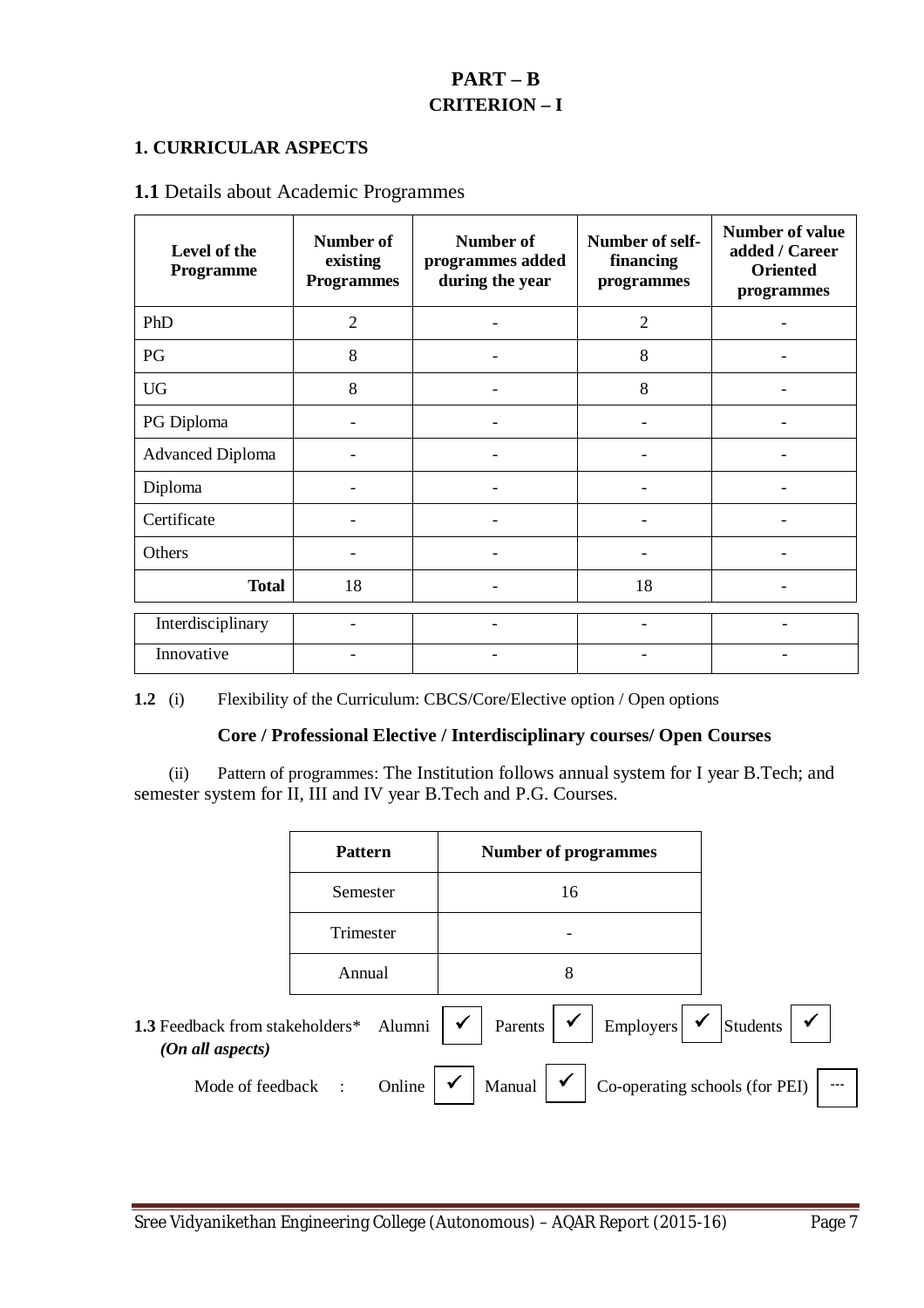# **1.4 Whether there is any revision/update of regulation or syllabi, if yes, mention their salient aspects.**

Yes, the College has revised the regulations and updated he syllabi of all the UG & PG programs. Introduction of open electives, Professional Elective courses, Interdisciplinary courses and also preparing the curriculum in line with principles of Outcome Based Education.

# **1.5 Any new Department/Centre introduced during the year. If yes, give details.**

**----**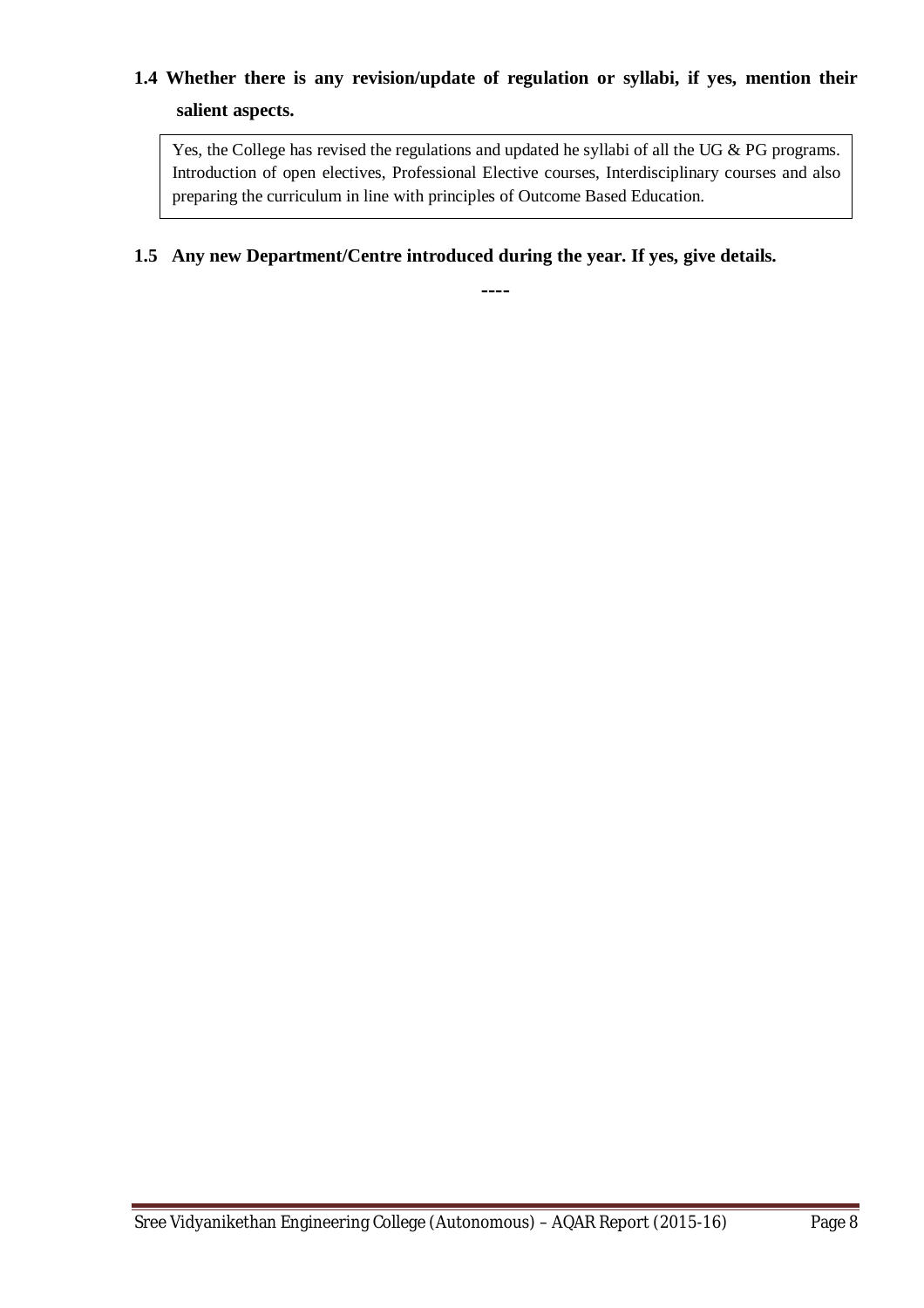#### **CRITERION – II**

#### **2. TEACHING, LEARNING AND EVALUATION**

| Total No. of<br>2.1                                         | <b>Total</b> |                            | <b>Asst. Professors</b>               |   | <b>Associate Professors</b> |                   |               | <b>Professors</b> |              | <b>Others</b> |
|-------------------------------------------------------------|--------------|----------------------------|---------------------------------------|---|-----------------------------|-------------------|---------------|-------------------|--------------|---------------|
| permanent faculty                                           | 404          |                            | 346                                   |   | 22                          |                   |               | 36                |              |               |
| 2.2 No. of permanent faculty with Ph.D.                     |              |                            | 73                                    |   |                             |                   |               |                   |              |               |
| 2.3 No. of Faculty Positions<br>Recruited (R) and Vacant    |              | Asst.<br><b>Professors</b> | <b>Associate</b><br><b>Professors</b> |   |                             | <b>Professors</b> | <b>Others</b> |                   | <b>Total</b> |               |
| (V) during the year                                         | R            |                            | V<br>$\mathbf R$                      | V | R                           | V                 | $\mathbf R$   | V                 | $\mathbb{R}$ | V             |
|                                                             | 66           |                            | 8                                     |   | 3                           |                   |               |                   | 77           |               |
| 2.4 No. of Guest and Visiting faculty and Temporary faculty |              |                            |                                       |   |                             |                   | 03            |                   |              |               |

**2.5** Faculty participation in conferences and symposia (2015-16):

 $\blacksquare$ 

| <b>No. of Faculty</b>       | <b>International level</b> | <b>National level</b> | <b>State level</b> |
|-----------------------------|----------------------------|-----------------------|--------------------|
| Attended Seminars/Workshops |                            | 492                   | 85                 |
| Presented papers            | 92                         | 58                    |                    |
| <b>Resource Persons</b>     |                            |                       | 22                 |

#### **2.6 Innovative processes adopted by the institution in Teaching and Learning:**

**Additional teaching support through NPTEL lectures, IITM-QEEE, open source software**

**Quality Enhancement in Engineering Education (QEEE)**

#### **QEEE Phase - V (2015- 16 Even Semester)**

| S.<br>No.               | <b>Offered</b><br><b>Course by QEEE</b>                                  | <b>Faculty Name</b>                             | <b>Relevant</b><br><b>Course in SVEC</b><br><b>Syllabus</b> | Year &<br><b>Branch</b>           | <b>Local Faculty Name</b>           | No. of<br><b>Student</b><br><b>Beneficiaries</b> |
|-------------------------|--------------------------------------------------------------------------|-------------------------------------------------|-------------------------------------------------------------|-----------------------------------|-------------------------------------|--------------------------------------------------|
|                         | <b>Basic Graph Algorithms -</b><br>Design and Analysis of                | Design and<br>Prof. Sandeep Sen,<br>Analysis of |                                                             | $III - II.$<br>IT-A               | V. Lokanadham<br>Naidu, Dept. of IT | 114                                              |
| 1.<br><b>Algorithms</b> | <b>IITD</b>                                                              | Algorithms                                      | $III-II.$<br>IT-B                                           | S. Sreenivasa<br>Chakravarthi. IT |                                     |                                                  |
| 2.                      | Introduction to Signal and<br><b>Systems</b>                             | Prof. Devendra Jalihal.<br><b>IITM</b>          | Signals and<br>Systems                                      | II-II.<br>ECE-B                   | G. Naresh.<br>Dept. of ECE          | 71                                               |
| 3.                      | <b>Object Oriented Concepts-</b><br><b>Classes and Data Abstraction-</b> | Prof. Rupesh Nasre,<br><b>IITM</b>              | <b>Object Oriented</b><br>Programming                       | II-II.<br>CSE-D                   | B. Gurunadha Rao,<br>Dept. of CSE   | 106                                              |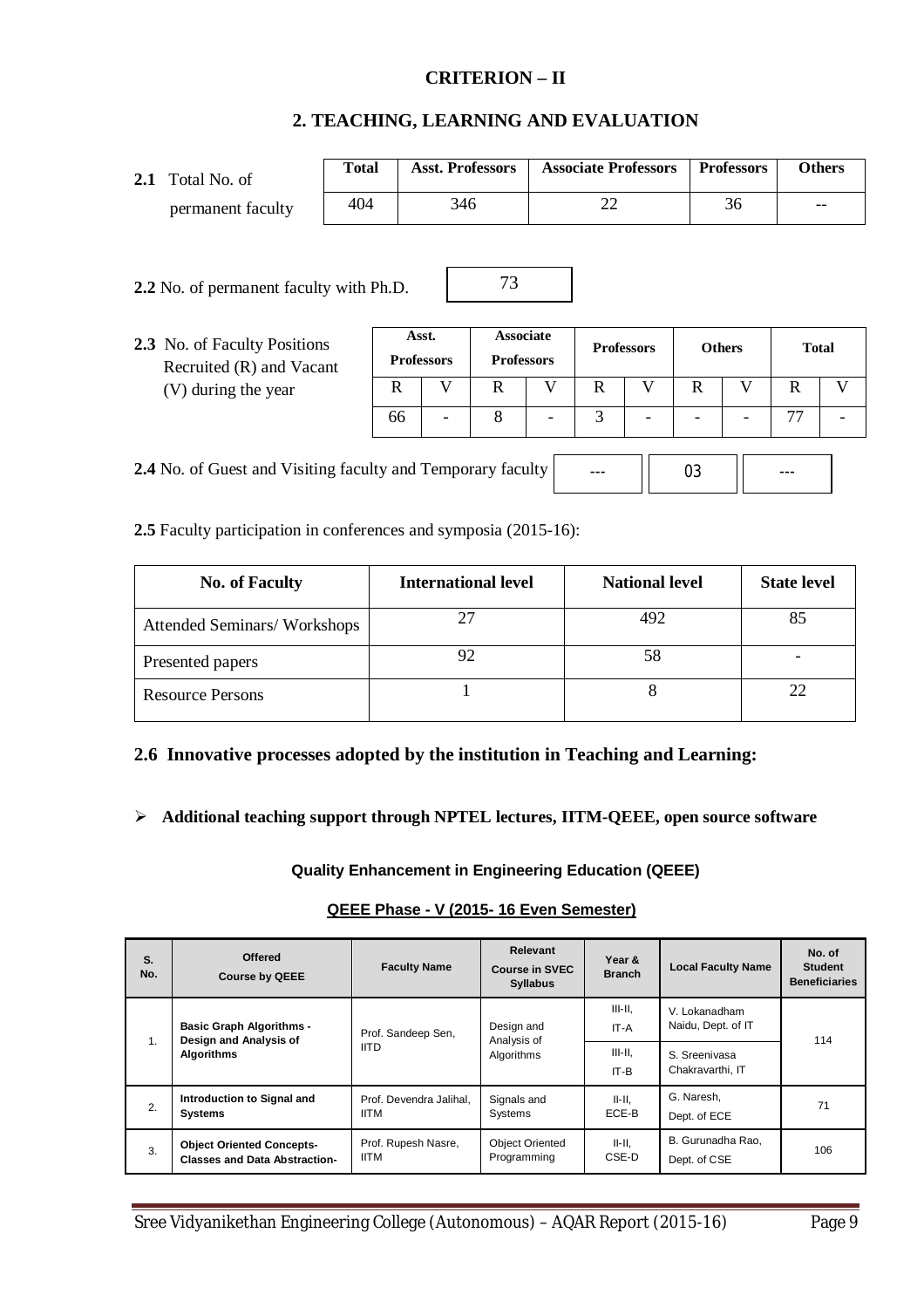| S.<br>No.        | <b>Offered</b><br><b>Course by QEEE</b>                      | <b>Faculty Name</b>                   | Relevant<br><b>Course in SVEC</b><br><b>Syllabus</b> | Year &<br><b>Branch</b> | <b>Local Faculty Name</b>               | No. of<br><b>Student</b><br><b>Beneficiaries</b> |
|------------------|--------------------------------------------------------------|---------------------------------------|------------------------------------------------------|-------------------------|-----------------------------------------|--------------------------------------------------|
|                  | <b>Operator Overloading-</b><br>Inheritance                  |                                       |                                                      | II-II, CSSE-<br>A       | P. Suryachandra,<br>Dept. of CSSE       |                                                  |
| 4.               | <b>Information Security and</b><br>Cryptography              | Prof. Chester Rebeiro.<br><b>IITM</b> | Cryptography and<br>Network Security                 | $III-H.$<br>CSE-A       | K Munivara Prasad.<br>Dept. of CSE      | 68                                               |
| 5.               | Design of Feedback in Control<br><b>Systems</b>              | Prof. Tushar Jain,<br><b>IITMandi</b> | <b>Control Systems</b>                               | $III - II$ .<br>EEE A&B | I. Kumara Swamy,<br>Dept. of EEE        | 43                                               |
| 6.               | <b>Process Synchronization -</b>                             | Prof. Krishna                         | Operating                                            | $II-II.$<br>IT-A        | A. Ram Prakash<br>Reddy                 | 111                                              |
|                  | <b>Operating Systems</b>                                     | Sivalingam, IITM                      | Systems<br>$II - II$ .<br>IT-B                       |                         | V.S.V.S.S.S.M.<br>Chakradhar            |                                                  |
| $\overline{7}$ . | <b>Heat Transfer</b>                                         | Prof. Aravind<br>Pattamatta, IITM     | <b>Heat Transfer</b>                                 | $III-H.$<br>ME-B        | L. Krupakaran,<br>Dept. of ME           | 70                                               |
| 8.               | Deflection of Statically<br><b>Determinate Structures</b>    | Prof. Arghadeep<br>Laskar, IITB       | Structural<br>Analysis-I                             | $II-H.$<br>CE-B         | M. Gokulnath.<br>Dept. of CE            | 76                                               |
| 9.               | Fundamental Concepts in Fluid<br>Mechanics - Fluid Mechanics | Dr.Suman<br>Chakraborty, IITKGP       | Fluid Mechanics -<br>Ш                               | $II-II.$<br>CE-A        | D. Sreenivasa<br>Murthy,<br>Dept. of CE | 61                                               |
|                  |                                                              |                                       |                                                      |                         | Total                                   | 720                                              |

# **QEEE Phase - IV (2015- 16 Odd Semester):**

| S.No. | <b>Offered</b><br><b>Course by QEEE</b>     | <b>Faculty Name</b>                         | Relevant<br><b>Course in SVEC</b><br><b>Syllabus</b>      | Year & Branch                            | <b>Local Faculty</b><br>Name                    | No. of Student<br><b>Beneficiaries</b> |
|-------|---------------------------------------------|---------------------------------------------|-----------------------------------------------------------|------------------------------------------|-------------------------------------------------|----------------------------------------|
| 1.    | Construction<br>Planning and<br>Control     | Prof. Koshy Varghese,<br><b>IITM</b>        | <b>Construction Planning</b><br>and Project<br>Management | III B. Tech<br>I Sem<br>CE-A&B           | Mr. C. Sreenath, CE                             | 142                                    |
| 2.    | Site Investigation<br>and Exploration       | Prof.V.B.Maji, IITM                         | Foundation<br>Engineering                                 | IV B.Tech.<br>I Sem., CE-B               | Ms. G. Gnana<br>Prasanna, CE                    | 73                                     |
| 3.    | Solid State Devices<br>Made Easy            | Prof. Shreepad<br>Karmalkar.<br><b>IITM</b> | Semiconductor<br>Devices and Circuits                     | II B. Tech<br>I Sem., ECE-C              | Dr. N. Padmaja,<br>ECE                          | 71                                     |
| 4.    | Program Testing                             | Prof. Rajib Mall<br><b>IITKGP</b>           | Software Engineering                                      | III B. Tech<br>I Sem<br><b>ITA&amp;B</b> | Ms. C. Silpa<br>Mr. A. Ram Prakash<br>Reddy, IT | 111                                    |
| 5.    | <b>Control Systems</b>                      | Prof. Anil Kumar Sao.<br><b>IIT Mandi</b>   | <b>Control Systems</b>                                    | III B. Tech.<br>I Sem., EEE-B            | Mr. I. Kumara<br>Swamy, EEE                     | 58                                     |
| 6.    | Graphs and Strings                          | Prof. G. Venkatesh,<br><b>IITM</b>          | Design and Analysis<br>of Algorithms                      | III B. Tech<br>I Sem., CSE-B             | Mr. K Munivara<br>Prasad, CSE                   | 70                                     |
| 7.    | Engineering<br>Drawing - Machine<br>Drawing | Prof. S. R. Kale<br><b>IITD</b>             | <b>Computer Aided</b><br>Machine Drawing                  | II B. Tech<br>I Sem., ME-B               | Mr. M Gangaraju,<br><b>ME</b>                   | 60                                     |
|       |                                             |                                             |                                                           |                                          | Total                                           | 585                                    |

- **More emphasis on self learning**
- **Introduction of project based learning.**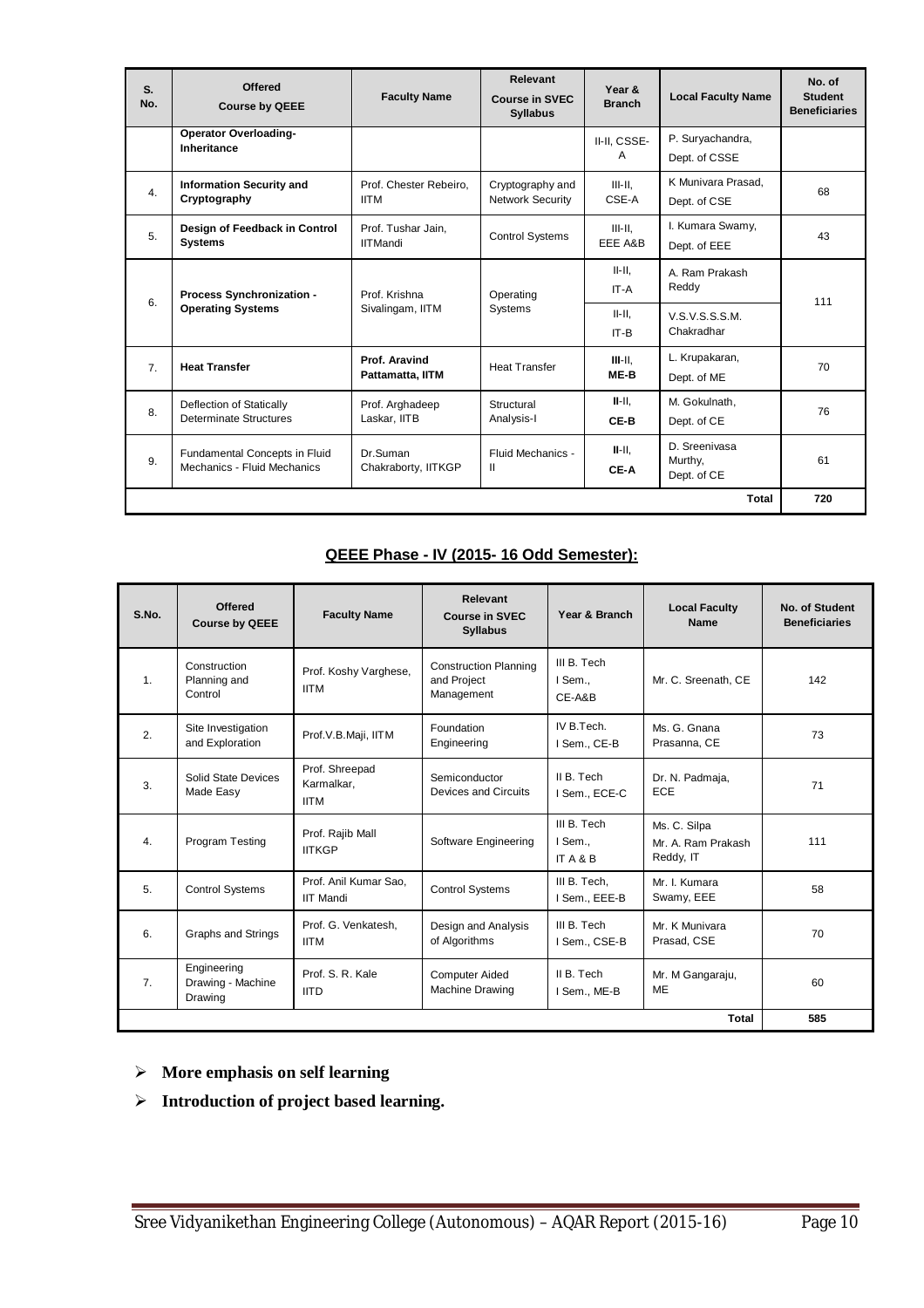# **2.7 Total No. of actual teaching days during this academic year**

# **2.8 Examination/ Evaluation Reforms initiated by the Institution (for example: Open**

**Book Examination, Bar Coding, Double Valuation, Photocopy, Online Multiple Choice Questions)**

- Recounting, Revaluation and personal identification
- Question papers based on blooms taxonomy
- Add on formative assessments

# **2.9 No. of faculty members involved in curriculum restructuring/revision/syllabus**

# **development as member of Board of Study/Faculty/Curriculum Development workshop**

|  |  | -- |
|--|--|----|
|--|--|----|

# **2.10 Average percentage of attendance of students**

# **2.11 Course/Programme wise distribution of pass percentage**:

|                       |                          |                |                |                          |         | zoro passea oui baien |
|-----------------------|--------------------------|----------------|----------------|--------------------------|---------|-----------------------|
| Title of the          | Total no. of<br>students |                |                | <b>Division</b>          |         |                       |
| Programme             | appeared                 | Distinction %  | $I\%$          | $\Pi\%$                  | III $%$ | Pass %                |
| B.Tech - CE           | 137                      | 69             | 39             | 13                       |         | 88.32                 |
| B.Tech - EEE          | 208                      | 125            | 61             | 11                       |         | 94.71                 |
| B.Tech - ME           | 136                      | 95             | 32             | $\overline{2}$           |         | 94.85                 |
| <b>B.Tech - ECE</b>   | 140                      | 97             | 35             | $\overline{2}$           |         | 95.71                 |
| B.Tech - CSE          | 142                      | 69             | 51             | 14                       |         | 94.37                 |
| B.Tech - EIE          | 110                      | 54             | 32             | 8                        |         | 85.45                 |
| B.Tech - IT           | 110                      | 49             | 40             | 13                       |         | 92.73                 |
| <b>B.Tech - EConE</b> | 46                       | 20             | 21             | $\overline{\phantom{a}}$ |         | 89.13                 |
| B.Tech - CSSE         | 105                      | 56             | 33             | $\overline{4}$           |         | 88.57                 |
| M.Tech - CS           | 24                       | 23             | 1              |                          |         | 100                   |
| M.Tech - EPS          | 25                       | 22             | 3              |                          |         | 100                   |
| M.Tech - SE           | 14                       | 12             | $\overline{2}$ |                          |         | 100                   |
| M.Tech - DECS         | 11                       | 10             | $\mathbf{1}$   |                          |         | 100                   |
| M.Tech - VLSI         | 18                       | 18             |                |                          |         | 100                   |
| M.Tech - CMS          | 16                       | 16             |                |                          |         | 100                   |
| M.Tech - CNIS         | 9                        | $\overline{7}$ | $\overline{2}$ |                          |         | 100                   |
| <b>MCA</b>            | 54                       | 29             | 25             |                          |         | 100                   |

 *(2016 passed out batch)*

80%

190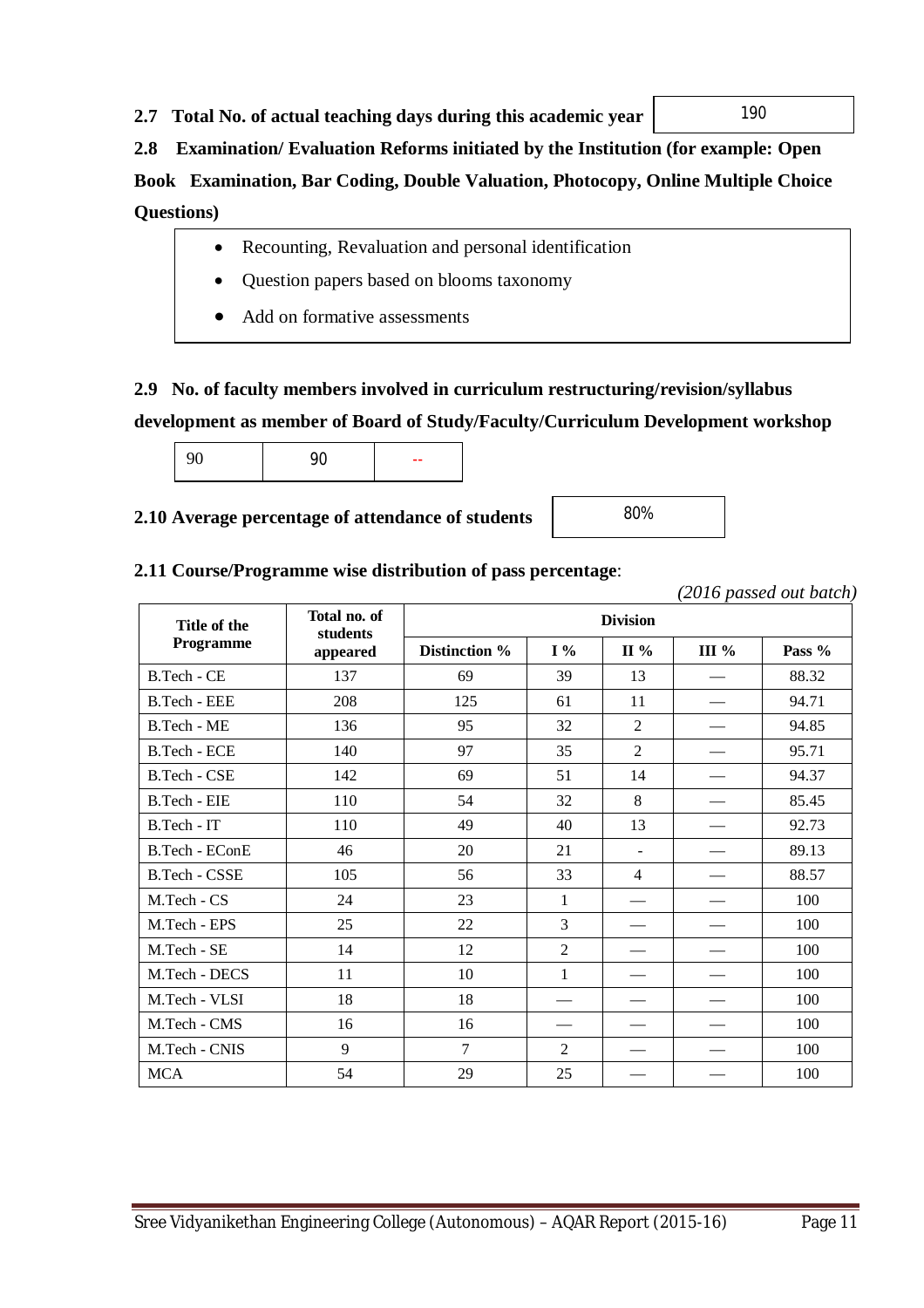#### **2.12 How does IQAC Contribute/Monitor/Evaluate the Teaching & Learning processes :**

#### **Contribution**:

Strong emphasis on the review of concepts given for self learning by the students. Mentoring members of Faculty on training in specialized areas.

#### **Monitotring:**

Student results analysis and remedial action. Faculty performance appraisal and metrics

#### **Evaluation**:

Feedback system, analysis and remedial action on teachers, facilities, curriculum, program educational objectives and program outcomes.

#### **2.13 Initiatives undertaken towards faculty development**

| <b>Faculty / Staff Development Programmes</b>  | <b>Number of faculty benefitted</b> |
|------------------------------------------------|-------------------------------------|
| Refresher courses                              | 64                                  |
| UGC - Faculty Improvement Programme            | 35                                  |
| HRD programmes                                 |                                     |
| Orientation programmes                         |                                     |
| Faculty exchange programme                     |                                     |
| Staff training conducted by the university     |                                     |
| Staff training conducted by other institutions | 5                                   |
| Summer / Winter schools, Workshops, etc.       | 68                                  |
| Others                                         | 138                                 |

# **2.14 Details of Administrative and Technical staff (2015-16)**

| Category                    | Number of<br><b>Permanent</b><br><b>Employees</b> | Number of<br><b>Vacant</b><br><b>Positions</b> | Number of<br>permanent positions<br>filled during the Year | Number of<br>positions filled<br>temporarily |
|-----------------------------|---------------------------------------------------|------------------------------------------------|------------------------------------------------------------|----------------------------------------------|
| <b>Administrative Staff</b> | 68                                                |                                                |                                                            |                                              |
| <b>Technical Staff</b>      | 111                                               | --                                             | 05                                                         |                                              |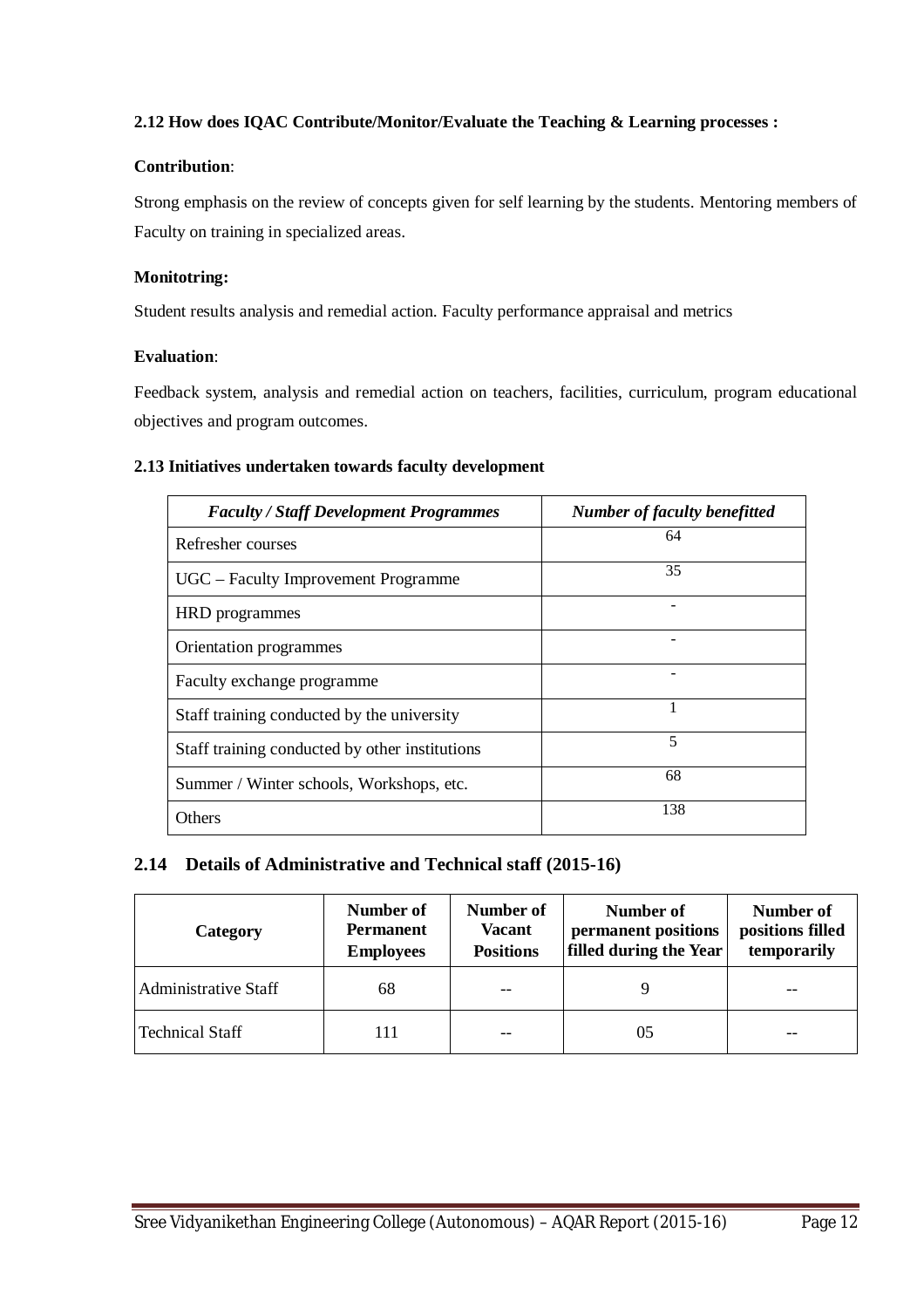#### **CRITERION -III**

#### **3. RESEARCH, CONSULTANCY AND EXTENSION**

**3.1** Initiatives of the IQAC in Sensitizing/Promoting Research Climate in the institution

The IQAC recommends the following:

#### **Research Mentoring Committee interactions**

| SI.<br>No.     | <b>Name of the Research Advisers</b>                                                                                                                         | <b>Area of Research</b><br>mentoring                          | Date(s) of Visit                                                                                                                                                                                                                                       |
|----------------|--------------------------------------------------------------------------------------------------------------------------------------------------------------|---------------------------------------------------------------|--------------------------------------------------------------------------------------------------------------------------------------------------------------------------------------------------------------------------------------------------------|
| 1              | Dr. Lazar Mathew<br>Former Director, DRDO,<br>Advisor, Medical Sciences, Engineering &<br>Technology<br>(Advisor – Research)                                 | Biomedical<br>Instrumentation                                 | th<br>to 20 June 2016 $\&$<br>13<br>th<br>29<br>Mar. to 2 Apr 2016 $\&$<br>rd<br>to $27$ Feb 2016 &<br>$23^{\degree}$<br>th<br>to $23$<br>19<br>Jan 2016 $&$<br>$3^{rd}$<br>to 8 Dec. 2015 &<br>th<br>th<br>$8^{\degree}$ - $9^{\degree}$<br>Oct. 2015 |
| $\overline{2}$ | Dr. Madhusudan Atre,<br>CEO & Founder, Vegashakti Consultants,<br>Bangalore<br>Former Country Head - AMD India.<br>(Adjunct faculty)                         | <b>Advanced Micro</b><br>Devices,<br><b>Applied Materials</b> | th<br>7<br>June, $2016 \&$<br>th<br>11 Apr 2016 &<br>14 Mar 2016 &<br>09 Feb 2016 &<br>21 Sep. 2015 &<br>03 Dec. 2015                                                                                                                                  |
| 3              | Dr. Prahlada,<br>Padma Shri Awardee,<br>Advisor, S-VYASA, Former Distinguished<br>Scientist &<br>CC R&D DRDO, Former Director, DRDL.<br>(Professor Emeritus) | Thermal<br>Engineering and<br><b>Heat Transfer</b>            | th<br>Apr 2016 &<br>th<br>28 to 29 Jan 2016 &<br>th<br>10<br>Oct. 2015                                                                                                                                                                                 |

- **Periodic meetings of interdisciplinary Research Clusters**
- **Research Audit and Remedial action**
- **Organizing Faculty Development Programs on Research Competence in the areas of** 
	- MEMS
	- VLSI & Embedded Systems
	- Signal Processing
	- Energy Systems
	- Computer Vision
	- Network Security
	- Manufacturing
	- Water and Environment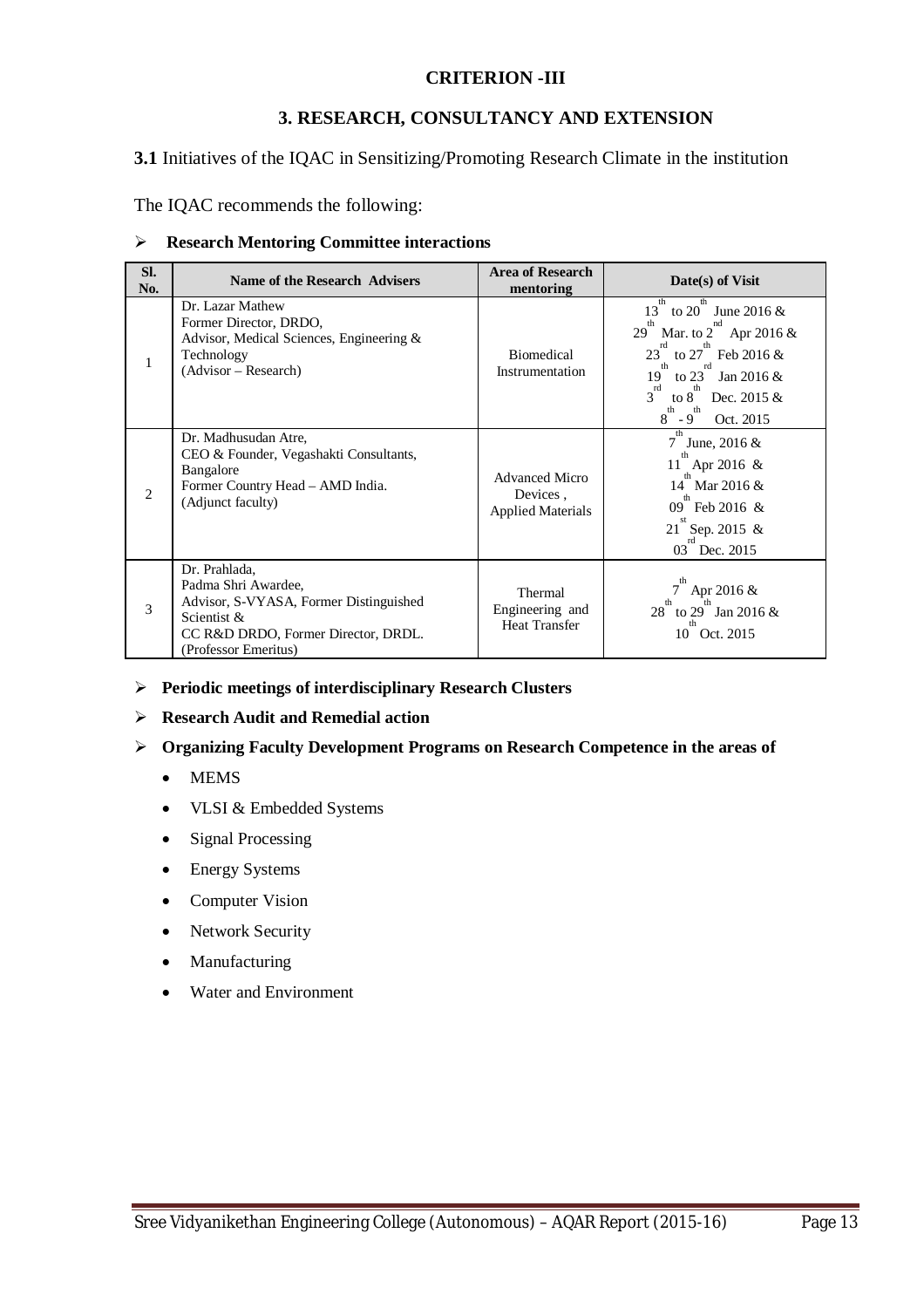#### **3.2 Details regarding major projects (Rs. in lakhs)**

|                     | <b>Completed</b> | Ongoing | <b>Sanctioned</b> | <b>Submitted</b> |
|---------------------|------------------|---------|-------------------|------------------|
| Number              |                  |         |                   |                  |
| Outlay in Rs. Lakhs |                  | 22.93   | 14.85             | 14.36            |

## **3.3 Details regarding minor projects (Rs. in lakhs)**

|                            | <b>Completed</b> | Ongoing | <b>Sanctioned</b> | <b>Submitted</b> |
|----------------------------|------------------|---------|-------------------|------------------|
| Number                     |                  |         | $- -$             |                  |
| <b>Outlay in Rs. Lakhs</b> | 0.60             | 8.9     | $ -$              |                  |

### **3.4 Details on research publications**

|                                 | <b>International</b> | <b>National</b> | <b>Others</b> |
|---------------------------------|----------------------|-----------------|---------------|
| Peer Review Journals            | 139                  | 30              |               |
| <b>Non-Peer Review Journals</b> | 30                   |                 |               |
| e-Journals                      | 108                  |                 |               |
| Conference proceedings          |                      |                 |               |

#### **3.5 Details on Impact factor of publications:**

Range 0.35-5.7 Average 1 h-index 2 Nos. in SCOPUS 36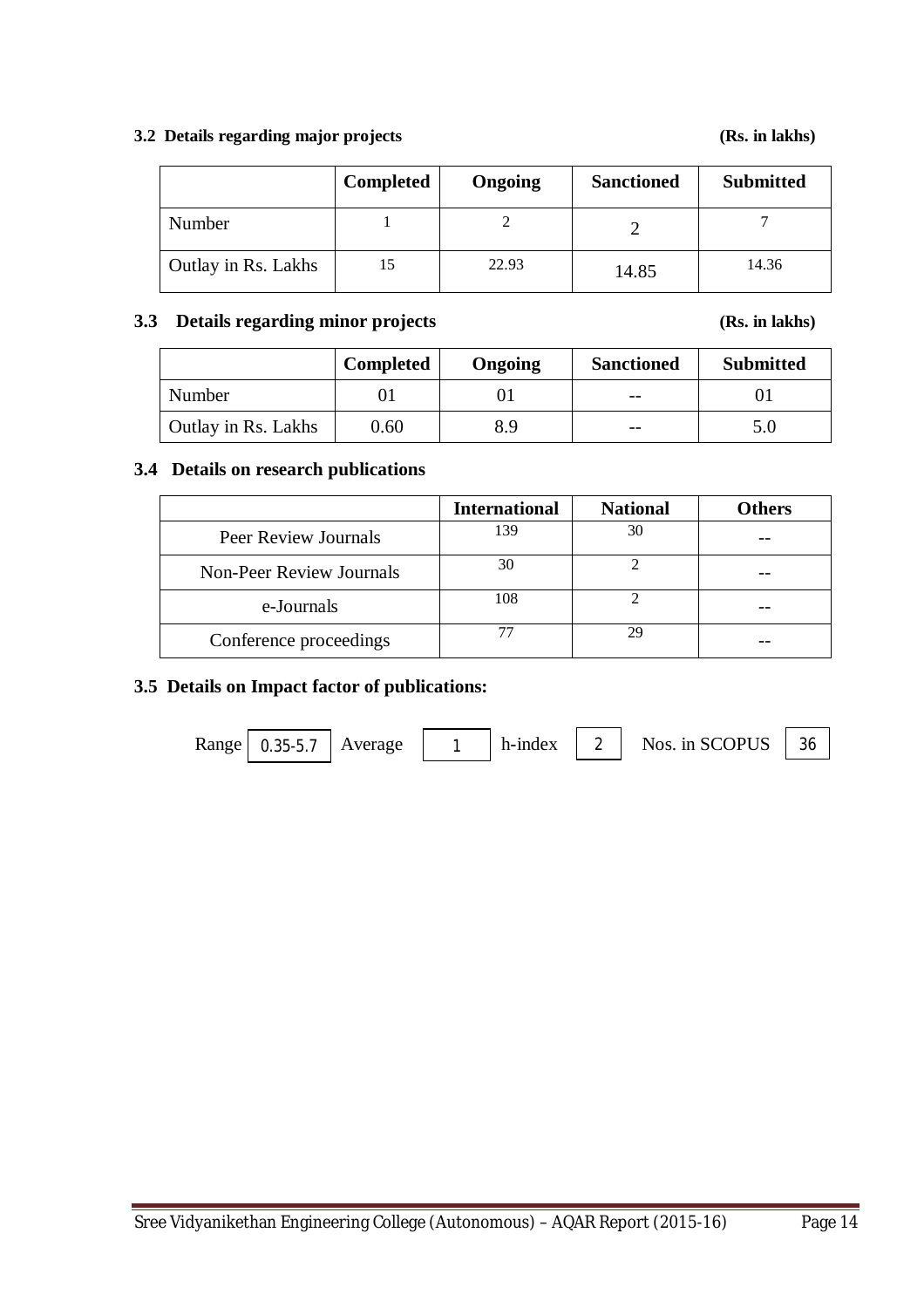# **3.6 Research funds sanctioned and received from various funding agencies, industry and other organisations.**

| <b>Nature of the Project</b>                                                                                                                                              |                      | <b>Duration</b><br>Year |                 | Name of the<br>funding Agency |                   | <b>Received</b> |
|---------------------------------------------------------------------------------------------------------------------------------------------------------------------------|----------------------|-------------------------|-----------------|-------------------------------|-------------------|-----------------|
| Major projects                                                                                                                                                            |                      | <b>UGC</b><br>2015-16   |                 |                               | 6.19              | 6.19            |
| <b>Minor Projects</b>                                                                                                                                                     |                      |                         |                 |                               |                   |                 |
| <b>Interdisciplinary Projects</b>                                                                                                                                         | $-$                  |                         |                 |                               |                   |                 |
| Industry sponsored                                                                                                                                                        | $-$                  |                         |                 |                               |                   |                 |
| Projects sponsored by the<br>University/College                                                                                                                           |                      |                         |                 |                               |                   |                 |
| Students research projects<br>(other than compulsory by the University)                                                                                                   |                      |                         |                 |                               |                   |                 |
| Any other(Specify)                                                                                                                                                        | --                   |                         | <b>DBT</b>      |                               | 8.66              |                 |
| Total                                                                                                                                                                     |                      |                         | --              |                               | 14.85 lakhs       |                 |
| 04<br>i) With ISBN No.<br><b>Chapters in Edited Books</b><br>3.7 No. of books published<br>ii) Without ISBN No.<br>3.8 No. of University Departments receiving funds from |                      |                         |                 |                               |                   |                 |
| UGC-SAP<br>CAS<br><b>DST-FIST</b><br>01<br><b>DBT</b> Scheme/funds<br><b>DPE</b>                                                                                          |                      |                         |                 |                               |                   |                 |
| <b>CPE</b><br><b>DBT</b> Star Scheme<br>Autonomy<br>3.9 For colleges<br><b>INSPIRE</b><br>CE<br>Any Other (specify)                                                       |                      |                         |                 |                               |                   |                 |
| 3.10 Revenue generated through consultancy<br>3.11 No. of conferences organized by the Institution                                                                        |                      |                         | Rs. 2,30,800/-  |                               |                   |                 |
| Level                                                                                                                                                                     | <b>International</b> |                         | <b>National</b> | <b>State</b>                  | <b>University</b> | <b>College</b>  |

| Level      | <b>International</b> | <b>National</b> | <b>State</b> | University | <b>College</b>           |
|------------|----------------------|-----------------|--------------|------------|--------------------------|
| Number     |                      |                 | -            | -          | $\overline{\phantom{0}}$ |
| Sponsoring |                      |                 | -            |            |                          |
| agencies   |                      |                 |              |            |                          |

| 3.12 No. of faculty served as experts, chairpersons or resource persons | 22                                  |           |
|-------------------------------------------------------------------------|-------------------------------------|-----------|
| 3.13 No. of collaborations                                              | International - National $\vert$ 20 | Any other |
| 3.14 No. of linkages created during this year                           | 03                                  |           |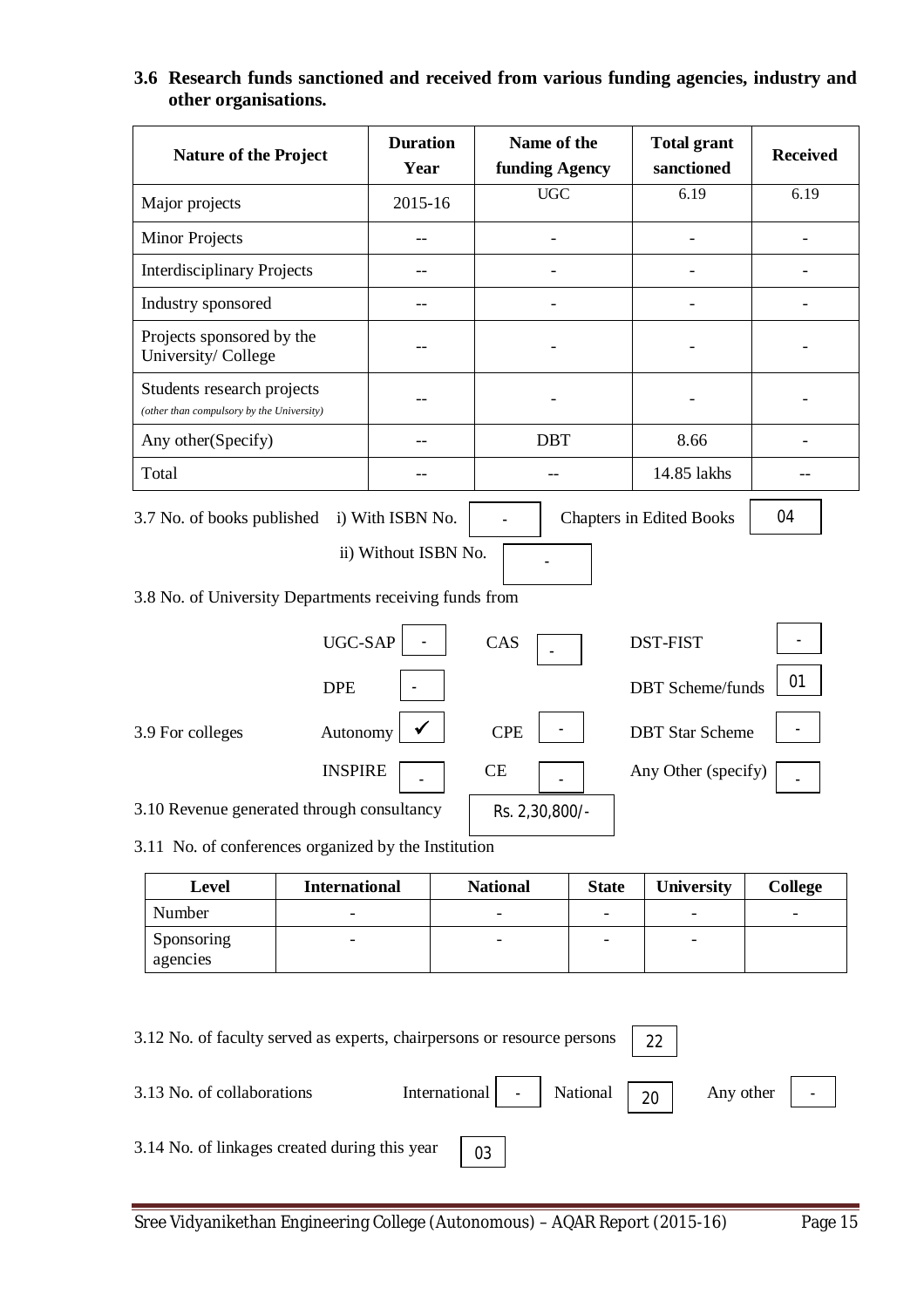#### **3.15 Total budget for research for current year in lakhs:**

| From Funding agency | $\overline{\phantom{a}}$ | From Management of University/College | Rs. 13.5 lakhs |
|---------------------|--------------------------|---------------------------------------|----------------|
| Total               | $De$ 12 $E$ lakhe        |                                       |                |

Rs. 13.5 lakhs

#### **3.16 No.of patents received this year**

| <b>Type of Patent</b> |         | <b>Number</b> |
|-----------------------|---------|---------------|
| National              | Applied | 3             |
|                       | Granted |               |
| International         | Applied |               |
|                       | Granted |               |
| Commercialised        | Applied |               |
|                       | Granted |               |

**3.17. No. of research awards/ recognitions received by faculty and research fellows of the institute in the year**

| <b>International</b> | <b>National</b> |  | <b>University</b><br><b>State</b> |                          | College |  |
|----------------------|-----------------|--|-----------------------------------|--------------------------|---------|--|
|                      |                 |  |                                   | $\overline{\phantom{0}}$ |         |  |

#### **3.18 No. of faculty from the Institution**

 who are Ph. D. Guides and students registered under them

10 12

**3.19 No. of Ph.D. awarded by faculty from the Institution** 

**3.20 No. of Research scholars receiving the Fellowships (Newly enrolled + existing ones)**

 $JRF$  1 SRF  $\Box$  Project Fellows  $\Box$  Any other

-

-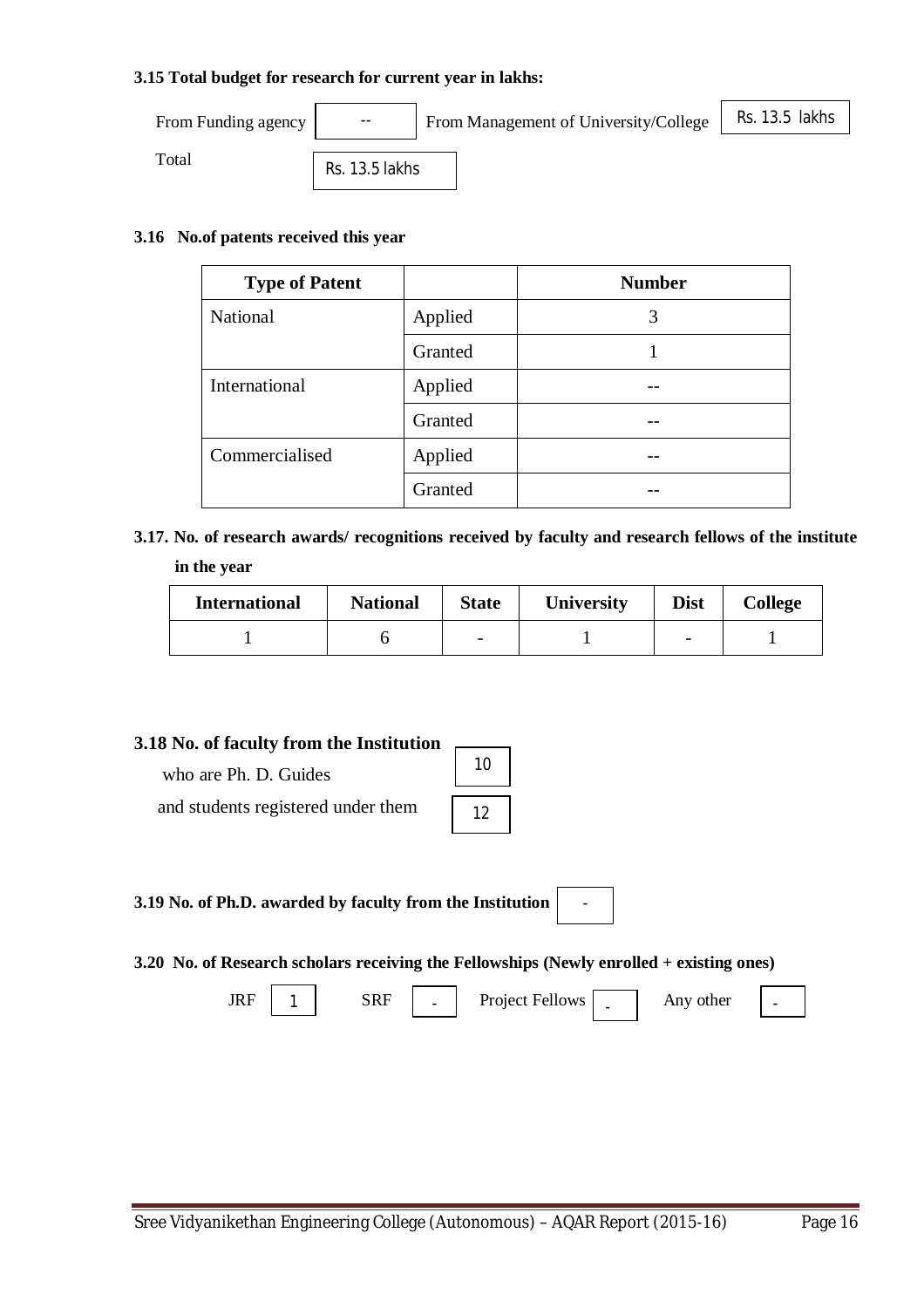#### **3.21 No. of students Participated in NSS events:**

|                                                  | University level | 157 | State level                 |
|--------------------------------------------------|------------------|-----|-----------------------------|
|                                                  | National level   |     | International level         |
| 3.22 No. of students participated in NCC events: |                  |     |                             |
|                                                  | University level |     | State level                 |
|                                                  | National level   |     | International level<br>$-1$ |
| 3.23 No. of Awards won in NSS:                   |                  |     |                             |
|                                                  | University level | $-$ | State level                 |
|                                                  | National level   | --  | International level<br>$-1$ |
| 3.24 No. of Awards won in NCC:                   |                  |     |                             |
|                                                  | University level |     | State level                 |
|                                                  | National level   | $-$ | International level         |
| 3.25 No. of Extension activities organized       |                  |     |                             |
| University forum<br>College forum                |                  |     |                             |
| <b>NCC</b><br><b>NSS</b>                         | 7                |     | Any other                   |

### **3.26 Major Activities during the year in the sphere of extension activities and Institutional Social Responsibility**

**List of NSS activities**

#### **NSS Regular and Special Camps organized**

*Regular Camps:*

| Event          | <b>Regular activities conducted</b>                                                    | No. of<br><b>Volunteers</b><br>participated | <b>Date</b><br>&<br><b>Month</b> |
|----------------|----------------------------------------------------------------------------------------|---------------------------------------------|----------------------------------|
| 1              | 'Vanamahothsavam Week', Mass Tree Plantation                                           | 50                                          | $05-07-2015$                     |
| 2              | "Independence Day" at Govt. High School, A.Rangampet                                   | 50                                          | 15-08-2015                       |
| 3              | Sardar Vallabhai Patel's 140 <sup>th</sup> Birthday Celebrations                       | 50                                          | 31-10-2015                       |
| $\overline{4}$ | <b>Skill Development Program at SVEC campus.</b>                                       | 100                                         | $09-01-2016$                     |
| 5              | <b>National Youth Day at SVEC campus.</b>                                              | 85                                          | 12-01-2016                       |
| 6              | "National Voter's Day" at SVEC campus.                                                 | 50                                          | 25-01-2016                       |
| 7              | <b>Workshop on Psychological Empowerment for Girls/</b><br><b>Women</b> at SVEC Campus | 250                                         | 24-02-2016                       |
| 8              | "Blood Donation Camp" at SVEC campus.                                                  | 100                                         | 19-03-2016                       |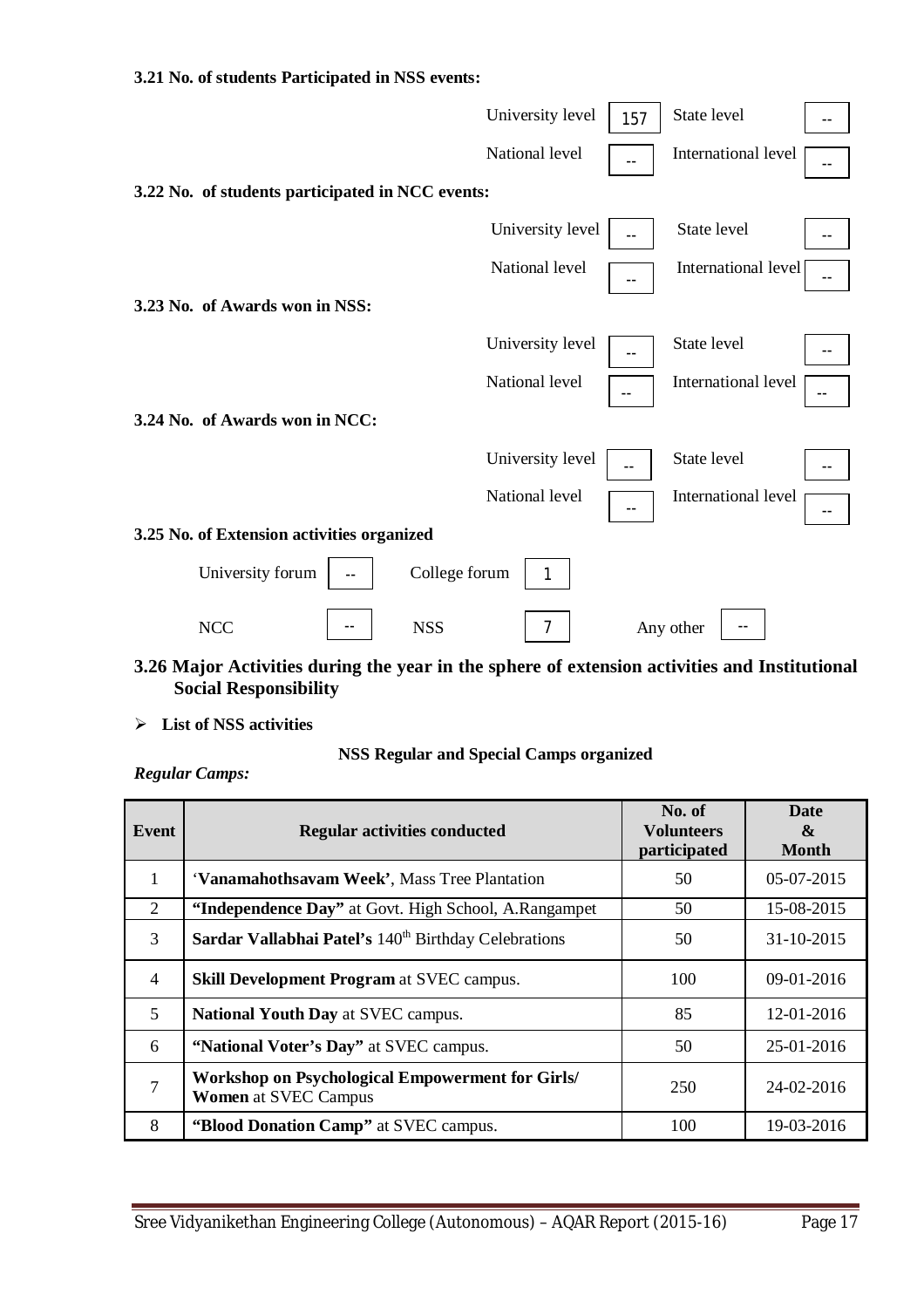| <b>Day</b>     | Day-wise Activity Plan                                                                      | No. of<br><b>Volunteers</b><br>participated | <b>Date</b><br>$\boldsymbol{\&}$<br><b>Month</b> |
|----------------|---------------------------------------------------------------------------------------------|---------------------------------------------|--------------------------------------------------|
| $\mathbf{1}$   | Work plan                                                                                   |                                             |                                                  |
|                | Identify Needs, Problems and resources of the Village.<br>a.                                | 50                                          | 15-03-2016                                       |
|                | b. Planning of events                                                                       |                                             |                                                  |
| 2              | NSS Volunteers conducted a training session to school children                              |                                             |                                                  |
|                | and Villagers exclusively on<br>a. Cleanliness and healthy habits to practice in daily life |                                             |                                                  |
|                | b. Basic Traffic Practices/Road Traffic Awareness.                                          | 50                                          | 16-03-2016                                       |
|                | Display of Posters in the Village about Water Conservation                                  |                                             |                                                  |
|                | methods like Rainwater Harvesting, Form ponds, & Ground                                     |                                             |                                                  |
|                | Water conservation.                                                                         |                                             |                                                  |
| $\overline{3}$ | The following measures were taken on "SWACHHA                                               |                                             |                                                  |
|                | <b>BHARATH"</b>                                                                             |                                             |                                                  |
|                | a. Cleaning of village area.                                                                | 50                                          | 17-03-2016                                       |
|                | b. Campaigning on Usage of Toilets & avoiding public                                        |                                             |                                                  |
|                | Urination.                                                                                  |                                             |                                                  |
|                | NSS Volunteers distributed blankets to old people in the village.                           |                                             |                                                  |
| $\overline{4}$ | NSS Volunteers conducted an awareness program for women on                                  |                                             |                                                  |
|                | basics of 'SWACHHA BHARATH'                                                                 |                                             |                                                  |
|                | Comprehensive program was conducted by the Girl<br>$\bullet$                                | 50                                          | 18-03-2016                                       |
|                | volunteers to uneducated women in village about their                                       |                                             |                                                  |
| 5              | social rights.<br>"Program on creating an awareness for improving the status of             |                                             |                                                  |
|                | Girl Child in Society"                                                                      |                                             |                                                  |
|                | a. Career Guidance.                                                                         |                                             |                                                  |
|                | b. Creating consciousness among Girl Child in the village                                   | 50                                          | 19-03-2016                                       |
|                | about their importance role and future in Society                                           |                                             |                                                  |
|                | Development.                                                                                |                                             |                                                  |
| 6              | The following measures were taken by NSS Team on "                                          |                                             |                                                  |
|                | <b>Environment Enrichment and Conservation"</b>                                             | 50                                          | 20-03-2016                                       |
|                | <b>Tree Plantation</b><br>a.                                                                |                                             |                                                  |
|                | b. Various practices to Prevent Soil Erosion.                                               |                                             |                                                  |
| $\tau$         | NSS Volunteers Distributed student necessities in School.                                   |                                             |                                                  |
|                | Sitting mats/sheets<br>a.                                                                   |                                             |                                                  |
|                | b. Plates/glasses                                                                           | 50                                          | 21-03-2016                                       |
|                | c. Books and stationery<br>"VALEDICTORY FUNCTION".                                          |                                             |                                                  |
|                |                                                                                             |                                             |                                                  |

#### **Swachch Bharath**

'Swachh Bharat' program, the brain child of Sri Narendra Modi, Hon'ble Prime Minister of India, was formally inaugurated by Dr. M. Mohan Babu, Hon'ble Chairman, SVET at A.Rangampet, a nearby village. About 12,500 persons comprising of students, members of faculty staff participated in the Program with youthful fervor and commitment.

# **Army green**

A Social Service Cell called "Army Green" was established on the stewardship of Sri Vishnu Manchu, CEO, SVET with the noble purpose of extending health care, sanitation and education to rural areas.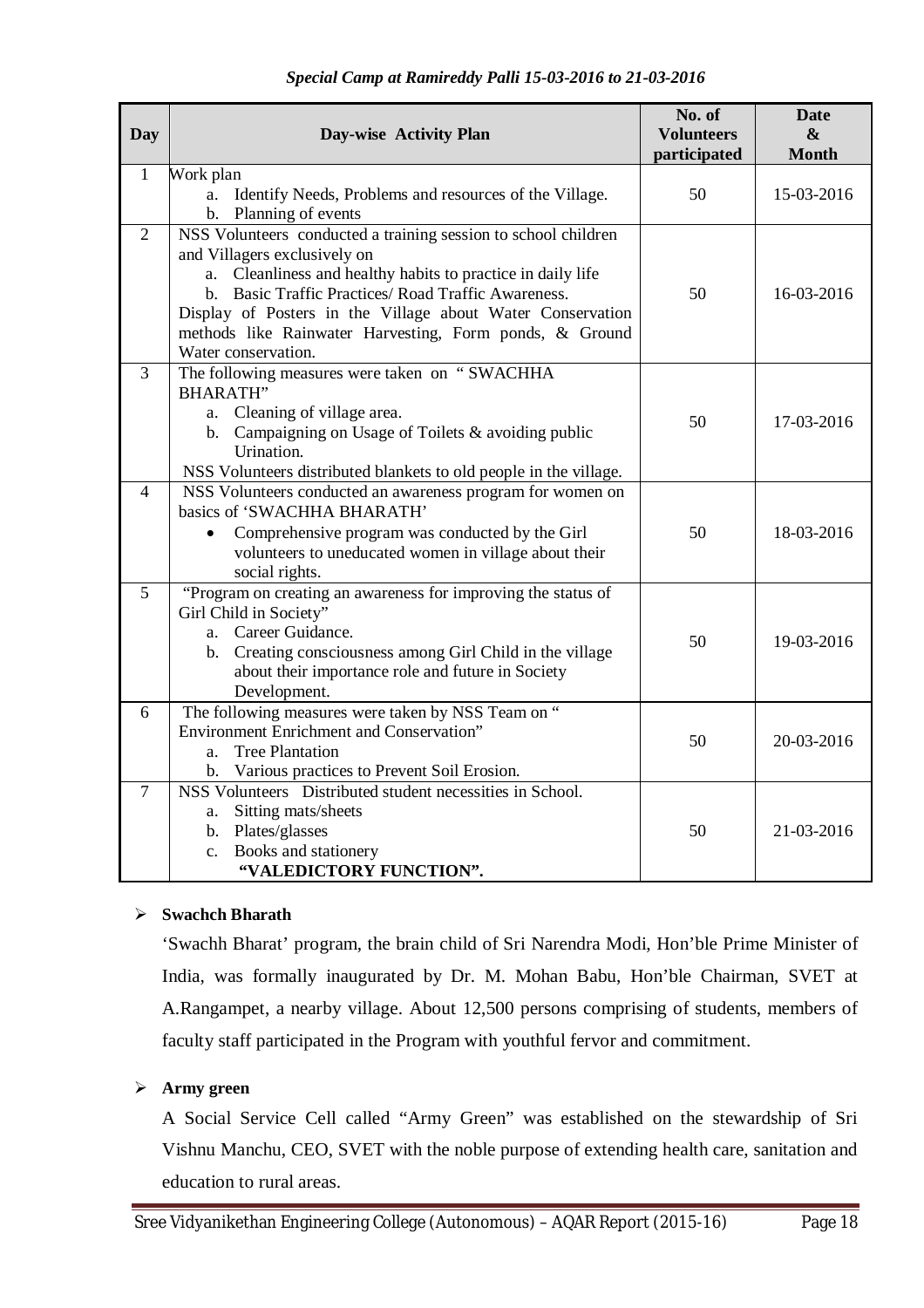#### **Medical camps**

As an outreach activity under Rural Health Scheme, Medical Camps are organized by SVEC regularly. A Committee of doctors examined and treated nearly 650 people from 5 villages. Free medicines were supplied for Anemia, Arthritis, Diabetes, Eye infections, Hyper Tension, Malaria and skin diseases.

#### **Blood Donation Camps**

As a prelude to the Annual Day Celebrations of Sree Vidyanikethan Engineering College, Blood Donation Camp was organized in the campus on 19<sup>th</sup> March, 2016.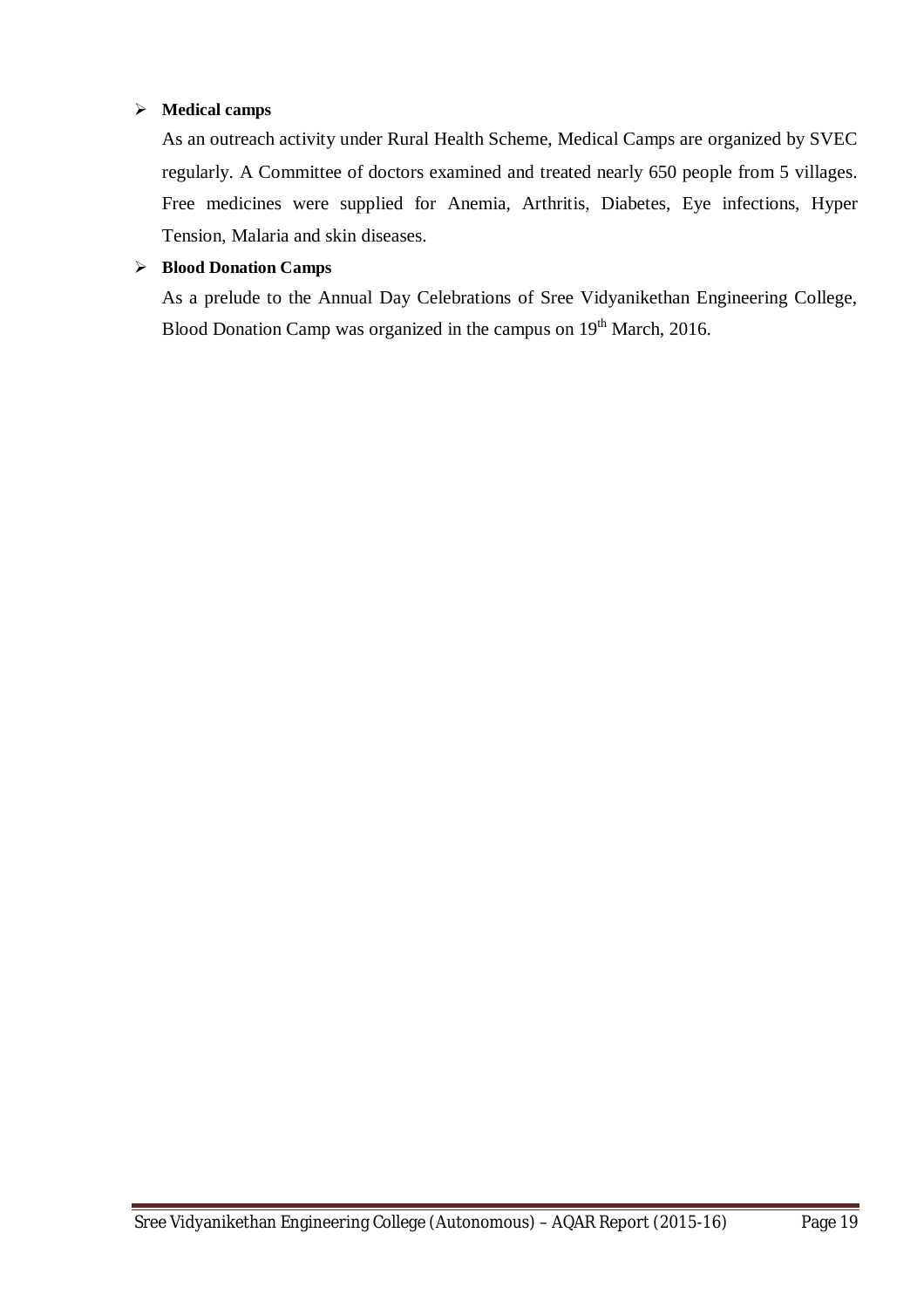#### **CRITERION-IV**

#### **4. INFRASTRUCTURE AND LEARNING RESOURCES**

#### **4.1 Details of increase in infrastructure facilities:**

| <b>Facilities</b>                                                                   | <b>Existing</b> | <b>Newly</b><br>created | Source of<br><b>Fund</b> | <b>Total</b>  |
|-------------------------------------------------------------------------------------|-----------------|-------------------------|--------------------------|---------------|
| Campus area                                                                         | 30.2 Acres      |                         | Self                     | 30.2<br>Acres |
| Class rooms                                                                         | 97              |                         | Self                     |               |
| Laboratories                                                                        | 147             | 4                       | Self                     |               |
| <b>Seminar Halls</b>                                                                | 9               |                         | Self                     |               |
| No. of important equipments purchased $(\geq$<br>1-0 lakh) during the current year. |                 |                         | Self                     |               |
| Value of the equipment purchased during<br>the year (Rs. in Lakhs)                  | Rs. 9.82        |                         | Self                     |               |
| <b>Others</b>                                                                       | Rs.4.28         |                         | Self                     |               |

#### **4.2 Computerization of administration and library**

The Institution is using an ERP solution EzSchool for complete automation of the academic, administrative and financial activities. In this year, few of the operations are switched to new Teaching- learning; attendance; automated through NIVA (Indigenously developed ERP)

#### **4.3 Library Services:**

|                   | <b>Existing</b> |                      |      | <b>Newly added</b>   | <b>Total</b>   |                      |  |
|-------------------|-----------------|----------------------|------|----------------------|----------------|----------------------|--|
|                   | No.             | <b>Value</b><br>(Rs) | No.  | <b>Value</b><br>(Rs) | No.            | <b>Value</b><br>(Rs) |  |
| <b>Text Books</b> | 89191           | 21316466             | 6368 | 2438040              | 95559          | 23754506             |  |
| Reference Books   | 15686           | 3818154              | 649  | 248476               | 16335          | 3834489              |  |
| e-Books           | -               |                      |      |                      |                |                      |  |
| Journals          | 184             | 257993               | 188  | 347115               | 372            | 605108               |  |
| e-Journals        | 1397            | 639560               | 2929 | 1150754              | 4326           | 1790314              |  |
| Digital Database  | 1               | 11500                | 1    | 11500                | $\overline{2}$ | 23000                |  |
| CD & Video        | 2842            | 497350               | 96   | 16800                | 2938           | 514150               |  |
| Others (specify)  | NPTEL, DELNET   |                      |      |                      |                |                      |  |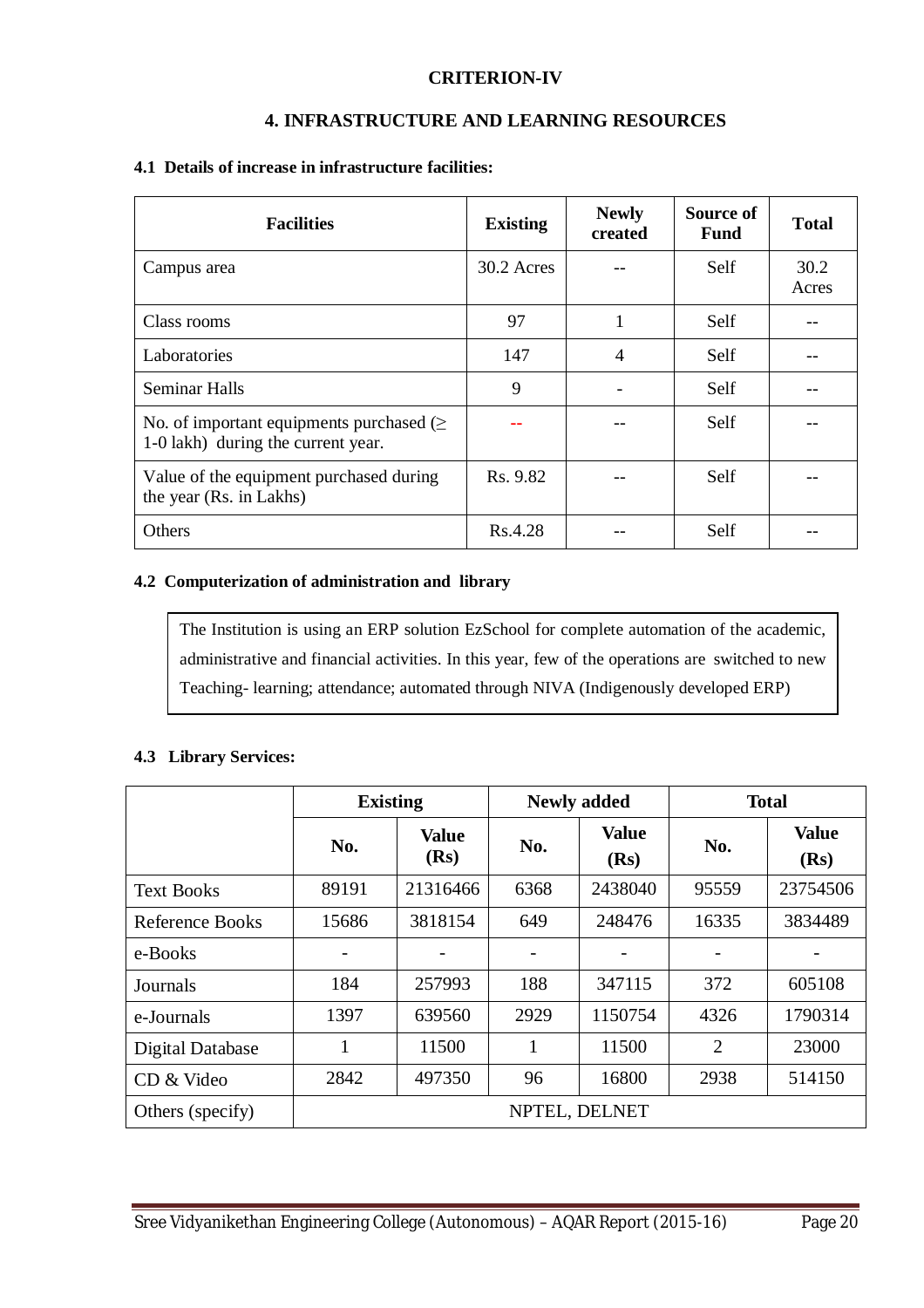#### **4.4 Technology up gradation (overall)**

|          | <b>Total</b><br><b>Computers</b> | Computer<br>Labs | <b>Internet</b>      | <b>Browsing</b><br><b>Centres</b> | Computer<br><b>Centres</b> | <b>Office</b> | <b>Depart-</b><br>ments | <b>Others</b> |
|----------|----------------------------------|------------------|----------------------|-----------------------------------|----------------------------|---------------|-------------------------|---------------|
| Existing | 1569                             | 1300             | $185$ mbps           | $\overline{\phantom{a}}$          | 120                        | 30            | 119                     |               |
| Added    | 120                              | 120              | 40 mbps              | $\overline{\phantom{a}}$          | -                          |               | -                       |               |
| Total    | 1689                             | 1420             | $185+$<br>40<br>mbps | $\overline{\phantom{a}}$          | $\overline{\phantom{0}}$   | 30            | 119                     |               |

#### **4.5 Computer, Internet access, training to teachers and students and any other programme for technology up gradation (Networking, e-Governance etc.)**

Computers : 1689 Internet Speed : 185+40 Mbps NETTLINX (185 Mbps) BSNL (40 Mbps) NMEICT-VPN over broadband e-Journals : 1397 (IEEE-ASPP) & POP NPTEL are provided for faculty and students.

#### **4.6 Amount spent on maintenance in lakhs :**

| i) ICT                                   | Rs. 175.90 lakhs |
|------------------------------------------|------------------|
| ii) Campus Infrastructure and facilities | Rs. 2650.2 lakhs |
| iii) Equipments                          | Rs. 151.4 lakhs  |
| iv) Others                               | Rs. 1318.6 lakhs |
|                                          |                  |
| <b>Total:</b>                            | Rs. 4296.1 lakhs |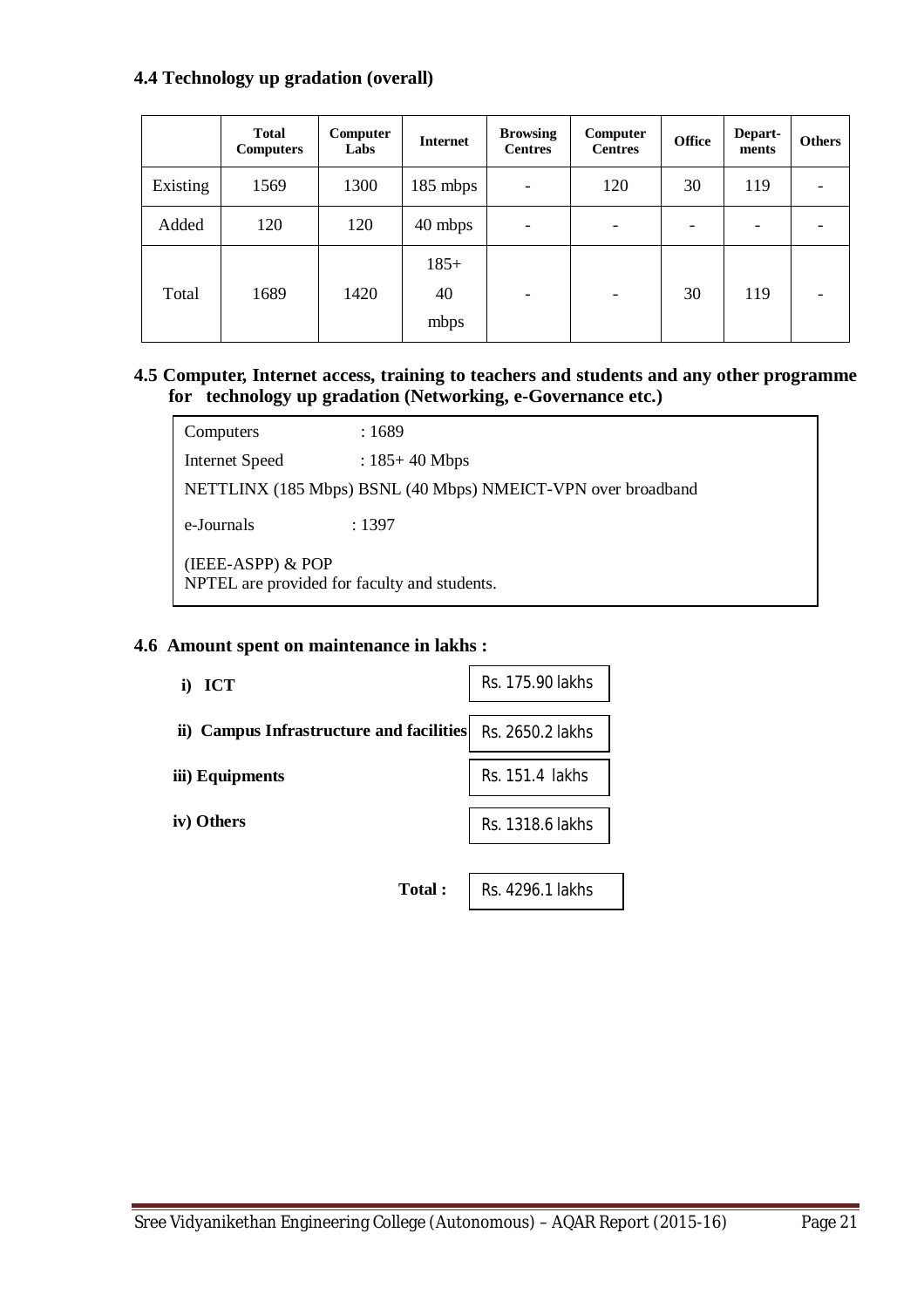# **CRITERION – V**

#### **5. STUDENT SUPPORT AND PROGRESSION**

**5.1** Contribution of IQAC in enhancing awareness about Student Support Services

The IQAC regularly in its meetings plan and review the quality of services offered in

- Periodic monitoring through anti ragging committee
- Student counselling through mentor-mentee system for enhanced employability and learning outcomes.
- Robust system for addressing disciplinary issues.

**5.2** Efforts made by the institution for tracking the progression

The Institution monitors the progression of students through

- Continuous assessment systems comprising of formative and summative assessment systems
- Day to day evaluation in laboratories
- Periodic academic counselling
- Remedial sessions

**5.3** (a) Total Number of students

| TTM<br>UU | PG  | Ph. D. | <b>Others</b>            |
|-----------|-----|--------|--------------------------|
| 5285      | 381 |        | $\overline{\phantom{0}}$ |

-- --

(b) No. of students outside the state

(c) No. of international students



| <b>Last Year</b>        |  |  |                  |                                        | <b>This Year</b> |      |     |  |            |                                                         |              |
|-------------------------|--|--|------------------|----------------------------------------|------------------|------|-----|--|------------|---------------------------------------------------------|--------------|
| General   SC   ST   OBC |  |  |                  | <b>Physically</b><br><b>Challenged</b> | <b>Total</b>     |      |     |  |            | General SC   ST   OBC   Physically<br><b>Challenged</b> | <b>Total</b> |
| 2525                    |  |  | 557   172   2054 | $\overline{\phantom{a}}$               | 5308             | 2695 | 607 |  | 180   2185 |                                                         | 5667         |

Demand ratio Dropout % **Nil**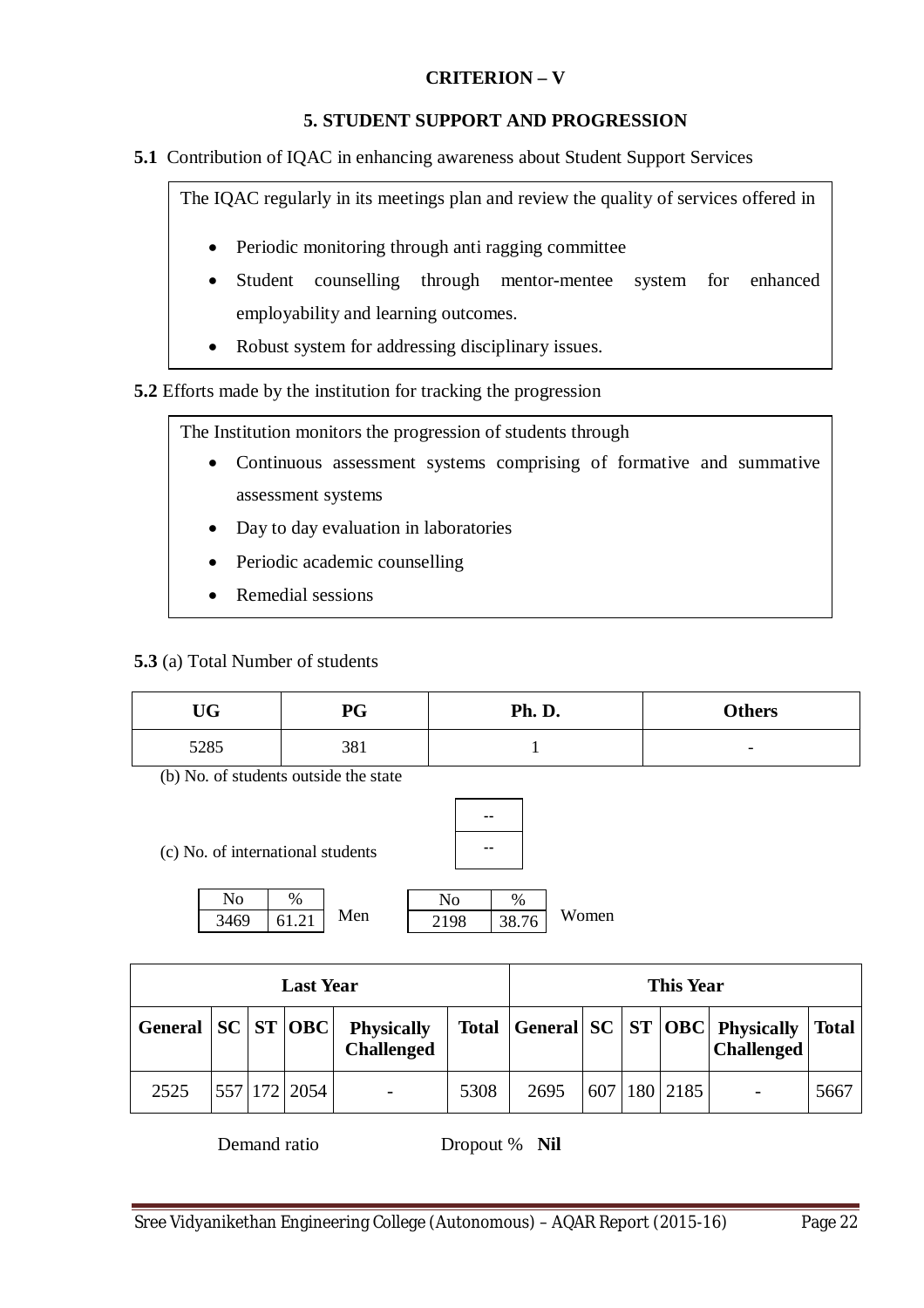#### **5.4** Details of student support mechanism for coaching for competitive examinations (If any)

Large database of study material for national and state level competitive exams

- Flexible curriculum planning to provide time for preparation for competitive exams
- Provision of Financial support for coaching to students for civil services examinations

|             | No. of students beneficiaries                              | 170 |             |    |            |    |
|-------------|------------------------------------------------------------|-----|-------------|----|------------|----|
|             | <b>5.5</b> No. of students qualified in these examinations |     |             |    |            |    |
| <b>NET</b>  | SET/SLET                                                   |     | <b>GATE</b> | 30 | <b>CAT</b> | 03 |
| IAS/IPS etc | State PSC                                                  |     | <b>UPSC</b> |    | Others     |    |

#### **5.6** Details of student counselling and career guidance

The mentor-mentee system facilitates the counselling of all the students in academic and personal issues. Also teacher provide career guidance during counselling.

the list of pre placement talks given by the companies

No. of students benefitted

5667

#### **5.7 Details of campus placement**

| On campus                             |                                    |                                     | <b>Off Campus</b>         |
|---------------------------------------|------------------------------------|-------------------------------------|---------------------------|
| Number of<br>Organizations<br>Visited | Number of Students<br>Participated | Number of<br><b>Students Placed</b> | Number of Students Placed |
| 24                                    | 1028                               | 512.                                |                           |

#### **5.8 Details of gender sensitization programmes**

#### **Composition of women's cell**

Constitution of Internal Complaints Committee (ICC) for women

| 1. Dr. M.S. Sujatha, Professor, EEE Dept.    | $\overline{\phantom{a}}$ | Chairperson  |
|----------------------------------------------|--------------------------|--------------|
| 2. Dr. V.R. Anitha, Professor, ECE Dept.     | $\overline{\phantom{a}}$ | Member       |
| 3. Ms. A. Sumera, Asst. Professor, GEBH Dept | $\overline{\phantom{a}}$ | Member       |
| 4. Ms. P. Sreedevi, Library Asst.            |                          | Member       |
| 5. Ms. R. Meera                              |                          | Member (NGO) |
|                                              |                          |              |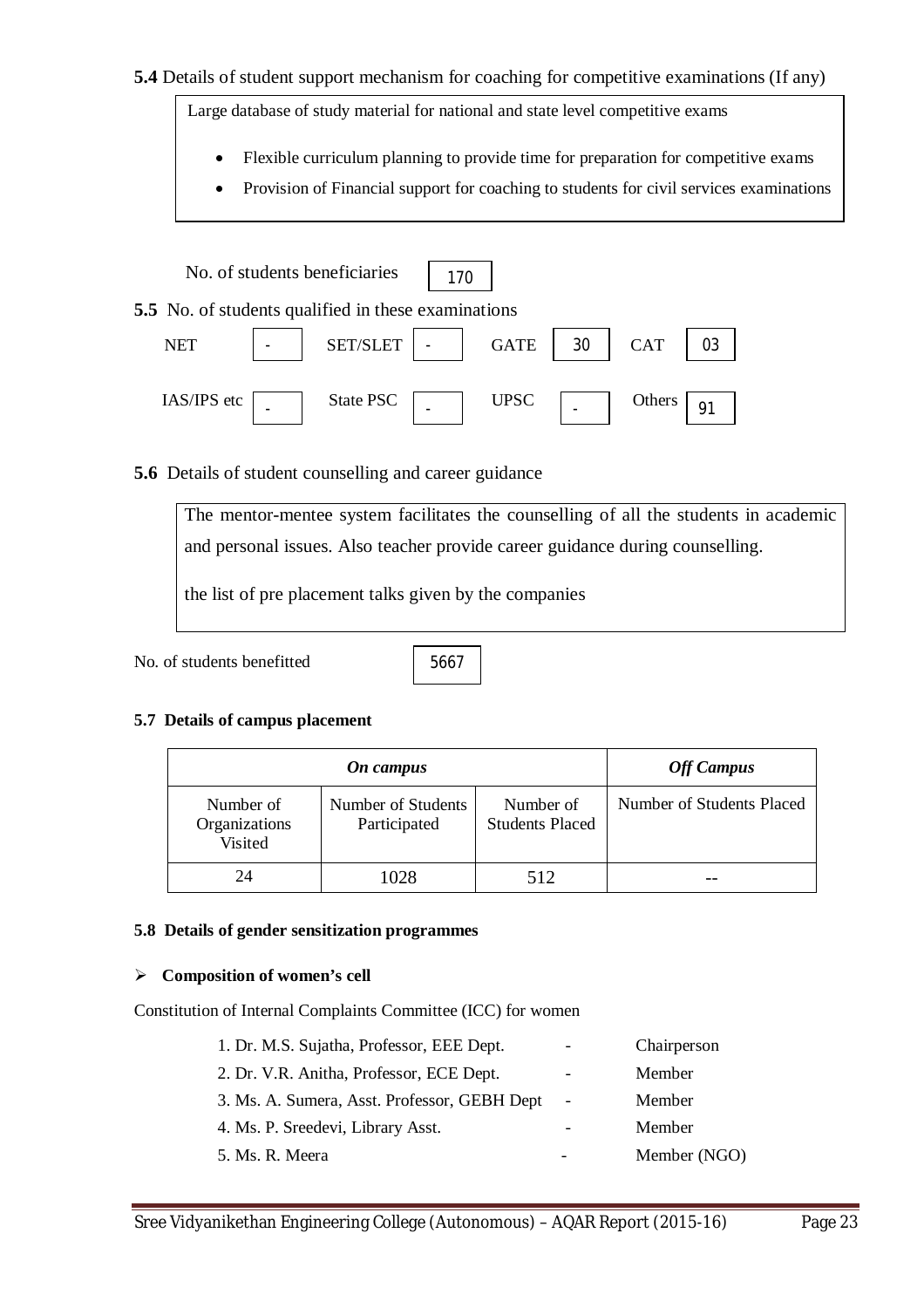#### **Celebration of national and international women's commemoration days**

International Womens' Day was organized by the lady faculty members of the College on  $8<sup>th</sup>$  March, 2015. The speakers cited several instances where the women have made an impact on gender justice and quality of life of women in the society.

#### **Counselling of girl students**

#### **Periodic activities conducted**

#### **5.9 Students Activities**

**5.9.1** No. of students participated in Sports, Games and other events



#### **5.10 Scholarships and Financial Support**

|                                                                         | Number of<br>students     | Amount<br>(Rs.)               |
|-------------------------------------------------------------------------|---------------------------|-------------------------------|
| Financial support from institution                                      | 327                       | Rs.44,38,350                  |
| Financial support from government                                       | 2902                      | Rs. 14,34,65,100              |
| Financial support from other sources<br>(AICTE/TEQIP-II)                | $GATE - 32$<br>TEQIP - 53 | Rs. 43,39,000<br>Rs.55,04,000 |
| Number of students who received International/<br>National recognitions |                           |                               |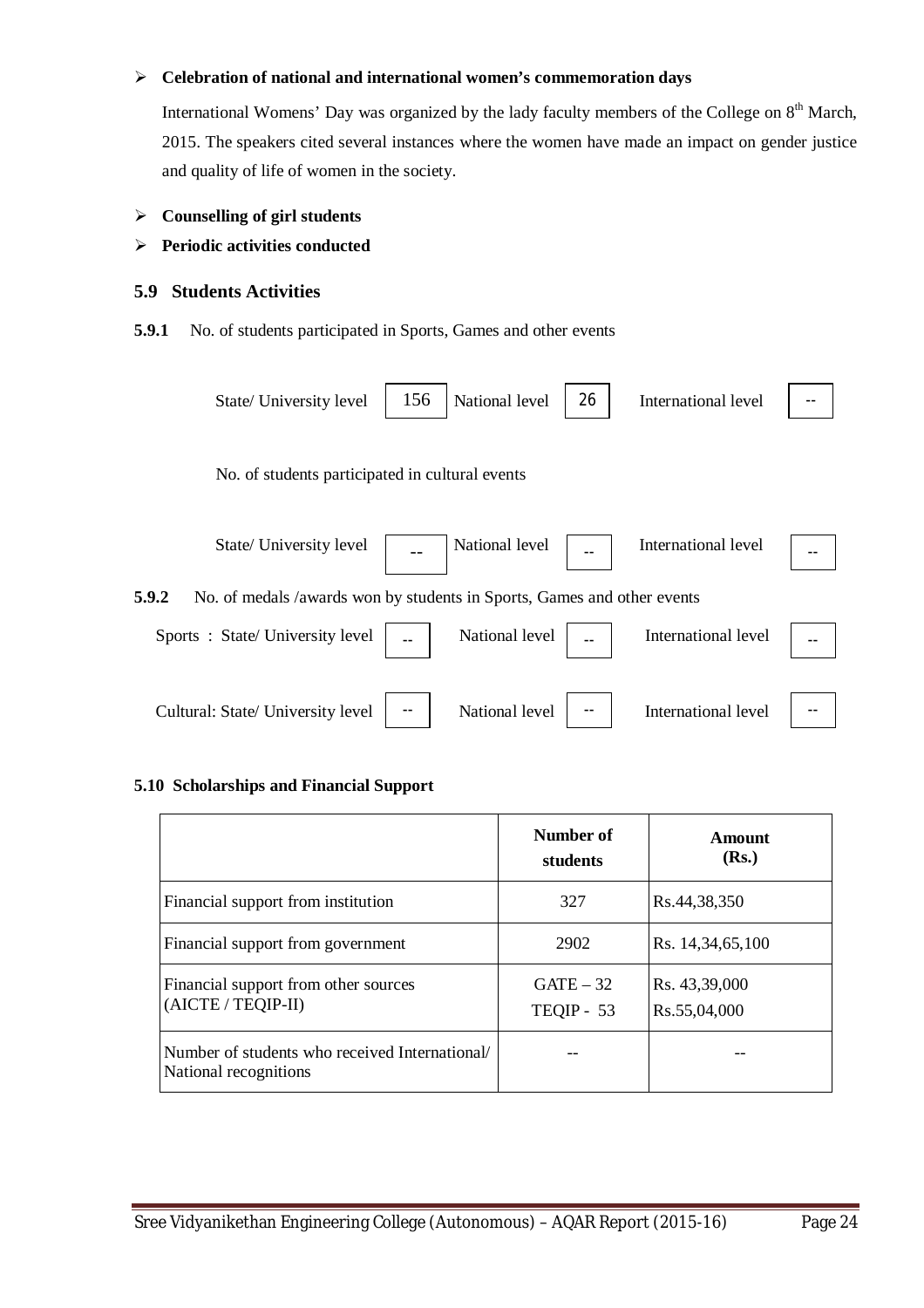#### **5.11** Student organised / initiatives

| Fairs | : State/ University level $\vert \vert$ | National level $\begin{bmatrix} 01 \end{bmatrix}$ | International level $\boxed{\phantom{a}}$ |
|-------|-----------------------------------------|---------------------------------------------------|-------------------------------------------|
|       | Exhibition: State/ University level   _ | National level                                    | International level $\vert$ .             |

 $\blacksquare$ 

 $\overline{\phantom{0}}$ 

**5.12** No. of social initiatives undertaken by the students

**5.13** Major grievances of students (if any) redressed: Nil

8 (Through Technical Associations)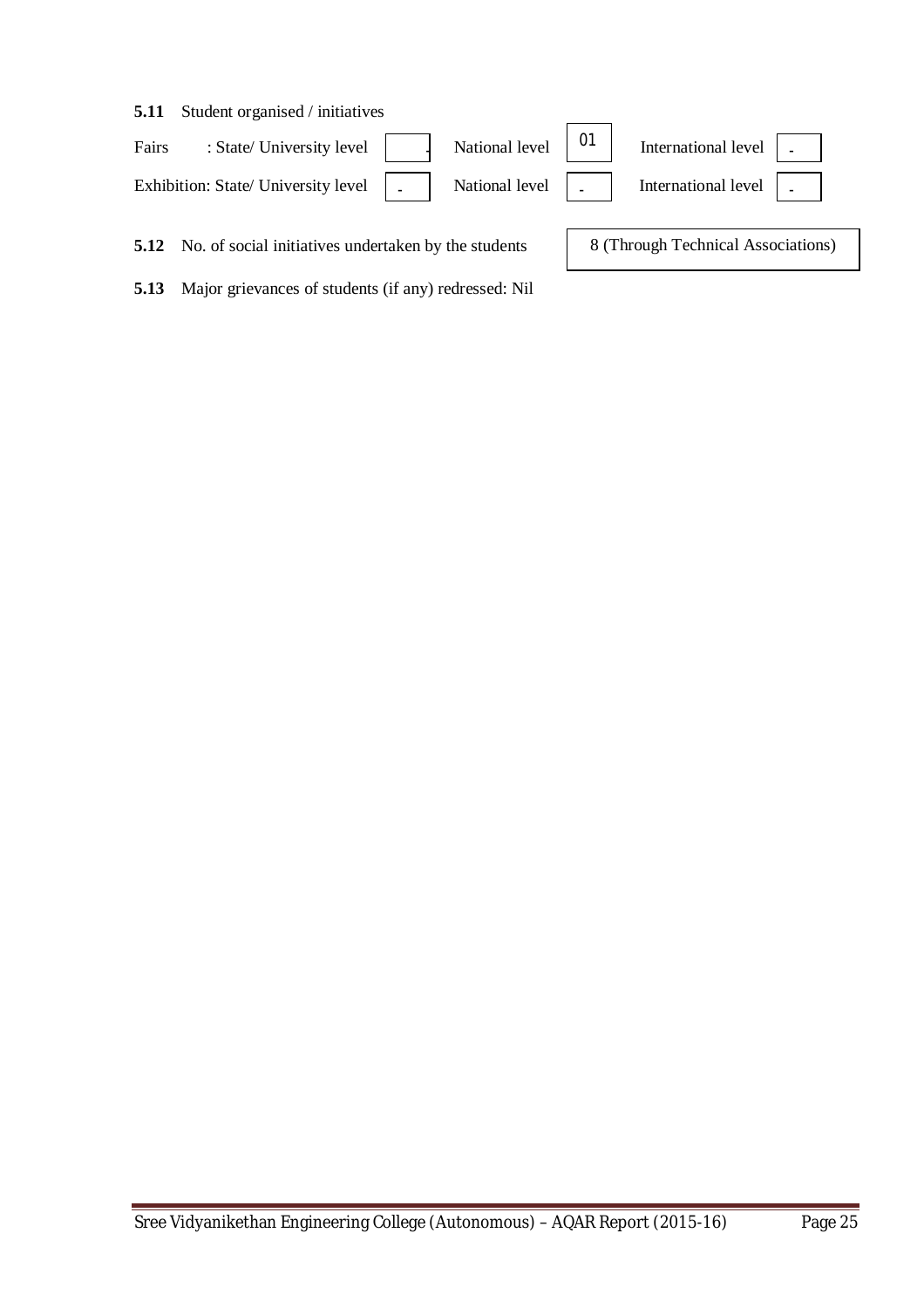#### **CRITERION – VI**

#### **6. GOVERNANCE, LEADERSHIP AND MANAGEMENT**

**6.1** State the Vision and Mission of the institution

**Vision:**To be one of the Nations's premier Engineering Colleges by achieving the highest order of excellence in Teaching and Research.

**Mission:** Through multidimensional excellence, we value intellectual curiosity, pursuit of knowledge building and dissemination, academic freedom and integrity to enable the students to realize their potential. We promote technical mastery of Progressive Technologies, understanding their ramifications in the future society and nurture the next generation of skilled professionals to compete in an increasingly complex world, which requires practical and critical understanding of all aspects.

**6.2** Does the Institution has a management Information System

Yes, the Institution is using an ERP solution called EzSchool for automation. Also a new ERP solution is developed and implemented phase-wise.

- **6.3** Quality improvement strategies adopted by the institution for each of the following:
- **6.3.1** Curriculum Development
	- Practice of Outcome education principles
	- Internalizing the concepts of blooms taxonomy for student development and evaluation
	- Periodic feedback on curriculum from stakeholders such as expert from academia, industry, alumni, students and teachers

#### **6.3.2 Teaching and Learning**

- More emphasis on self and experiential learning
- Technology assisted teaching learning practices
- Continuous faculty capacity building
- Students focus groups and clubs for peer learning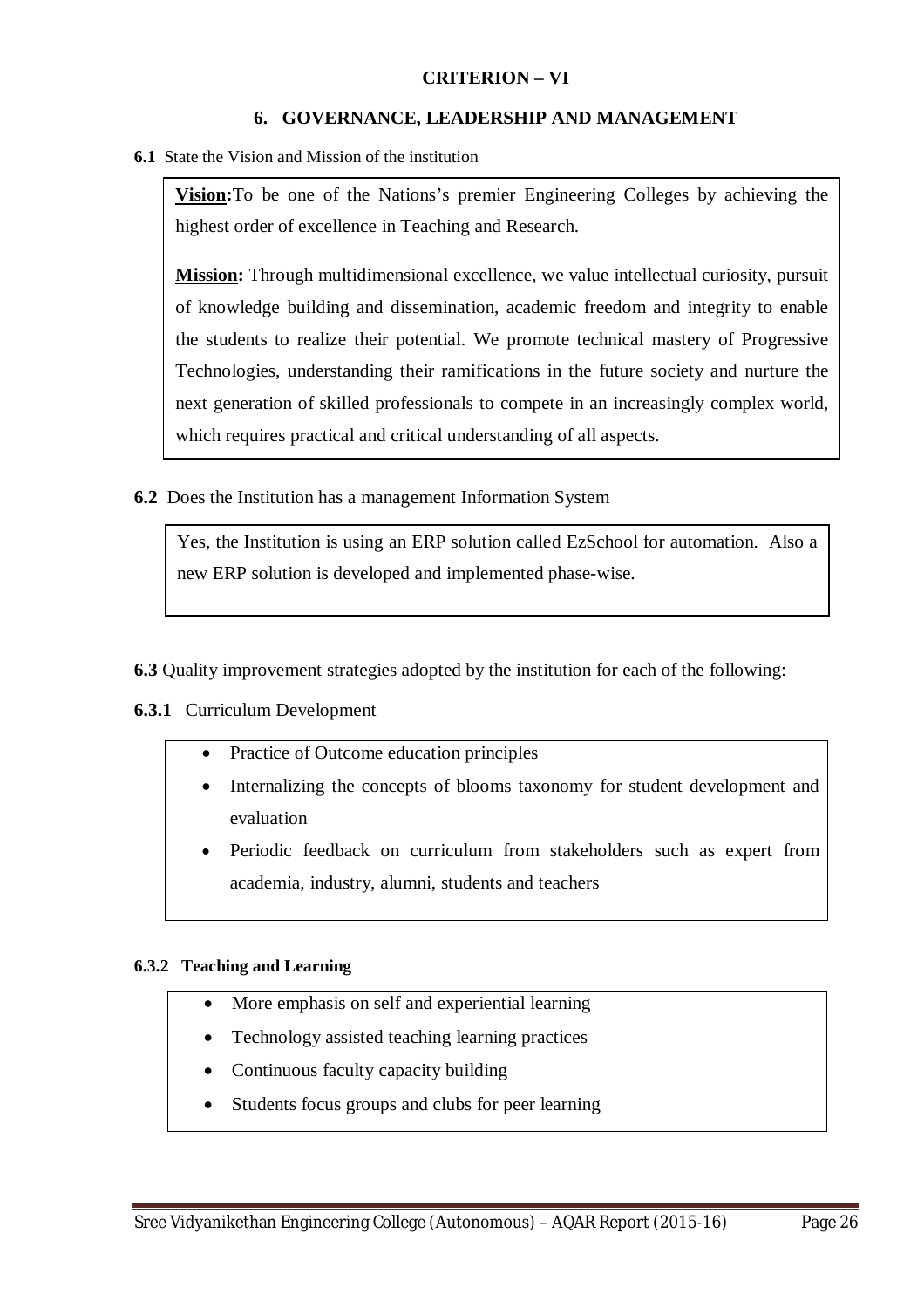### **6.3.3 Examination and Evaluation**

- Continuous evaluation
- Diagnostic tests
- Formative tests
- Summative tests
- Assignments
- Internal and external evaluation

### **6.3.4 Research and Development**

- $\triangleright$  Guidance through research mentoring committees
- $\triangleright$  Formation of Research clusters

| S.<br>No. | Name of the<br><b>Cluster</b> | <b>Focus Areas</b>                                                                                                                                                                                                                                              | <b>Department</b>                      |
|-----------|-------------------------------|-----------------------------------------------------------------------------------------------------------------------------------------------------------------------------------------------------------------------------------------------------------------|----------------------------------------|
| 1.        | <b>MEMS</b>                   | <b>Micro Cantilevers</b><br>$\bullet$<br><b>Bio Sensors</b><br>$\bullet$<br><b>Energy Harvesting</b><br>$\bullet$<br><b>Carbon Nanotubes</b><br>$\bullet$<br><b>Gas Sensors</b><br>٠<br><b>RF MEMS</b><br>$\bullet$                                             | <b>ECE</b><br>(Inter-<br>disciplinary) |
| 2.        | VLSI &<br>Embedded<br>Systems | System-on-chip Design<br>$\bullet$<br>Reconfigurable Computing<br>$\bullet$<br>Intelligence Systems for on board Data Processing & Control<br>$\bullet$<br><b>Automotive Systems</b><br>$\bullet$<br>Smart Cities, Medical & Military Applications<br>$\bullet$ | <b>ECE</b>                             |
| 3.        | <b>Signal Processing</b>      | <b>Digital Image Processing</b><br>$\bullet$<br>Radar and Lidar Signal Processing<br>$\bullet$<br><b>Bio-signal Processing</b><br>$\bullet$<br><b>Speech Signal Processing</b><br>$\bullet$                                                                     | <b>ECE</b>                             |
| 4.        | <b>Energy Systems</b>         | Solar, Wind & PV Integration.<br>$\bullet$<br>Energy storage and management systems.<br>$\bullet$<br>Energy Harvesting;<br>$\bullet$<br>Renewable / Alternate energy<br>٠<br>Solar Thermal Energy Technology and Energy Material Development<br>$\bullet$       | <b>EEE</b>                             |
| 5.        | <b>Computer Vision</b>        | Video Analytics<br>$\bullet$<br>Image and Video retrieval Process<br>$\bullet$                                                                                                                                                                                  | Computer<br>Science                    |
| 6.        | Network Security              | Improvement of Quality of Service (QoS)<br>$\bullet$<br>Analysis of cyber security issues<br>$\bullet$<br>Protection method of Cyber security<br>$\bullet$<br>Forensics analysis on Cyber attacks<br>٠                                                          | Computer<br>Science                    |
| 7.        | Manufacturing                 | Micromachining<br>$\bullet$<br>Tool Design<br>$\bullet$<br><b>Additive Manufacturing</b><br>Development of Metal Matrix composites<br><b>Optimization Techniques</b>                                                                                            | <b>ME</b>                              |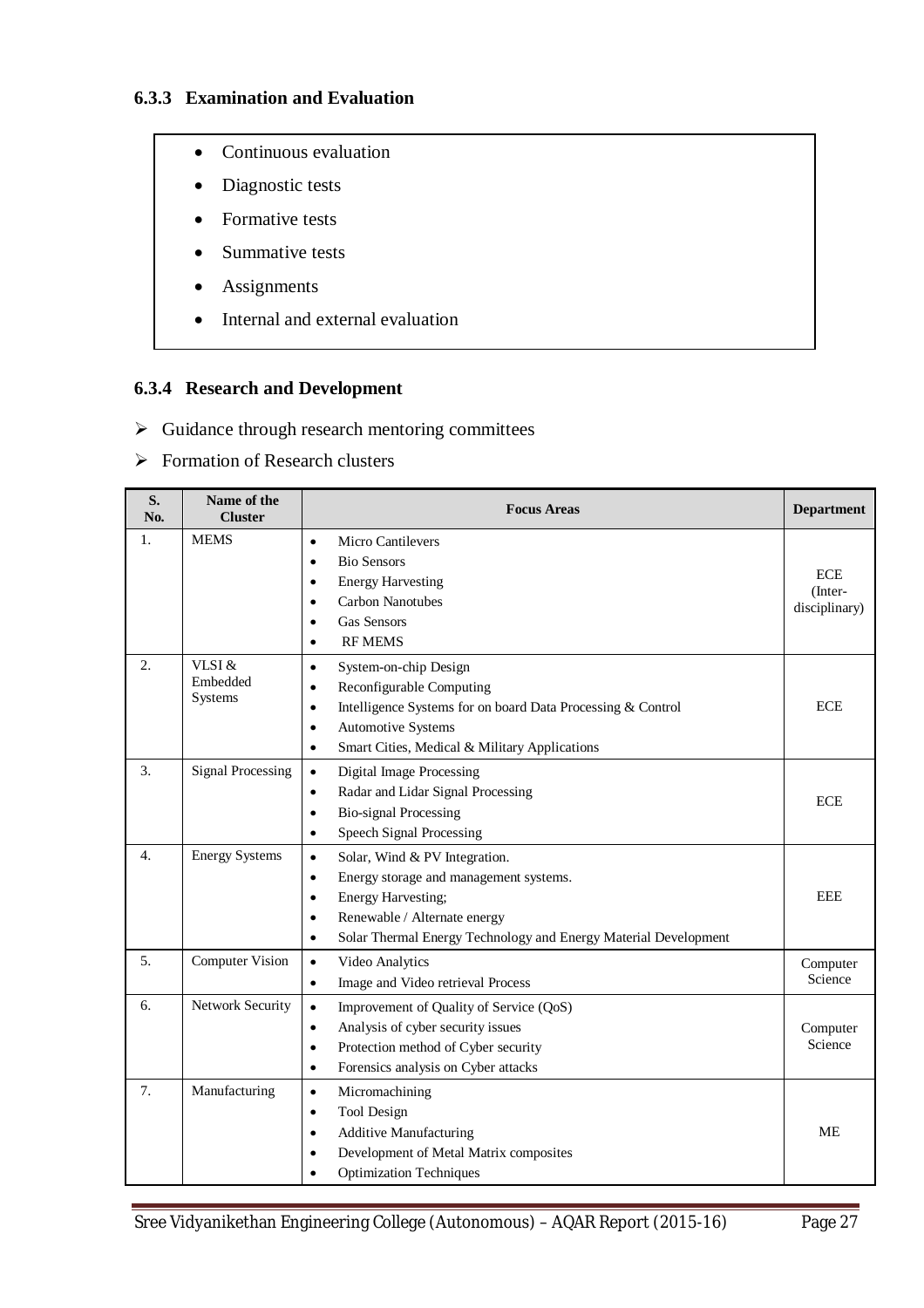| S.<br>No. | Name of the<br><b>Cluster</b> | <b>Focus Areas</b>                            | <b>Department</b> |
|-----------|-------------------------------|-----------------------------------------------|-------------------|
|           |                               | Industrial automation<br>٠                    |                   |
|           |                               | Mechatronics                                  |                   |
|           |                               | <b>Robotics</b><br>$\bullet$                  |                   |
| 8.        | Water and                     | Water Resources Engineering & Management<br>٠ |                   |
|           | Environment                   | Environmental Engineering<br>٠                | <b>CE</b>         |
|           |                               | <b>Water Treatment</b>                        |                   |
|           |                               | Remote sensing and GIS                        |                   |

# $\triangleright$  Research talks

| <b>Sl. No.</b> | <b>Faculty Name</b>              | <b>Research Topic</b>                                                                          |
|----------------|----------------------------------|------------------------------------------------------------------------------------------------|
| 1.             | Dr. D.V.S. Bhagavanulu           | Wall Jets                                                                                      |
| 2.             | Dr.K.C. Varaprasad               | Micro Machining in Nano Materials                                                              |
| 3.             | Dr A.V.Satyanarayana             | Wind Energy: Latest Trends and Issues                                                          |
| 4.             | Dr T.Hariprasad                  | Nucleate Pool boiling and various Regims                                                       |
| 5.             | Dr B.K.C. Ganesh                 | Applications of Rapid Prototype Technology                                                     |
| 6.             | Dr.T.Hari Prasad                 | Recent Power train Technology Trends & Development through Computer<br>Aided Engineering (CAE) |
| 7.             | Dr.K.C.Varaprasad                | Automation Through Pneumatics - A Paradigm Shift                                               |
| 8.             | Sri E. Radha Krishna             | Novel Refrigeration Methods                                                                    |
| 9.             | Sri D.Raghurami Reddy            | Optimization Techniques and case studies                                                       |
| 10.            | Mr. D. Raghurami Reddy           | Advances in Heat Transfer                                                                      |
| 11.            | Mr. D. Madhusudan Reddy          | Industrial Automation & Robotics                                                               |
| 12.            | Mr. V. Lalithendra Nadh          | Decision Making Technique for Software Architectural Design                                    |
| 13.            | Mr. P. Dhanalakshmi              | Weblog Usage Mining                                                                            |
| 14.            | Mr. Ashraf Ali Shaik             | <b>Computational Thinking</b>                                                                  |
| 15.            | Mr. B. Narendra Kumar Rao        | Decision making in software Design Alternatives                                                |
| 16.            | Ms. T. Kavitha                   | Congestion control in MANETs using Active Queue Management                                     |
| 17.            | Mr. B. Narendra                  | A Talk on Research                                                                             |
| 18.            | Mr. D. N. Kartheek               | <b>Software Defined Networks</b>                                                               |
| 19.            | Ms. C. Sushama                   | Top 10 tips for writing a paper                                                                |
| 20.            | Ms. N. Sri Pravalika             | Psi shaped loaded meta-material Antenna for Wireless Applications                              |
| 21.            | Ms M Bharathi                    | Ex-OR link method based reversible Code converter circuits for Low Power<br>Applications       |
| 22.            | Dr. V. R Anitha &<br>Ms.K. Sudha | Design of efficient Antennas and Guided systems                                                |
| 23.            | Ms K Neelima &<br>Ms M Bharathi  | Low Power system on chip design using FPGA                                                     |
| 24.            | Mr. R Nagendra                   | Scheduling in 4G Wireless Communication Systems                                                |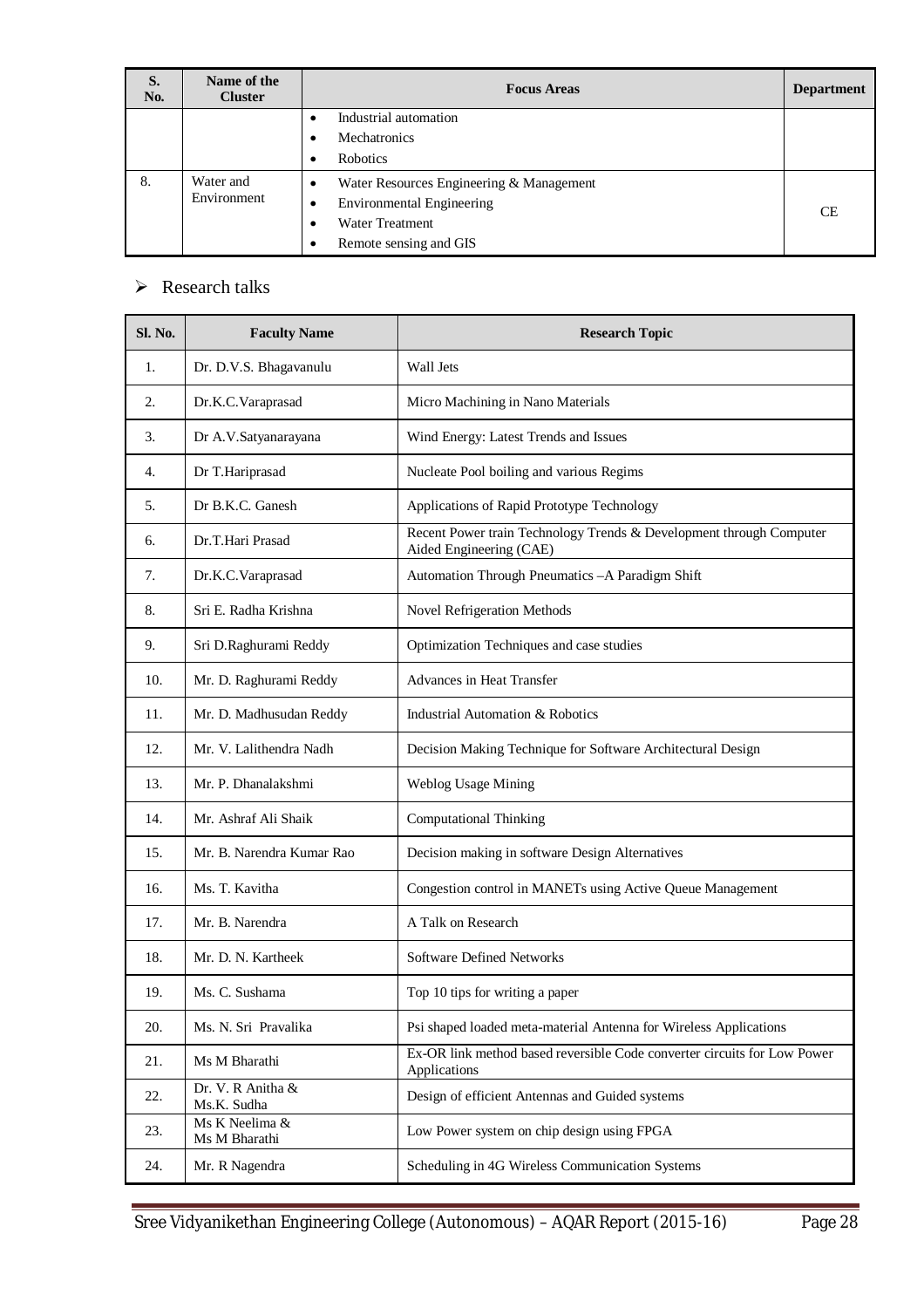| 25. | Mr. T Ravi Kumar Naidu                     | An Multilevel Approach of Robust High Capacity Audio Steganography and<br>Cryptography using LSB Algorithms           |
|-----|--------------------------------------------|-----------------------------------------------------------------------------------------------------------------------|
| 26. | Dr. N Padmaja                              | Analysis of Atmospheric Radar Signals using Matched Filter                                                            |
| 27. | Mr. D. Suresh Babu<br>Asst. Professor      | Performance Index based Contingency Ranking under Line-Outage condition<br>incorporating IPFC                         |
| 28. | Mr. U. Kamal Kumar<br>Asst. Professor      | Intelligent Technique based Fault Analysis and Location in a Distribution<br>System                                   |
| 29. | Dr. M S Sujatha<br>Professor               | On-Line Monitoring of Transmission Line using Wireless Technology                                                     |
| 30. | Mr. M.Srikanth                             | COMSOL 5.1 & Application Builder                                                                                      |
| 31. | Ms. A. Yasmine Begum<br>Mr.G.Hemanth Kumar | <b>Advanced Control Engineering</b>                                                                                   |
| 32. | Dr. M.Saravanan<br>Mr. G.V.Sunil Kumar     | Recent Trends in VLSI Signal Processing                                                                               |
| 33. | Mr. C.Ravindra Murthy                      | Advanced Application Of MATLAB In Engineering                                                                         |
| 34. | Mr.K.Ayyappa Swamy                         | Short Course on Applied Digital Signal Processing                                                                     |
| 35. | Ms.P. Ratna Kamala                         | Effect of Coder / Decoder Circuits Failure on Performance of Linear Block<br>Codes                                    |
| 36. | Mr. D. Ganesh                              | Improving Network Performance in Wireless Sensor Networks"                                                            |
| 37. | Mr. B. Gurunadha Rao                       | <b>Big Data Analytics</b>                                                                                             |
| 38. | Mr. K. Srinivasulu                         | Dynamic Shortest Path for Hyper Graphs                                                                                |
| 39. | Mr. M.V.R. Purna Kumar                     | Cache Scheduling Scheme for Improving Performance in Multi-Threaded<br>Processor                                      |
| 40. | Mr. M. Mahendra                            | Reliability based routing strategy for performance optimization in distributed<br>mobile computing through clustering |
| 41. | Mr. V. Lokanadham Naidu                    | Image Processing Memory Optimization for Multi-camera Based Advanced<br>Driver Assistance Systems                     |
| 42. | Ms. V. Jyothsna                            | Design of Integrated Vulnerabilities Database for Computer Networks<br>Security Analysis                              |
| 43. | Mr. Shaik Munwar                           | Enhancing cloud computing reliability using efficient scheduling by providing<br>reliability as a service             |
| 44. | Mr. P. Bhasha                              | Swapping Strategy to Improve I/O Performance of Mobile Embedded<br><b>Systems Using Compressed File Systems</b>       |
| 45. | Mr. A. Srinivasulu                         | Research on data mining models for the internet of things                                                             |
| 46. | Dr. K. Ramani                              | An adaptive image processing system based on incremental learning for<br>industrial applications                      |
| 47. | Mr. P. Srinivasa Reddi                     | miniFPGA: An educational app for teaching partitioning, placemnent and<br>routing on Andriod devices                  |
| 48. | Mr. O. Obulesu                             | Prominence of MapReduce in Big Data Processing                                                                        |
| 49. | Mr. K. Srinivasulu                         | Dynamic ShortestPath for Hyper Graphs                                                                                 |
| 50. | Mr. M. Mahendra                            | Collusive Piracy Prevention in P2P CDNs                                                                               |

# **Incentivizing faculty for better research performance**

The following guidelines are followed for offering research incentives:

#### **a) For Projects with provision for Institutional overhead charges**

Research Projects where there is a provision for institutional overhead charges, the Principal Investigator of the Project will be given an incentive equivalent to 50% of overhead charges by the Management.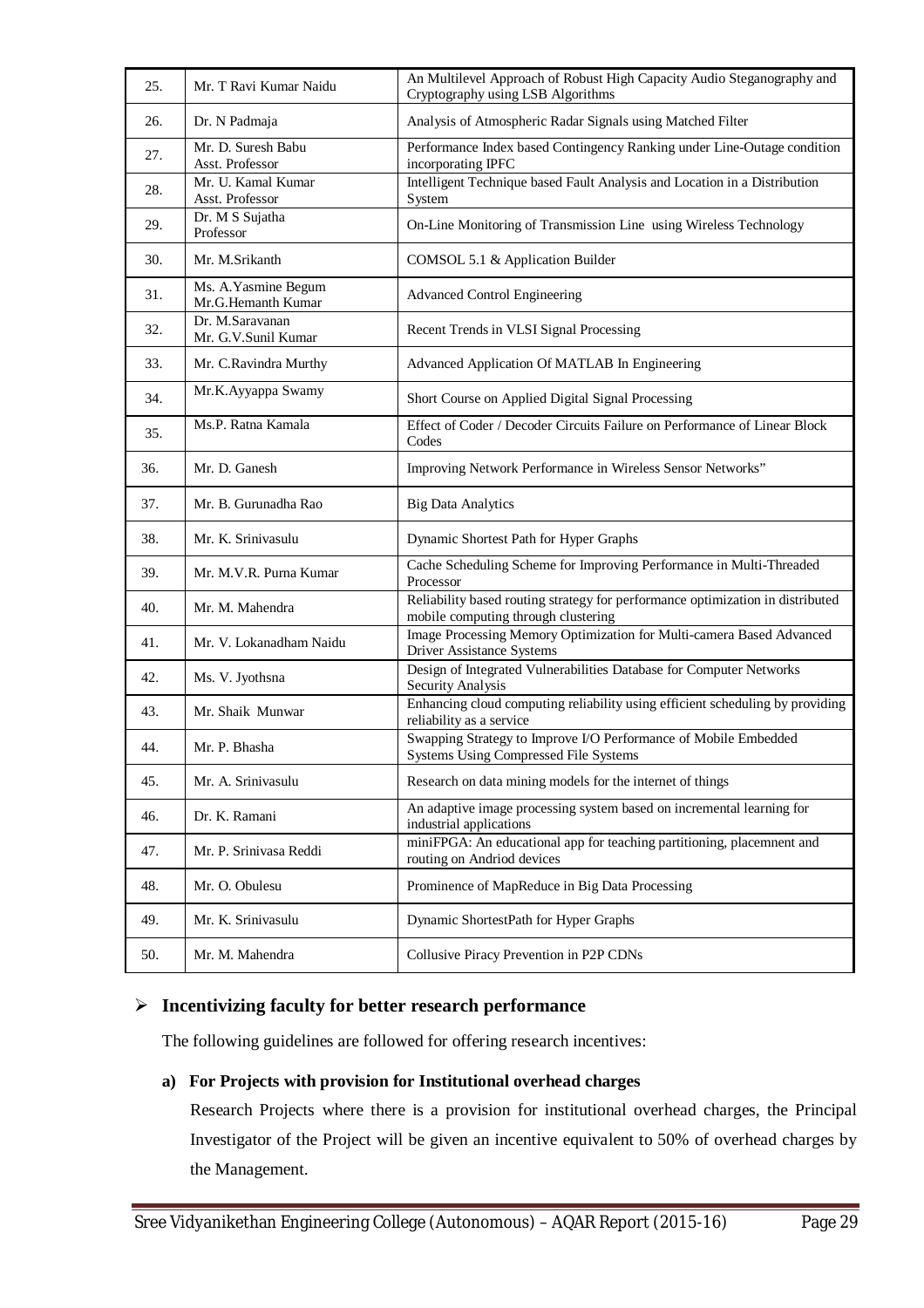#### **b) For Projects without provision for Institutional overhead charges**

Research Projects where there is no provision for institutional overhead charges, the Principal Investigator of the Project will be given one time incentive at the rate of 2% of Project amount sanctioned.

Incentives worth Rs.2,06,600/- were given to four deserving faculty members.

#### **6.3.5 Library, ICT and physical infrastructure / instrumentation**

- Smart class rooms
- Modern equipment and software for research.

#### **6.3.6 Human Resource Management**

- Self appraisal of faculty
- Objective metrics to assess faculty performance
- Workload distribution as per UGC/AICTE norms with consideration to administration and research besides academic work

#### **6.3.7 Faculty and Staff recruitment**

- Applicants from Benchmarked institutions are only scrutinized for recruitment
- Emphasis on research competence of the aspirants
- Recruitment through expert selection committees
- Process includes demonstration and interviews

#### **6.3.8 Industry Interaction / Collaboration**

#### **AICTE – CII Survey**

Sree Vidyanikethan Engineering College has been participating in the AICTE (All Indian Council for Technical Education) – CII (Confederation of Indian Industry) survey of industry linked technical institutes. The outcome of the survey is mentioned below:

| Year | <b>Status</b>                                                                                                                            | <b>Remarks</b>                                         |
|------|------------------------------------------------------------------------------------------------------------------------------------------|--------------------------------------------------------|
| 2015 | Attained Gold status in Engineering<br>disciplines.<br><b>Attained Gold Status in Emerging</b><br><b>Engineering Institutes category</b> | Total number of<br>participating institutes<br>$-2160$ |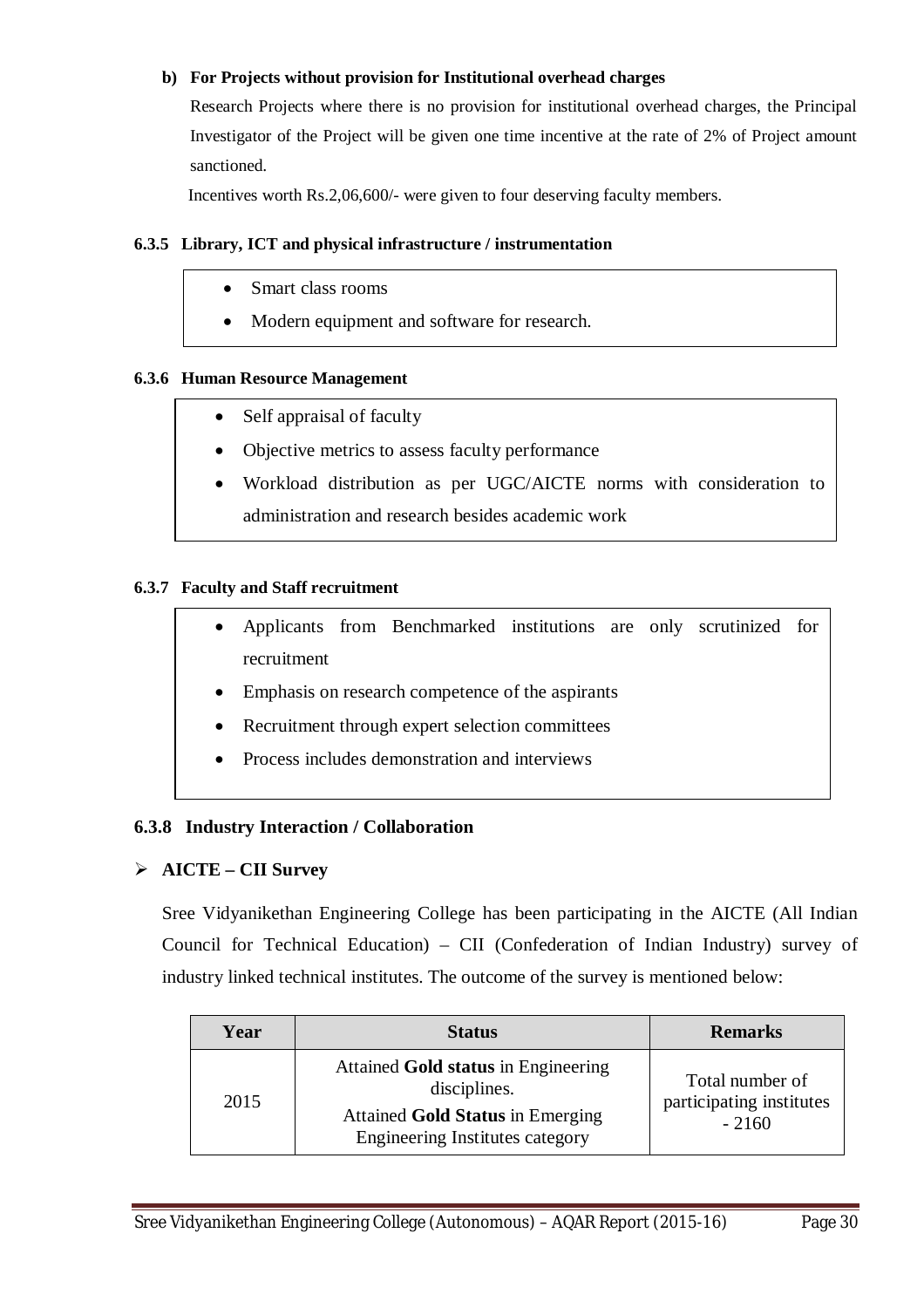| SI.            | <b>Department</b>      | Name of the Activity                        | Name of the Expert with                                | Date $(s)$       | No. of               |
|----------------|------------------------|---------------------------------------------|--------------------------------------------------------|------------------|----------------------|
| No.            |                        | <b>Expert Lectures/ Seminars</b>            | <b>Address</b>                                         |                  | <b>Beneficiaries</b> |
| 1              | <b>ECE</b>             | <b>Digital Communications</b>               | Mr. Dinesh Gutha,                                      | 20-01-2016       | 200                  |
|                |                        |                                             | Asst. Project Leader,                                  |                  |                      |
|                |                        |                                             | Auckline Communications,                               |                  |                      |
|                |                        |                                             | Bangalore.                                             |                  |                      |
| $\overline{2}$ | <b>ECE</b>             | <b>Automotive Electronics</b>               | Mr. C. Raghuram Raju,                                  | $30 - 01 - 2016$ | 105                  |
|                |                        |                                             | CEO,                                                   |                  |                      |
|                |                        |                                             | High Cloud Solutions, USA.                             |                  |                      |
| 3              | <b>ECE</b>             | Electromagnetic Field Theory &              | Dr. Balamati Choudhury,                                | 19-02-2016       | 290                  |
|                |                        | Transmission Lines (EMTL)                   | Scientist, CSIR, NAL.                                  |                  |                      |
| $\overline{4}$ | <b>ECE</b>             | Awareness on PSU Opportunities              | Mr. P. Jeeva,                                          | 17-03-2016       | 157                  |
|                |                        |                                             | Sub Divisional Engineer,                               |                  |                      |
|                |                        |                                             | BSNL, Tirupati.                                        |                  |                      |
| 5              | <b>CSSE</b>            | Frameworks in Web                           | Mr. Raghu Ram J,                                       | 12-03-2016       | 87                   |
|                |                        | Technologies                                | Analyst System Developer,                              |                  |                      |
|                |                        |                                             | Verizon Data Services India                            |                  |                      |
|                | <b>CSSE</b>            |                                             | Pvt Ltd., Hyderabad.                                   |                  |                      |
| 6              |                        | Importance of SMAC &                        | Sathyanarayana Kola,                                   | 05-03-2016       | 103                  |
|                |                        | <b>VUCA</b> in Cloud Computing              | Sr. Functional Manager<br><b>Business Process</b>      |                  |                      |
|                |                        |                                             | Management & Operations                                |                  |                      |
|                |                        |                                             | Leader,                                                |                  |                      |
|                |                        |                                             | Hewlett-Packard Global                                 |                  |                      |
|                |                        |                                             | E Business, Bangalore.                                 |                  |                      |
| $\tau$         | <b>CSSE</b>            | Open source Automation tools                | Mr. Mummareddy Mahesh,                                 | $27 - 02 - 2016$ | 77                   |
|                |                        | and Test                                    | Senior Software Engineer,                              |                  |                      |
|                |                        |                                             | Inmobi, Bangalore.                                     |                  |                      |
| 8              | $\overline{\text{IT}}$ | Text and Web Mining Techniques              | Dr. R. C. Saritha                                      | 27-02-2016       | 993                  |
|                |                        |                                             | Senior Technical Officer                               |                  |                      |
|                |                        |                                             | (E-II), C-DAC, Bangalore.                              |                  |                      |
| 9              | $\overline{\text{IT}}$ | Web Design using ASP.NET                    | Mr. K. Srihari                                         | 26-09-2015       | 131                  |
|                |                        |                                             | Associate Consultant,                                  |                  |                      |
|                |                        |                                             | Siemens Technology and                                 |                  |                      |
|                |                        |                                             | Services Pvt. Ltd., Bangalore.                         |                  |                      |
| 10             | IT                     | Career Opportunities and                    | Mr. C.S.R.S. Srinivas                                  | 25-02-2016       | 110                  |
|                |                        | <b>Interview Tips</b>                       | Application Architect,                                 |                  |                      |
|                |                        |                                             | ADP Pvt. Ltd., Hyderabad.                              |                  |                      |
| 11             | ME                     | <b>Recent Power Train Technology</b>        | Dr. Anand Gurupatham,                                  | 10-10-2015       | 246                  |
|                |                        | Trends & Development through                | Senior Section Manager-                                |                  |                      |
|                |                        | Computer Aided Engineering                  | R&AE,                                                  |                  |                      |
|                |                        | (CAE)                                       | <b>Power Train Technology</b>                          |                  |                      |
|                |                        |                                             | Development,                                           |                  |                      |
|                |                        |                                             | Renault Nissan Technology &                            |                  |                      |
|                |                        |                                             | Business Center India.                                 |                  |                      |
| 12             | <b>ME</b>              | <b>Automation Through Pneumatics</b>        | Mr. E. Muralidharan,                                   | 12-10-2015       | 400                  |
|                |                        | -A Paradigm Shift                           | SMC Pneumatics, Thada.                                 |                  |                      |
| 13             | ME                     | <b>Advances in Heat Transfer</b>            | Mr.Pankaj Kumar Singh,<br><b>IOFS</b>                  | 23-01-2016       | 332                  |
|                |                        |                                             |                                                        |                  |                      |
|                |                        |                                             | IES Officer, Works Manager,<br>Heavy Vehicles Factory, |                  |                      |
|                |                        |                                             | Avadi, Chennai.                                        |                  |                      |
| 14             | ME                     | <b>Industrial Automation &amp; Robotics</b> | Mr. K. Abiram Kumar                                    | 09-02-2016       | 210                  |
|                |                        |                                             | Application Engineer,                                  |                  |                      |
|                |                        |                                             | Axis Global Automation,                                |                  |                      |
|                |                        |                                             | Chennai.                                               |                  |                      |
| 15             | <b>ME</b>              | Recent trends in power Plant                | Mr. A.B.J. Ravi                                        | 27-08-2015       | 300                  |
|                |                        | Industries & its Expectations               | MERC Training Academy,                                 |                  |                      |
|                |                        |                                             | Chennai.                                               |                  |                      |

# **List of expert lectures delivered by Industry experts**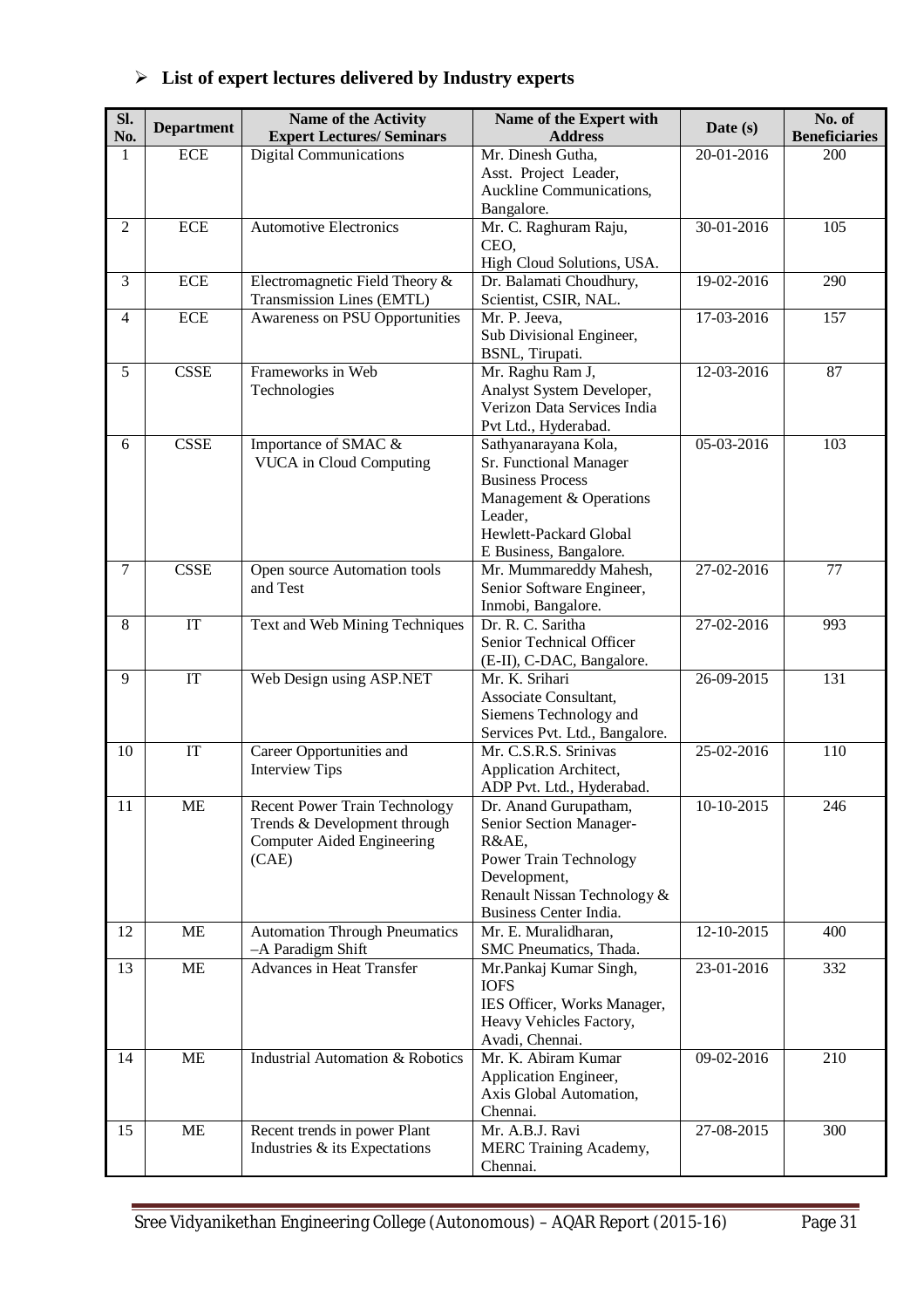| SI.<br>No. | <b>Department</b> | <b>Name of the Activity</b><br><b>Expert Lectures/ Seminars</b>              | Name of the Expert with<br><b>Address</b>                                                                                                       | Date $(s)$   | No. of<br><b>Beneficiaries</b> |
|------------|-------------------|------------------------------------------------------------------------------|-------------------------------------------------------------------------------------------------------------------------------------------------|--------------|--------------------------------|
| 16         | <b>EIE</b>        | Latest Techniques in Biosignal<br>Processing & Biopac Systems                | Mr. Muktesh Sharma,<br>Sales & Service Engineer,<br><b>Gentech Marketing</b><br>& Distribution (P) Ltd,                                         | 28-01-2016   | 102                            |
| 17         | EIE               | Trends in Digital Signal                                                     | New Delhi.<br>Mr. G.S. Prudvi Raj                                                                                                               | 05-03-2016   | 104                            |
|            |                   | Processors: Fundamentals to<br>Advances                                      | <b>Staff Firmware Engineer</b><br>Sandisk India Pvt. Ltd.<br>Bangalore.                                                                         |              |                                |
| 18         | <b>EIE</b>        | Instrumentation Systems in Basic<br>Science Research: Role of<br>Engineering | Mr. K.V. Thulasi Ram<br>Scientific Officer (E)<br>Dept. of Nuclear and Atomic<br>Physics, Tata Institute of<br>Fundamental Research,<br>Mumbai. | 29-01-2016   | 124                            |
| 19         | CSE               | Machine Learning and its<br>applications in Research                         | Mr. Biswajith Paul, Scientist,<br>CAIR(DRDO), Bangalore.                                                                                        | 12-12-2015   | 70                             |
| 20         | <b>CSE</b>        | Business Analytics & Strategy in<br><b>Industry Practices</b>                | Mr. Bibekananda choudhary<br>Associate partner,<br>Business analytics and<br>strategy,<br>Global base services,<br>Asia Pacific, IBM Bengaluru. | 02-01-2016   | 140                            |
| 21         | <b>CSE</b>        | Business education in overseas<br>and job market insights                    | Mr.K.Gopi Krishna<br><b>Associate Director</b><br>Enrollment for South Asia,<br><b>Hult International Business</b><br>school Boston.            | 20-01-2016   | 260                            |
| 22         | <b>CSE</b>        | Introduction and Real world of<br>cloud computing                            | Mr. E. Pradeep Kumar<br>Cloud Lead and Architect<br>IBM India Pvt. Ltd,<br>Hyderabad.                                                           | 27-02-2016   | 98                             |
| 23         | <b>CSE</b>        | <b>Higher Education Opportunities</b><br>for Engineering Graduates           | Mr. Ch. V. Krishna Kishore<br>TS Transco<br>HYDERABAD.                                                                                          | 02-04-2016   | 260                            |
| 24         | <b>CIVIL</b>      | Assessment of Groundwater<br>Pollution                                       | Dr. VVS. Gurunadha Rao,<br>Scientist,<br>Deputy Director (Retd.),<br>NGRI, Hyderabad.                                                           | 04-03-2016   | 140                            |
| 25         | <b>CIVIL</b>      | Self Leadership                                                              | Mr. S. Srinivasa Murthy,<br>Chief Coach,<br>I Power, Coimbatore.                                                                                | 28-03-2016   | 140                            |
| 26         | <b>EEE</b>        | Career opportunities after<br>Engineering                                    | Mr. K. Barath Kumar,<br>Executive Engineer,<br>Crompton Greaves, Mumbai.                                                                        | 07-04-2016   | 400                            |
| 27         | <b>EEE</b>        | Industry trends in Electrical<br>Engineering                                 | Mr. D. R. Mahammed Rafi,<br>Executive engineer ONGC,<br>Kumbakonam, Tamilanadu.                                                                 | 22-02-2016   | 392                            |
| 28         | <b>EEE</b>        | Incubation and Startup                                                       | Mr. Sreevatsav R S S D,<br>Software Designer, ALSTOM<br>Transport India Ltd.,<br>Bangalore.                                                     | 09-01-2016   | 100                            |
| 29         | <b>EEE</b>        | <b>Smart Grid and Smart Meters</b>                                           | Mr. D.V. Chalapathi DE,<br>APSPDCL, Tirupathi.                                                                                                  | $01-10-2015$ | 225                            |
| 30         | ECE               | Innovation, Entrepreneurship and<br>Commercialization<br>(Seminar)           | Mr. Glen Robinson,<br>Asst. Director $(IC)^2$ institute,<br>Texas university, Austin,<br>USA.                                                   | 11-03-2016   | 450                            |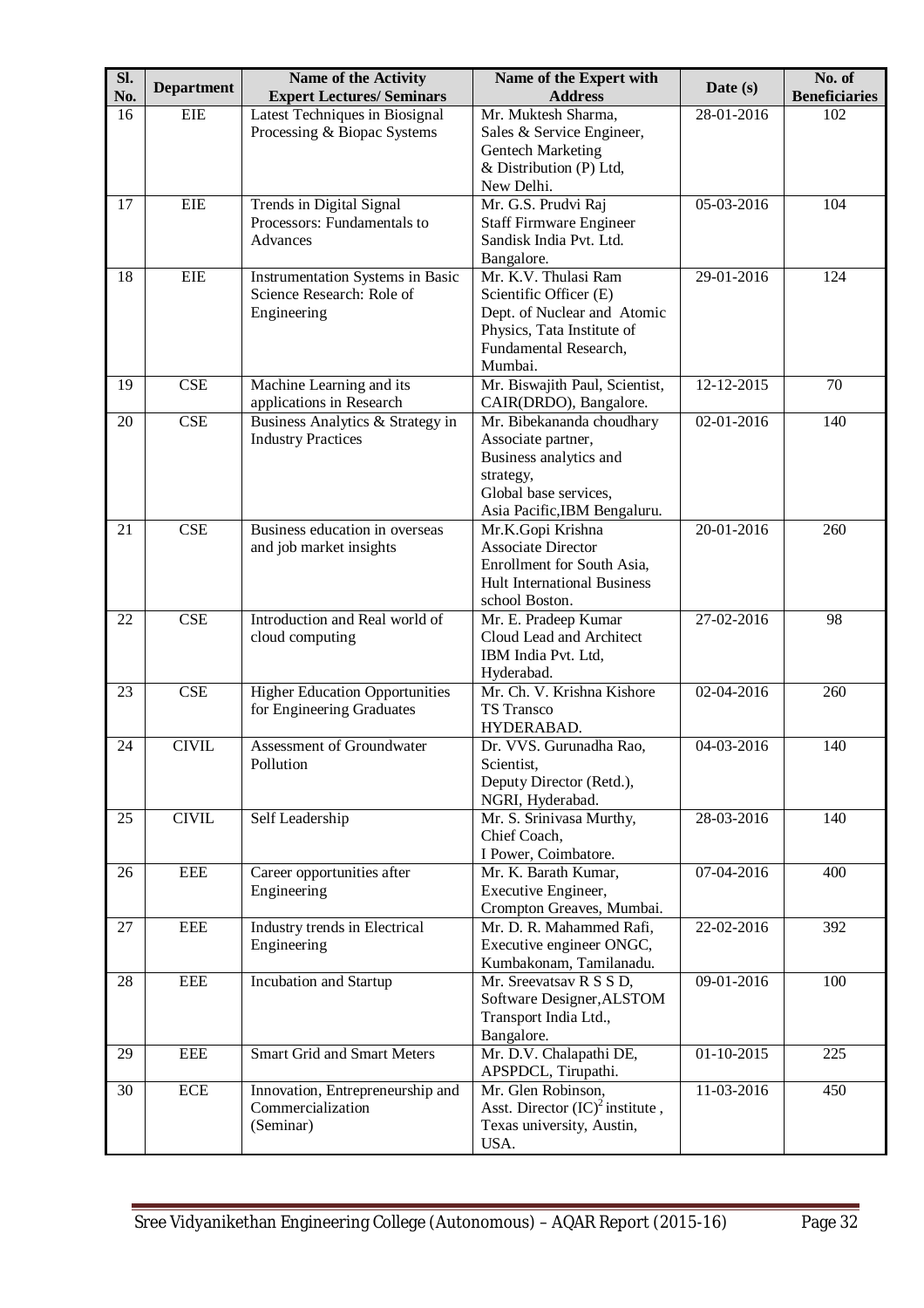#### **List of companies visited for placement**

- WIPRO Technologies, Hyderabad
- Tech Mahindra, Bangalore
- GlobalEdge Software Ltd., Bangalore
- SoCtronics (Off Campus)
- Polaris Consulting and Services Ltd., Chennai
- iDisha Info Labs Pvt. Ltd., Bangalore
- CGI Information Systems and Management Consultants Pvt. Ltd., Hyderabad
- CDK Global, Hyderabad
- Amazon, Hyderabad
- WIPRO Technologies , Hyderabad (MCA Pool Campus)
- Mphasis, Chennai
- Uni Tech Transfer, Germany
- Sunrise Biztech Systems, Bangalore
- Genpact, Hyderabad
- VEDA IIT, Hyderabad
- Focus Academy for Career Enhancement (FACE), Hyderabad
- Hyundai Motor India Engineering Centre, Hyderabad
- Syntel, Chennai
- Uni Tech Transfer (German Centre for Automation and Robotics)

#### **List of student internships/inplant training in the industry**

| S.No           | <b>Company Name</b>                                        | <b>Date From</b> | Date To    | No of<br><b>Students</b> |
|----------------|------------------------------------------------------------|------------------|------------|--------------------------|
| 1              | TTD TRANSPORT DEPARTMENT, TIRUPATI                         | 27/06/2016       | 02/07/2016 | 6                        |
| 2              | ELECTRIC LOCO SHED, ARAKKONAM                              | 22/06/2016       | 27/06/2016 | 5                        |
| 3              | MEENAKSHI ENERGY POWER PLANT, TIRUPATI, AP                 | 18/06/2016       | 28/06/2016 | 1                        |
| $\overline{4}$ | MAHINDRA MOTORS, ANANTHAPUR, AP                            | 16/06/2016       | 30/06/2016 | 1                        |
| 5              | BHEL, VIZAG, AP                                            | 16/06/2016       | 30/06/2016 | 4                        |
| 6              | ELECTRIC LOCO SHED, ARAKKONAM                              | 16/06/2016       | 21/06/2016 | 10                       |
| 7              | HINDUSTAN COCA COLA BEVERAGE PVT LTD.,                     | 10/06/2016       | 24/06/2016 | 32                       |
| 8              | APSPDCL, SPM SECTION, RENIGUNTA                            | 08/06/2016       | 08/07/2016 | 5                        |
| 9              | SRIKALAHASTHI PIPES LIMITED,<br>SRIKALAHASTHI MANDAL, AP   | 07/06/2016       | 14/06/2016 | 6                        |
| 10             | BHARATHI CEMENT CORPORATION PVT LTD., KADAPA.              | 06/06/2016       | 16/06/2016 | 6                        |
| 11             | VIZAG SEAPORT, VISAKHAPATNAM, AP                           | 06/06/2016       | 08/06/2016 | 7                        |
| 12             | BHARATHI CEMENT CORPORATION PVT LTD., KADAPA.              | 06/06/2016       | 15/06/2016 | 6                        |
| 13             | ANDHRA PRADESH POWER DEVELOPMENT COMPANY<br><b>LIMITED</b> | 06/06/2016       | 08/06/2016 | 5                        |
| 14             | RAYALASEEMA THERMAL POWER PLANT, KADAPA                    | 04/06/2016       | 25/06/2016 | 4                        |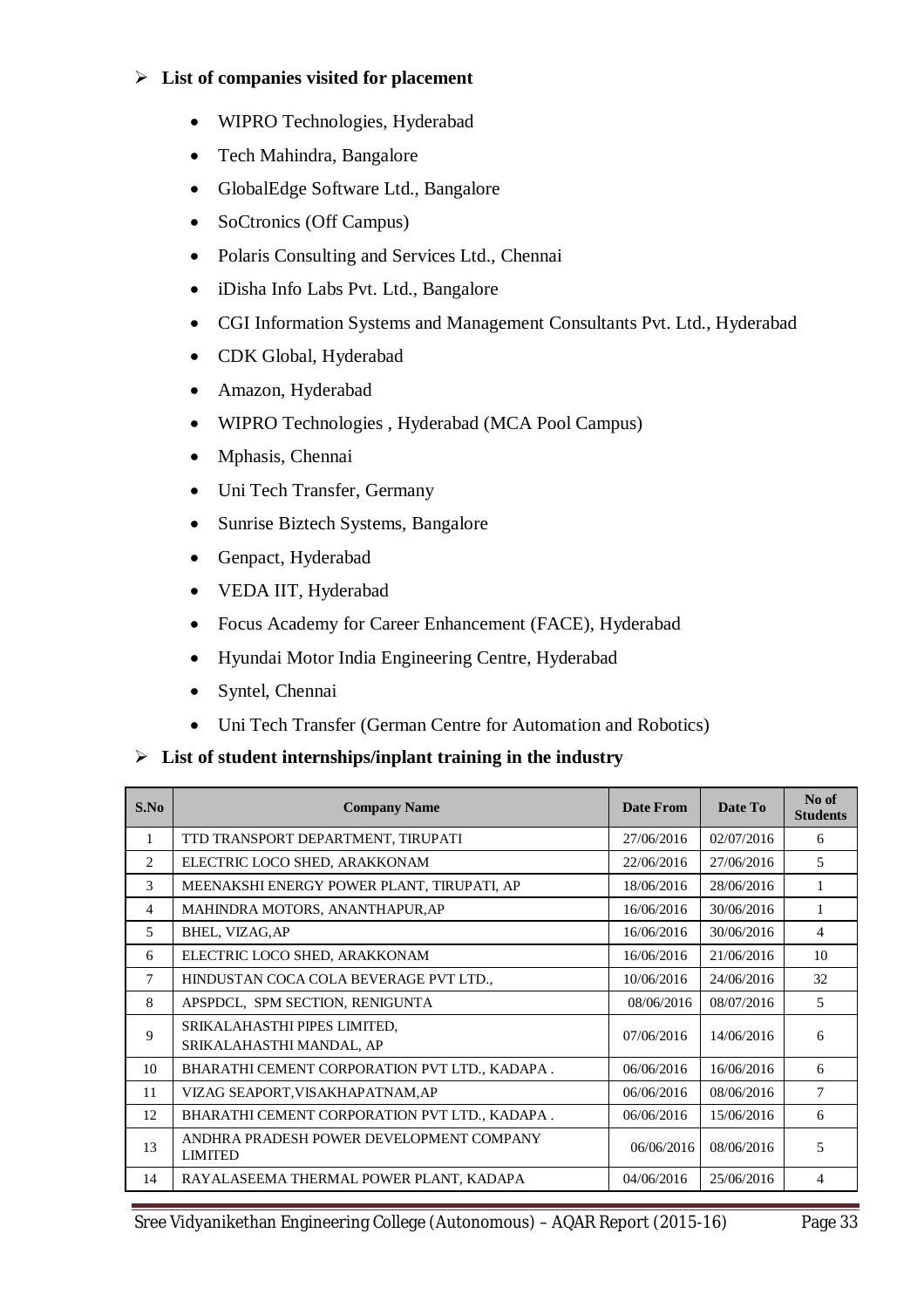| S.No | <b>Company Name</b>                                                                          | <b>Date From</b> | Date To    | No of<br><b>Students</b> |
|------|----------------------------------------------------------------------------------------------|------------------|------------|--------------------------|
| 15   | PROMARG CONSULTANTS PRIVATE LIMITED HYDERABAD                                                | 01/06/2016       | 30/06/2016 | 15                       |
| 16   | VISION INDIA DAIRY PRODUCTS, MADANAPALLI                                                     | 01/06/2016       | 15/062016  | 5                        |
| 17   | CRS RAILWAYS, RENIGUNTA                                                                      | 01/06/2016       | 15/062016  | $\overline{4}$           |
| 18   | NTTPS, VIJYAWADA, AP                                                                         | 01/06/2016       | 15/06/2016 | 4                        |
| 19   | SRIKALAHASTHI PIPES LIMITED, SRIKALAHASTHI MANDAL,<br>AP                                     | 01/06/2016       | 15/06/2016 | 12                       |
| 20   | HERITAGE FOODS (INDIA) LIMITED<br>CHITTOOR (DIST.)                                           | 01/06/2016       | 15/062016  | 20                       |
| 21   | APGENCO, NELLORE                                                                             | 01/06/2016       | 15/062016  | 8                        |
| 22   | AMARA RAJA BATTERIES, TIRUPATHI                                                              | 01/06/2016       | 15/062016  | 8                        |
| 23   | HERITAGE WINE INDUSTRY, BANGLORE                                                             | 01/06/2016       | 15/062016  | 16                       |
| 24   | RAYALASEEMA THERMAL POWER PLANT, KADAPA                                                      | 01/06/2016       | 15/062016  | 12                       |
| 25   | APGENCO.VIJAYAWADA                                                                           | 01/06/2016       | 15/062016  | 11                       |
| 26   | SRIKALAHASTI PIPES PVT LIMITED, SRIKALAHASTI                                                 | 01/06/2016       | 15/062016  | 8                        |
| 27   | NELCAST, CHENNAI                                                                             | 01/06/2016       | 15/062016  | $\overline{4}$           |
| 28   | <b>SUJAL PIPES , NANDYALA</b>                                                                | 01/06/2016       | 15/062016  | $\overline{4}$           |
| 29   | VTPS, VIJAYAWADA                                                                             | 01/06/2016       | 15/062016  | 8                        |
| 30   | BHEL, HYDERABAD                                                                              | 01/06/2016       | 15/062016  | 4                        |
| 31   | GRINDWELL, TIRUPATHI                                                                         | 01/06/2016       | 15/062016  | $\overline{4}$           |
| 32   | BHARATHI CEMENTS, KADAPA                                                                     | 01/06/2016       | 15/062016  | 4                        |
| 33   | VTPS, VIZAG                                                                                  | 01/06/2016       | 15/062016  | $\overline{4}$           |
| 34   | LARSEN & TOUBRO CONSTRUCTIONS                                                                | 01/06/2016       | 30/06/2016 | $\mathbf{1}$             |
| 35   | TGP & GNSS CIRCLE, TIRUPATHI                                                                 | 01/06/2016       | 30/06/2016 | 3                        |
| 36   | TIRUMALA TIRUPATI DEVASTHANAMS (TTD) TIRUMALA                                                | 30/05/2016       | 30/06/2016 | 10                       |
| 37   | MY HOME CONSTRUCTIONS (P) LIMITED, HYDERABAD                                                 | 30/05/2016       | 30/06/2016 | $\,8\,$                  |
| 38   | STARWORTH INFRASTRUCTURE & CONSTRUCTION LTD.,<br><b>BENGALURU</b>                            | 30/05/2016       | 30/06/2016 | 9                        |
| 39   | L&T CONSTRUCTIONS CHENNAI                                                                    | 27/05/2016       | 30/06/2016 | $\mathbf{1}$             |
| 40   | EICHER HITECH MOTORS, TIRUPATI, AP                                                           | 25/05/2016       | 01/06/2016 | $\mathbf{1}$             |
| 41   | NCC-MAYATAS_ZVS (JV) CONSTRUCTION COMPANY LTD.<br><b>HYDERABAD</b>                           | 25/05/2016       | 30/06/2016 | 6                        |
| 42   | ANDHRA PRADESH POWER DEVELOPMENT COMPANY<br><b>LIMITED</b>                                   | 25/05/2016       | 28/05/2016 | 10                       |
| 43   | NATIONAL INSTITUTE OF TECHNOLOGY KARNAKATAKA,<br>SURATHKAL, MANGALORE                        | 25/05/2016       | 28/05/2016 | 5                        |
| 44   | EPR CONSTRUCTIONS, KURNOOL                                                                   | 23/05/2016       | 30/06/2016 | 1                        |
| 45   | PSR BUILDERS AND DEVELOPERS, BENGALURU                                                       | 23/05/2016       | 30/06/2016 | 6                        |
| 46   | ANDHRA PRADESH POWER DEVELOPMENT COMPANY<br><b>LIMITED</b>                                   | 23/05/2016       | 30/06/2016 | 4                        |
| 47   | SDSC-ISRO, SRIHARIKOTA, NELLORE.                                                             | 23/05/2016       | 30/06/2016 | 3                        |
| 48   | SIBAR AUTOPARTS LIMITED, TIRUPATI                                                            | 23/05/2016       | 28/05/2016 | 10                       |
| 49   | AP TRANSCO, MRT & TRE DIVISION, ANANTPURAMU                                                  | 23/05/2016       | 30/06/2016 | 5                        |
| 50   | APGENCO,<br>DR. NARALATATARAO THERMAL POWER STATION,<br><b>IBRAHIMPATNAM</b>                 | 23/05/2016       | 30/06/2016 | 9                        |
| 51   | BHARATHI CEMENT CORPORATION PVT LTD., KADAPA.                                                | 22/05/2016       | 02/06/2016 | 6                        |
| 52   | SOUTHERN REGION FARM MACHINERY TRAINING AND<br>TESTING INSTITUTE, GARLADINNE, ANANTHAPUR, AP | 30/05/2016       | 24/05/2016 | 4                        |
| 53   | ANDHRA PRADESH POWER GENERATION                                                              | 30/05/2016       | 12/06/2016 | 8                        |

Sree Vidyanikethan Engineering College (Autonomous) – AQAR Report (2015-16) Page 34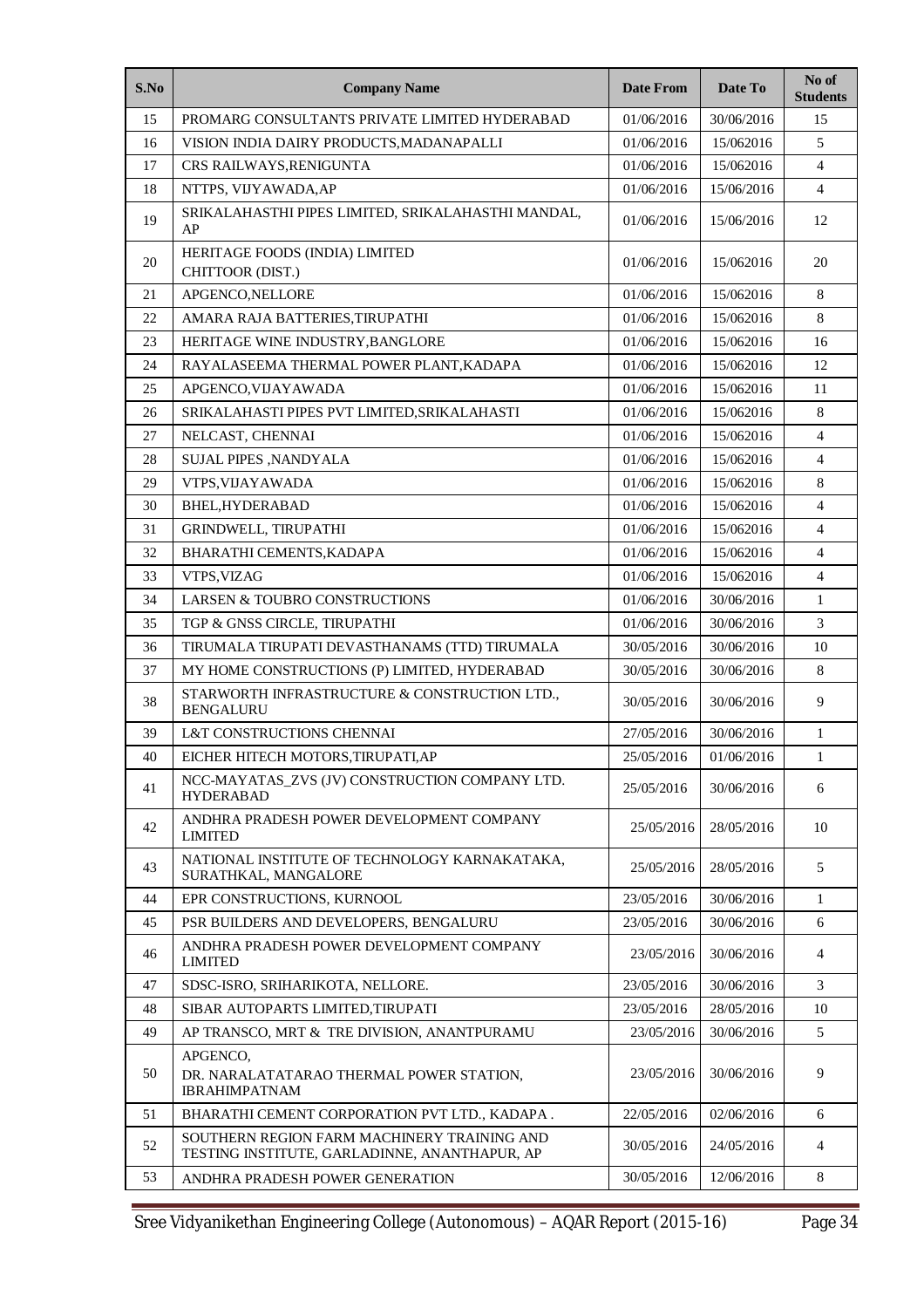| S.No | <b>Company Name</b>                                                                   | <b>Date From</b> | Date To    | No of<br><b>Students</b> |
|------|---------------------------------------------------------------------------------------|------------------|------------|--------------------------|
|      | CORPORATIONLIMITED                                                                    |                  |            |                          |
| 54   | DR ENTERPRISE AUTOMOTIVE PVT LTD., UTHUKOTTAI,<br>TIRUVALLURDIST, TN                  | 27/05/2016       | 07/06/2016 | 6                        |
| 55   | HITECH MOTORS, TIRUPATI                                                               | 25/05/2016       | 01/06/2016 | 6                        |
| 56   | BHARATHI CEMENT CORPORATION PRIVATE LIMITED,<br>NALLAINGAYAPALLI, KAMALAPURAM, KADAPA | 23/05/2016       | 30/05/2016 | 5                        |
| 57   | SAI BALAJI AGRO FOODS PATTABIRAMAPURAM. NATIONAL<br>HIGHWAY, TIRUTTANI                | 23/05/2016       | 30/05/2016 | 5                        |
| 58   | SC RAILWAY, 132/27 KV TRACTION SUB-STATION, RENIGUNTA                                 | 23/05/2016       | 30/06/2016 | 10                       |
| 59   | SRIKALAHASTHI PIPES LIMITED, SRIKALAHASTHI MANDAL, AP                                 | 21/05/2016       | 28/05/2016 | $\tau$                   |
| 60   | SRIKALAHASTHI PIPES LIMITED, SRIKALAHASTHI MANDAL, AP                                 | 20/05/2016       | 28/05/2016 | $\mathbf{1}$             |
| 61   | STUP CONSULTANTS, BENGALURU                                                           | 20/05/2016       | 30/06/2016 | 5                        |
| 62   | <b>BSNL. HYDERABAD.</b>                                                               | 17/05/2016       | 31/06/2016 | 6                        |
| 63   | AMAZON.                                                                               | 29/02/2016       | 19/08/2016 | $\overline{2}$           |
| 64   | <b>BSNL, CHENNAI</b>                                                                  | 15/02/2016       | 15/03/2016 | 3                        |
| 65   | SHAR/ISRO, SRIHARIKOTA                                                                | 10/02/2016       | 07/03/2016 | $\mathbf{1}$             |
| 66   | ECIL, HYDERABAD                                                                       | 03/02/2016       | 02/03/2016 | 8                        |
| 67   | ECIL. HYDERABAD                                                                       | 03/02/2016       | 01/03/2016 | 4                        |
| 68   | VISTEON, TAMILNADU                                                                    | 01/02/2016       | 29/02/2016 | $\overline{4}$           |
| 69   | VIZAG STEEL, VISHAKAPATNAM                                                            | 01/02/2016       | 02/03/2016 | 13                       |
| 70   | IITM, CHENNAI                                                                         | 28/01/2016       | 01/03/2016 | 4                        |
| 71   | ECIL, HYDERABAD                                                                       | 28/01/2016       | 29/02/2016 | 4                        |
| 72   | ISTRAC, BANGLORE                                                                      | 26/01/2016       | 26/02/2016 | 4                        |
| 73   | <b>BSNL, TIRUPATI</b>                                                                 | 25/01/2016       | 22/02/2016 | 5                        |
| 74   | DLRL, HYDERABAD                                                                       | 19/01/2016       | 29/02/2016 | 12                       |
| 75   | AMARA RAJA BATTERIES PVT. LTD.                                                        | 18/01/2016       | 18/3/2016  | $\overline{4}$           |
| 76   | AMAZON, INDIA                                                                         | 01/01/2016       | 07/02/2016 | $\overline{c}$           |
| 77   | DEFENCE RESEARCH & DEVELOPMENT LABORATORY (DRDL),<br>16/01/2016<br>HYDERABAD.         |                  | 12/03/2016 | 5                        |
| 78   | ISRO TELEMETRY, TRACKING AND COMMAND NETWORK<br>(ISTRAC), BANGALORE.                  | 16/01/2016       | 12/03/2016 | 4                        |
| 79   | ELECTRONICS CORPORATION OF INDIA LIMITED (ECIL),<br>HYDERABAD.                        | 16/01/2016       | 12/03/2016 | 4                        |
| 80   | BHARAT SANCHAR NIGAM LIMITED (BSNL), CHENNAI.                                         | 16/01/2016       | 12/03/2016 | 3                        |
| 81   | INDIAN INSTITUTE OF TECHNOLOGY MADRAS (IIT, CHENNAI).                                 | 16/01/2016       | 12/03/2016 | $\overline{4}$           |
| 82   | VISTEON, CHENNAI.                                                                     | 16/01/2016       | 12/03/2016 | 4                        |
| 83   | BHARAT SANCHAR NIGAM LIMITED (BSNL), TIRUPATI.                                        | 16/01/2016       | 12/03/2016 | 4                        |
| 84   | DEFENCE ELECTRONICS RESEARCH LABORATORY (DLRL),<br>HYDERABAD.                         | 16/01/2016       | 12/03/2016 | 4                        |
| 85   | VISAKHAPATNAM STEEL PLANT.                                                            | 16/01/2016       | 12/03/2016 | 13                       |
| 86   | SATISH DHAWAN SPACE CENTRE (SHAR), SRIHARIKOTA.                                       | 16/01/2016       | 12/03/2016 | 1                        |
| 87   | ELECTRONICS CORPORATION OF INDIA LIMITED (ECIL),<br>HYDERABAD.                        | 16/01/2016       | 12/03/2016 | 12                       |
| 88   | DEFENCE RESEARCH & DEVELOPMENT LABORATORY (DRDL),<br>HYDERABAD.                       | 16/01/2016       | 12/03/2016 | 3                        |
| 89   | CONTRIBE TECHNOLOGIES PRIVATE LIMITED, HYDERABAD.                                     | 15/01/2016       | 15/03/2016 | 1                        |
| 90   | ALT+ T LABS, BANGALORE.                                                               | 18/01/2016       | 31/03/2016 | 3                        |
| 91   | ALT+T LABS, INDIA.                                                                    | 16/01/2016       | 30/04/2016 | 3                        |
| 92   | BINATE TECHNOLOGIES PVT LTD., MADHANAPALLI                                            | 28/12/2015       | 11/07/2016 | 2                        |

Sree Vidyanikethan Engineering College (Autonomous) – AQAR Report (2015-16) Page 35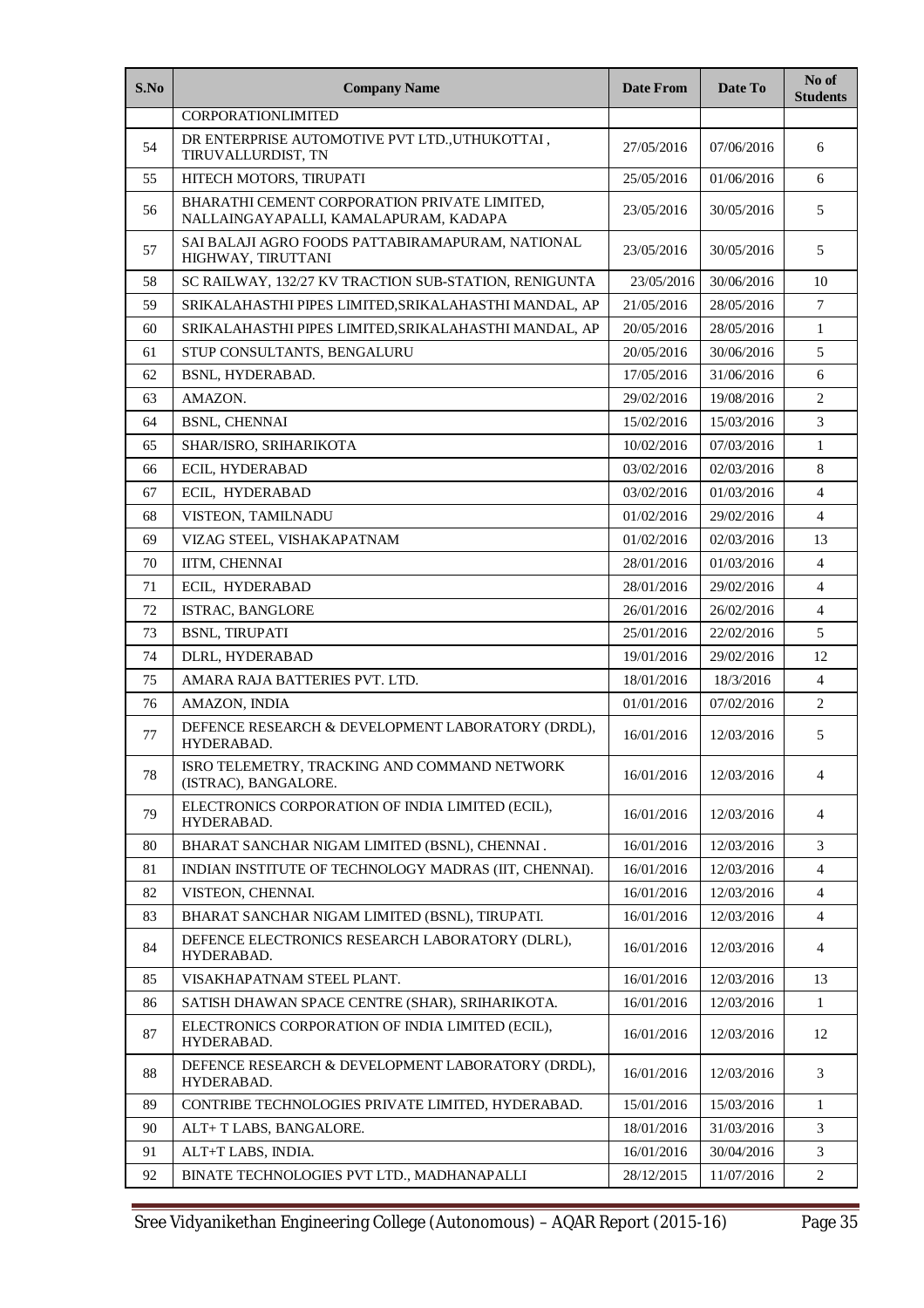| S.No | <b>Company Name</b>                                                      | <b>Date From</b> | Date To    | No of<br><b>Students</b> |
|------|--------------------------------------------------------------------------|------------------|------------|--------------------------|
| 93   | IDISHA INFO LABS, BANGALORE.                                             | 14/12/2015       | 15/03/2016 | 2                        |
| 94   | AMPHENOL INTERCONNECT INDIA PVT. LTD.,<br>BHOSARI INDUSTRIAL AREA, PUNE. | 16/11/2015       | 15/11/2016 | 5                        |
| 95   | RELIANCE JIO, HYDERABAD.                                                 | 03/11/2015       | 15/06/2015 |                          |
| 96   | SUFFIX TREE TECHNOLOGIES, BANGALORE.                                     | 03/11/2015       | 15/06/2015 | 2                        |
| 97   | VEDA IIT. HYDERABAD.                                                     | 03/11/2015       | 15/06/2015 |                          |
| 98   | VIKRAM SARABAHAI SPACE CENTRE (VSSC),<br>THIRUVANANTHAPURAM, KERALA.     | 03/11/2015       | 15/06/2015 |                          |
| 99   | AVANTTEC MEDICAL SYSTEMS (P) LTD. CHENNAI.                               | 1/11/2015        | 30/05/2016 |                          |
| 100  | BINATE TECHNOLOGIES PVT. LTD., MADANAPALLI.                              | 1/11/2015        | 30/05/2016 | $\overline{c}$           |
| 101  | IBM, BANGALORE.                                                          | 1/10/2015        | 31/12/2015 | 3                        |

#### **MoUs signed**

- IBM, Bangalore
- INFOSYS, Bangalore
- WIPRO Technologies, Banglore.
- The State Of Andhra Pradesh For Implementation of TEQIP II Project
- TATA Consultancy Services, Mumbai
- COMP-INDIA Infotech Pvt.Ltd
- RAMP Information Technology Inc, Secunderabad
- CIVIL-AID Technoclinic Private Limited, Bangalore.
- MY HOME Constructions (P) Limited,
- SATYAVANI Projects and Consultants Private Limited,
- Quality Enhancement in Engineering Education (QEEE)
- CII Confederation of Indian Industry.
- DEXTEROUS Technologies, Dynamics, Controls & Automation Engineering,
- Knowledge Incubation for Technical Education Centre, Indian Institute of Technology, Hyderabad
- Ravands Controls, an ISO 9001:2000 Certified Company,Chandragiri, 517101, Tirupathi, Andhra Pradesh, India
- Indian School of Business, Hyderabad &Andhra Pradesh Society for Knowledge Networks for Technology Entrepreneurship Program
- Indian Institute Of Technology Bombay
- Indian Telecom Innovation Hub- Tbi(Itih-Tbi)
- NASSCOM & APSSDC
- High Cloud Solutions, Inc. USA.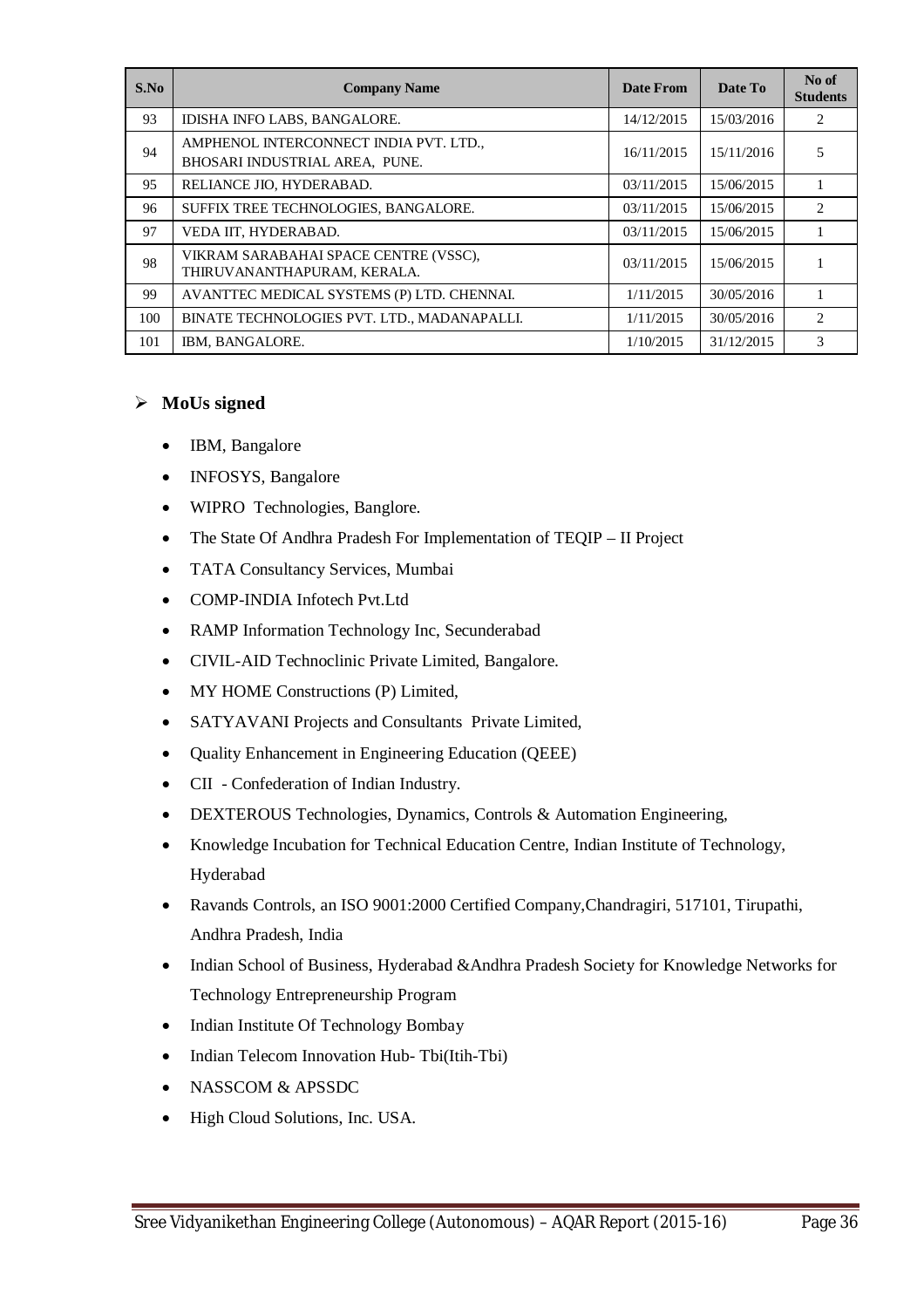#### **6.3.9 Admission of Students**

All admissions into all courses of study in category – A and B, offered are strictly made as per the guidelines of APSCHE with due weightage to meritocracy.

#### **6.4 Welfare schemes for**

| <b>Teaching</b><br>Non teaching | $\checkmark$ Group Insurance Policy<br>$\checkmark$ 50% of fee waives in campus for employee of<br>SVEC.                                                |
|---------------------------------|---------------------------------------------------------------------------------------------------------------------------------------------------------|
| <b>Students</b>                 | $\checkmark$ Student Welfare Fund for fee waivers and<br>concession.<br>$\checkmark$ One way travel allowance for attending<br>conferences & workshops. |

**6.5 Total corpus fund generated**

**Rs. 93.25 lakhs**

**6.6 Whether annual financial audit has been done** Yes No



#### **6.7 Whether Academic and Administrative Audit (AAA) has been done?**

| <b>Audit Type</b> | <b>External</b> |               | <b>Internal</b> |                  |
|-------------------|-----------------|---------------|-----------------|------------------|
|                   | Yes/No          | <b>Agency</b> | Yes/No          | <b>Authority</b> |
| Academic          |                 |               | Yes             | <b>SVEC</b>      |
| Administrative    |                 |               | Yes             | <b>SVEC</b>      |

#### **6.8 Does the University/ Autonomous College declares results within 30 days?**

For UG Programmes Yes



For PG Programmes Yes

# **6.9 What efforts are made by the University/ Autonomous College for Examination Reforms?**

- Revaluation
- Recounting
- Grading System
- External Evaluation
- Early publication of results online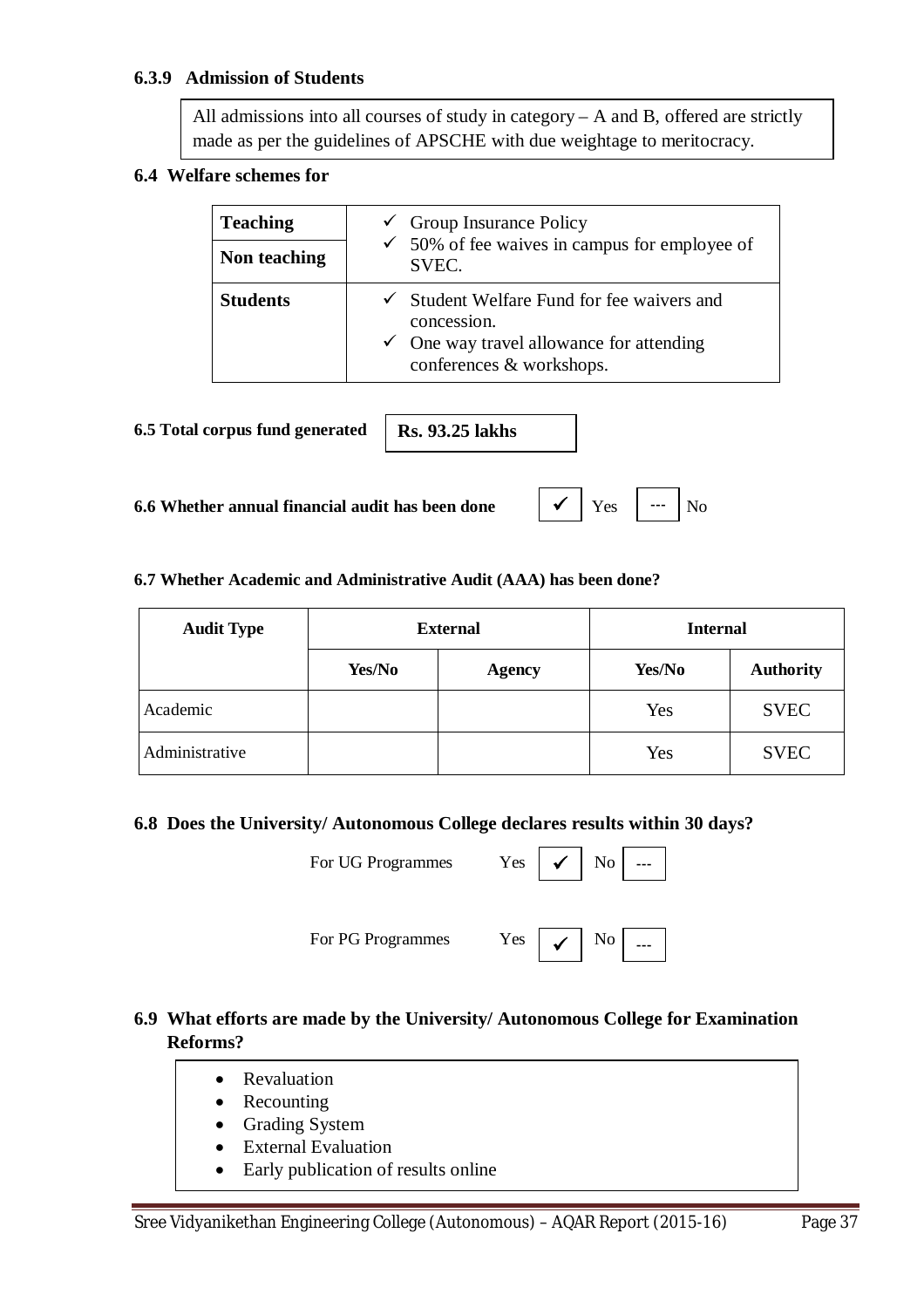#### **6.10 What efforts are made by the University to promote autonomy in the affiliated/constituent colleges?**

Not Applicable

#### **6.11 Activities and support from the Alumni Association**

#### **Alumni contributions:**

- **Alumni interactions**
- **List of alumni chapters and meeting dates**

About 400 alumni who are well placed in industry and corporate attended the *Recall*  $(12<sup>th</sup>$  Alumni Meet) of the College on  $09<sup>th</sup>$  January, 2016.

Recall Hyderabad Chapter was held on 10-10-2015.

Recall Bangalore Chapter was held on 15-08-2015.

#### **List of Alumni in Board of Studies for curriculum development**

| <b>Name of the Department</b>                                                                                     | <b>Alumni Member</b>                                                                       |  |  |
|-------------------------------------------------------------------------------------------------------------------|--------------------------------------------------------------------------------------------|--|--|
| Electrical and Electronics<br>Engineering                                                                         | Mr. K. Ramanjulu<br>R & D Engineer, QUADIO Devices, Pune                                   |  |  |
| Electronics and Communication<br>Engineering                                                                      | Mr. K. Sagar<br>Product & Test Engineer, Analog Devices, Bengalore                         |  |  |
| Electronics and Instrumentation<br>Engineering                                                                    | Mr. A. Jaswanth<br>Competent Design Engineer, Intel India Pvt. Ltd., Bangalore             |  |  |
| Computer Science and Engineering                                                                                  | Mr. Thota Madan Mohan<br>Vice-President, Goldman Sachs Pvt.Ltd, Bangalore.                 |  |  |
| Mr. Krishna Prashanth T<br><b>Computer Science and Systems</b><br>Engineering<br>Systems Engineer, TCS, Bangalore |                                                                                            |  |  |
| <b>Information Technology</b>                                                                                     | Mr. P. Sai Rahul Reddy<br>Manager Engineering, Veveo (India) Private Limited,<br>Bangalore |  |  |
| <b>Master of Computer Applications</b>                                                                            | Mr. Krishna Pradeep<br>Project Manager, ADP Wilco India Pvt. Ltd., Hyderabad               |  |  |
| Civil Engineering                                                                                                 | Mr. J. Manikanta<br>Civil Engineer, Civil-Aid Technoclinic Private Limited,<br>Hyderabad   |  |  |

#### **6.12 Activities and support from the Parent – Teacher Association**

- Parents' Meet was conducted on 27th April, 2016. About 400 parents attended the programme and interacted with the respective Student Counselors and HODs.
- Feedback on facilities
- Feedback on student progression
- Inputs on student and parent aspirations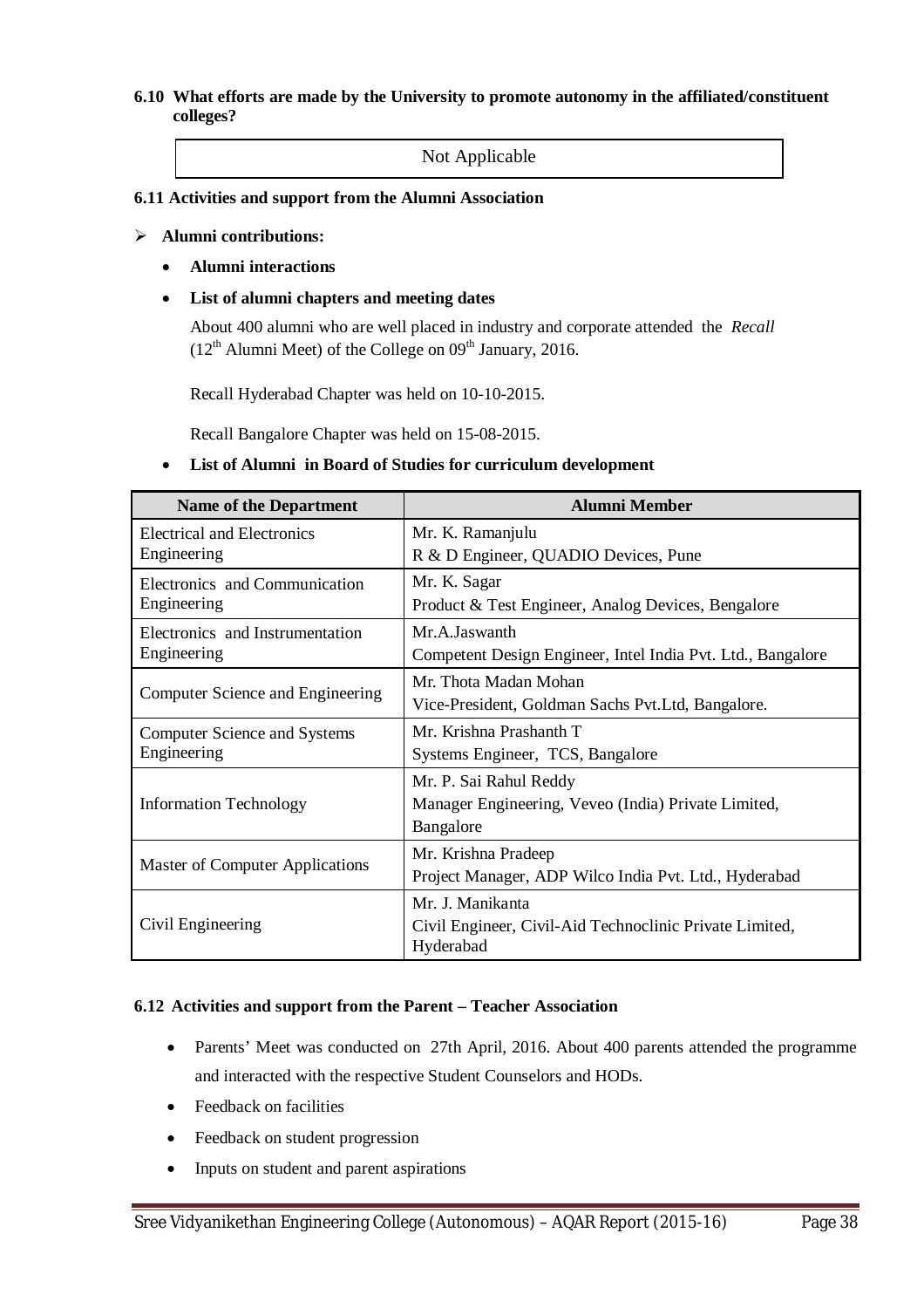#### **6.13 Development programmes for support staff**

 $\triangleright$  Staff Development programs in skills and communications

#### **6.14 Initiatives taken by the institution to make the campus eco-friendly**

- Rain water harvesting by providing sinks in various places on the campus.
- Recycled water from the Sewage treatment plant is used for watering the trees and lawns on the campus.
- Periodic Energy audit
- Solar power units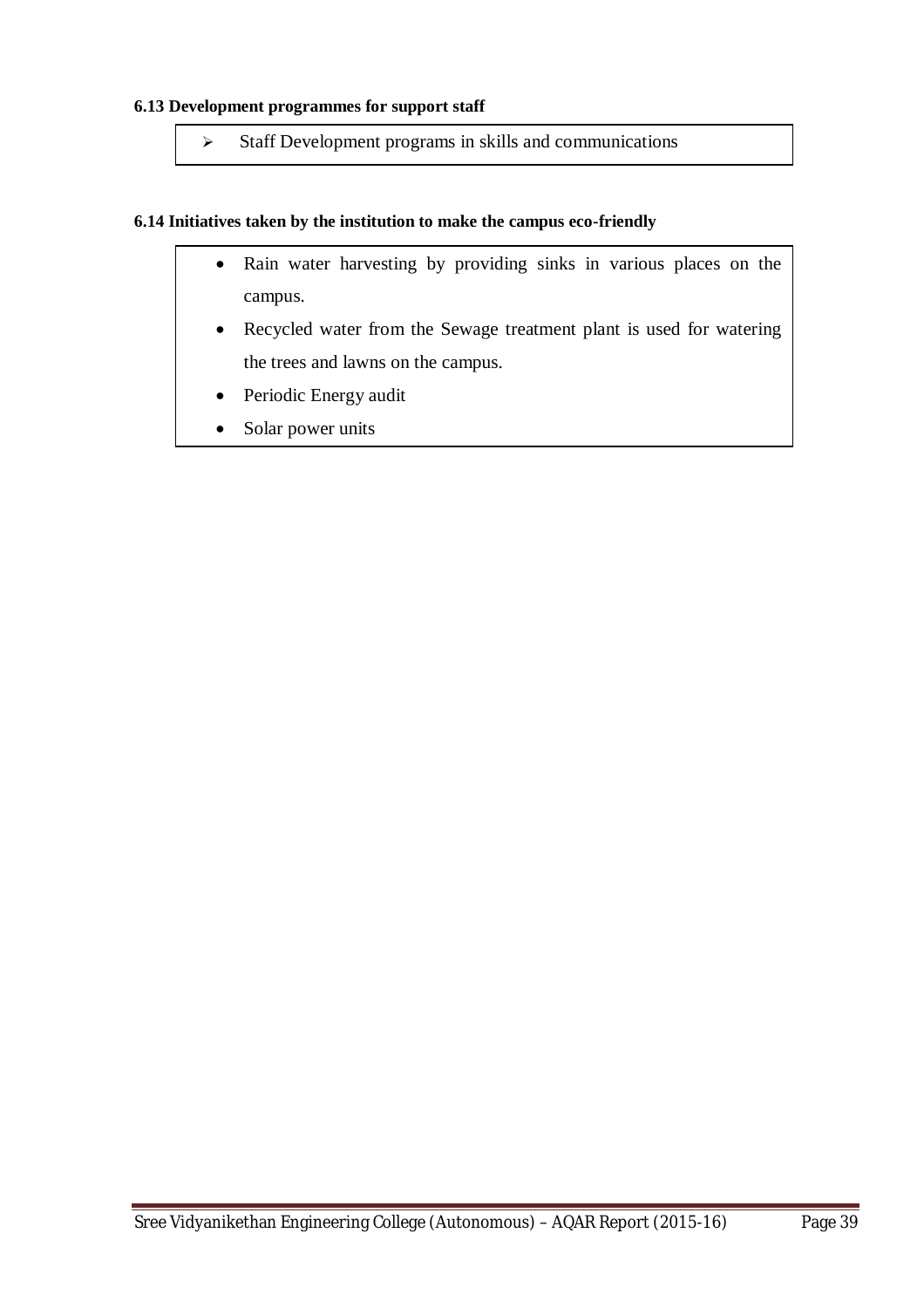#### **CRITERION – VII**

#### **7. INNOVATIONS AND BEST PRACTICES**

#### **7.1 Innovations introduced during this academic year which have created a positive impact on the functioning of the institution. Give details.**

#### **Starting of Incubation centers for start-up culture**

Alumni Start-up: Alt+T Labs

#### **Anti-Ragging Awareness Program for ragging free campus**

With the theme "To respect the fellow being in a society is humanity" Dr. M. Mohan Babu, Hon'ble Chairman, Sree Vidyanikethan Educational Trust presided over the Anti-ragging Awareness Programme held on 26th August, 2015.

#### **7.2 Provide the Action Taken Report (ATR) based on the plan of action decided upon at the beginning of the year**  ---

# **7.3 Give two Best Practices of the institution** *(please see the format in the NAAC Self-study Manuals)*

#### **1. Title of the Practice:** Self Learning

#### **Objectives of the Practice:**

- To enhance the learning outcomes of the student through independent learning
- To cultivate the habit of becoming a lifelong learner
- To introduce concepts at the threshold of the syllabus to make the student more updated with the current knowledge and research oriented

#### **The Context:**

The engineering education is expected to result in a career or research where the individual has to practice and solve the current real time issues. Hence the student should be a lifelong learner which can be acquired only through practice of self learning.

#### **The Practice:**

- The teachers need to be continuously develop to meet the challenge
- Continuous assessment of self learning through formative assessments

#### **Evidence of Success:**

- Increase in program outcome attainment
- Greater employability of students
- Student increased interest in higher education and research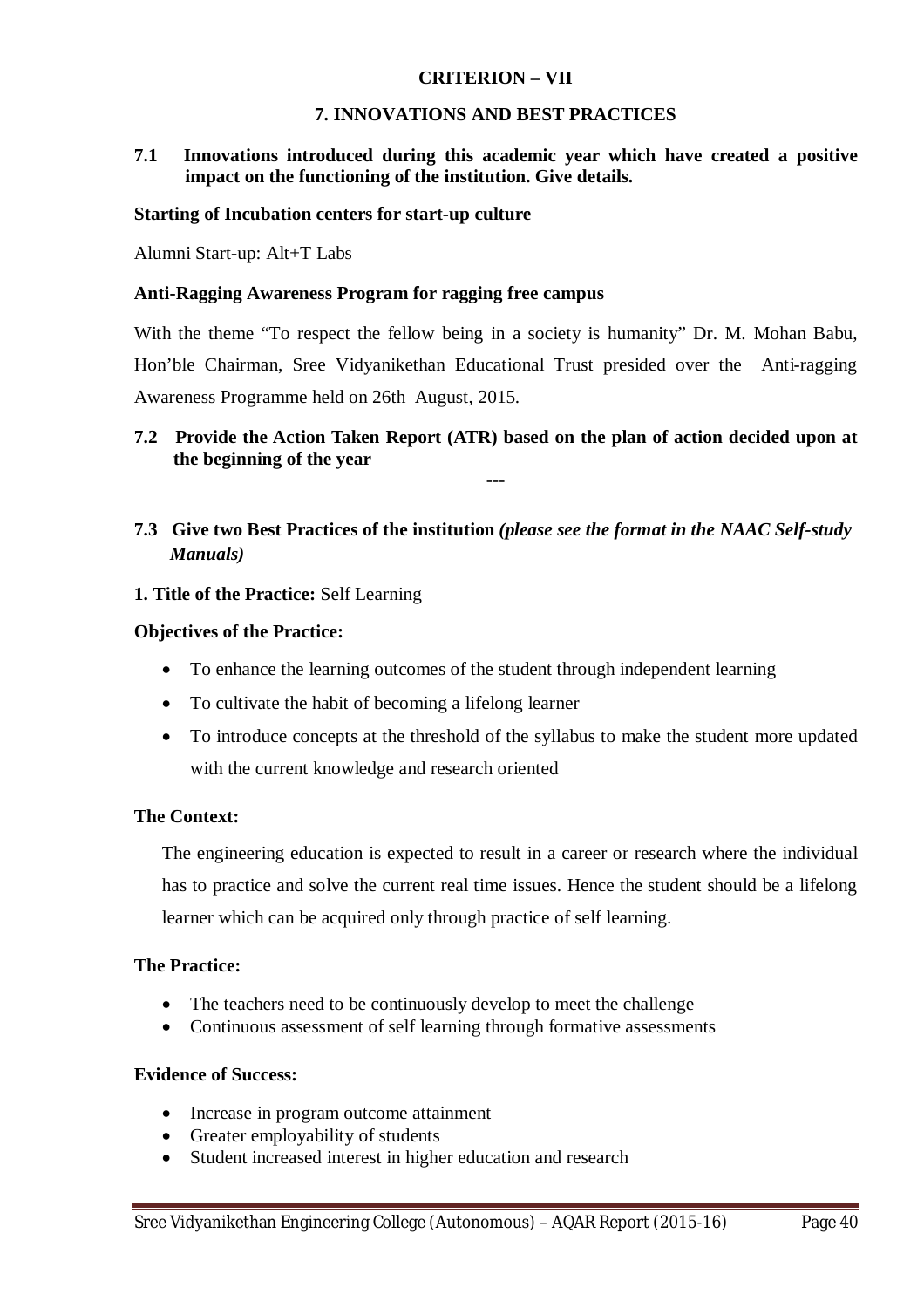### **Problems Encountered and Resources Required**

#### **Resources Required**

- Access to Online journals
- High speed internet
- Advanced computing facilities

**Notes:** It is increasing becoming an essential factor to really develop students to succeed in this fast changing research and industry demands.

**2. Title of the Practice:** Formation of domain/interdisciplinary research clusters

#### **Objectives of the Practice:**

- To promote interdisciplinary research in the domains of varied engineering disciplines
- To encourage researchers of different disciplines to undertake projects with external funding
- To encourage the group to publish and obtain IPR for quality research outcomes

#### **The Context:**

Today there are very less research outcomes that are contributing to the economic development of the nation. Hence the concept of interdisciplinary research to produce products and processes is highly necessary.

#### **The Practice:**

- Recruitment of teachers with experience in research
- Forming clusters of related and allied fields for interdisciplinarity
- Focus on national, regional requirements

#### **Evidence of Success:**

- Members of faculty submitting and securing projects from Central funding agencies
- Quality publications
- Filing of patents

#### **Problems Encountered and Resources Required**

Less number of members of faculty available with competence in research

#### **Notes:**

The academic research conducted at the institution not only enhances the quality of the institution but also it will have a lot of quality impact on teaching learning process

#### **7.4 Contribution to environmental awareness / protection**

**Army green activities :** Noble purpose of extending health care, sanitation and education to rural areas.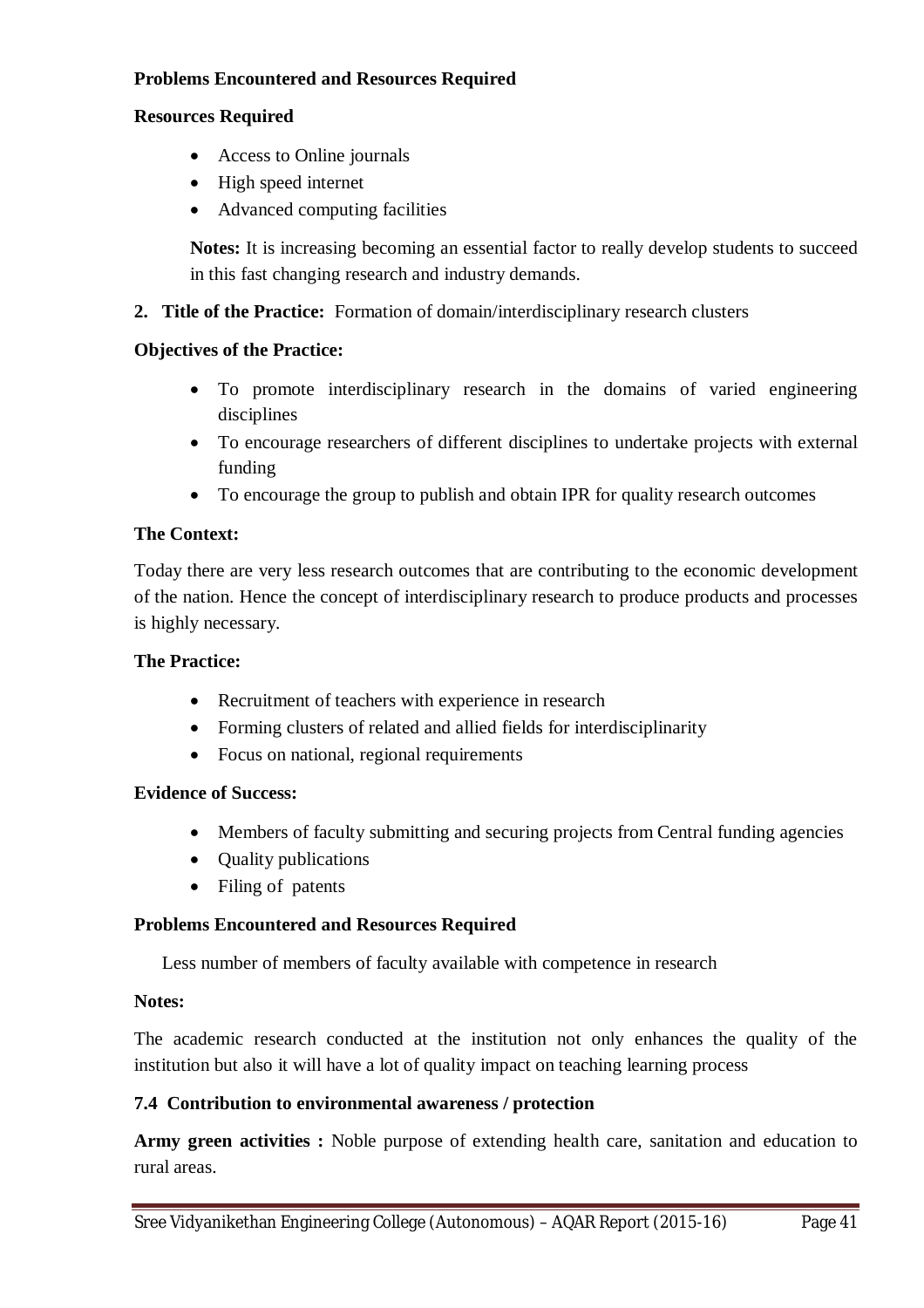| Event | <b>Regular activities conducted</b>                              | No. of<br><b>Volunteers</b><br>participated | Date<br>$\boldsymbol{\alpha}$<br><b>Month</b> |
|-------|------------------------------------------------------------------|---------------------------------------------|-----------------------------------------------|
|       | 'Vanamahothsavam Week', Mass Tree Plantation                     | 50                                          | $05-07-2015$                                  |
|       | <b>Environment Enrichment and Conservation - Tree Plantation</b> | 50                                          | $20-03-2016$                                  |

#### **7.5 Whether environmental audit was conducted?** Yes



# **7.6 Any other relevant information the institution wishes to add. (for example SWOT Analysis)**

- Institutional of Endowment Gold Medals for class toppers
- 38 Prathibha awards were bestowed to students for their outstanding academic achievement on 14th Nov. 2015. Awards included a cash prize, a certificate and a memento.
- The 4<sup>th</sup> Graduation Day of Sree Vidyanikethan Engineering College was organized on  $25<sup>th</sup>$  July, 2015. Dr. G. Satheesh Reddy, Scientific Advisor to Defence Minister, who was the Chief Guest presented the Provisional Pass certificates under Autonomous regulations to the fourth batch of 134 M.Tech students and the Second batch of 870 B.Tech students.
- Mohana Mantra, a National Techno-Cultural Fest, was organized in SVEC Campus and about 30,000 students participated and shared their skills and expertise in various co-curricular and extracurricular activities.
- Sadhguru Jaggi Vasudev, the founder of Isha Foundation, a spiritual mystic gave an enlightening discourse amidst 1000's of students, faculty, staff, earnest seekers of truth, and various print and electronic media on  $4<sup>th</sup>$  January, 2016. His insightful discourse ranged from scientific explorations to the depths of the human consciousness.
- Engineers' Day: Forty Eighth Engineers' Day was celebrated on 15<sup>th</sup> September 2015 in a befitting manner. The invaluable services by Bharat Ratna Sir Mokshagundam Visvesvaraya for Nation's Development were recalled on the occasion.
- **Yoga Awareness Program:** Yoga Awareness Program was conducted in collaboration with 'Art of Living Foundation' from  $08<sup>th</sup>$  to  $10<sup>th</sup>$  June, 2016 at TGR Auditorium. Most of the faculty and staff were benefited by the program.
- $\triangleright$  The Management extends financial support to the poor and deserving students. During 2015-16, fee concessions and waivers to the tune of Rs. 33,09,835/- were given by the Trust and about 264 students got benefited.